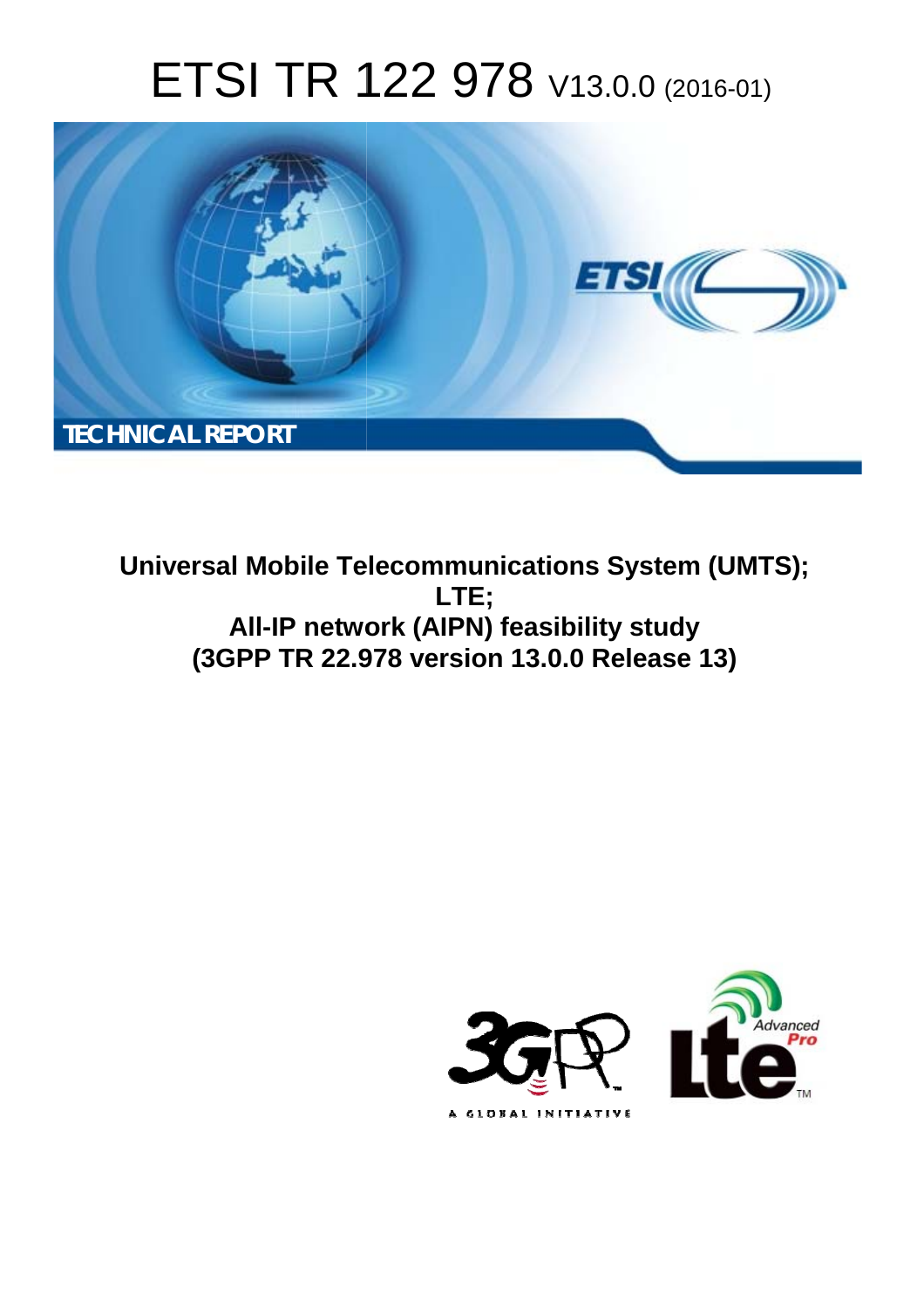Reference RTR/TSGS-0122978vd00

> Keywords LTE,UMTS

#### *ETSI*

#### 650 Route des Lucioles F-06921 Sophia Antipolis Cedex - FRANCE

Tel.: +33 4 92 94 42 00 Fax: +33 4 93 65 47 16

Siret N° 348 623 562 00017 - NAF 742 C Association à but non lucratif enregistrée à la Sous-Préfecture de Grasse (06) N° 7803/88

#### *Important notice*

The present document can be downloaded from: <http://www.etsi.org/standards-search>

The present document may be made available in electronic versions and/or in print. The content of any electronic and/or print versions of the present document shall not be modified without the prior written authorization of ETSI. In case of any existing or perceived difference in contents between such versions and/or in print, the only prevailing document is the print of the Portable Document Format (PDF) version kept on a specific network drive within ETSI Secretariat.

Users of the present document should be aware that the document may be subject to revision or change of status. Information on the current status of this and other ETSI documents is available at <http://portal.etsi.org/tb/status/status.asp>

If you find errors in the present document, please send your comment to one of the following services: <https://portal.etsi.org/People/CommiteeSupportStaff.aspx>

#### *Copyright Notification*

No part may be reproduced or utilized in any form or by any means, electronic or mechanical, including photocopying and microfilm except as authorized by written permission of ETSI.

The content of the PDF version shall not be modified without the written authorization of ETSI. The copyright and the foregoing restriction extend to reproduction in all media.

> © European Telecommunications Standards Institute 2016. All rights reserved.

**DECT**TM, **PLUGTESTS**TM, **UMTS**TM and the ETSI logo are Trade Marks of ETSI registered for the benefit of its Members. **3GPP**TM and **LTE**™ are Trade Marks of ETSI registered for the benefit of its Members and of the 3GPP Organizational Partners.

**GSM**® and the GSM logo are Trade Marks registered and owned by the GSM Association.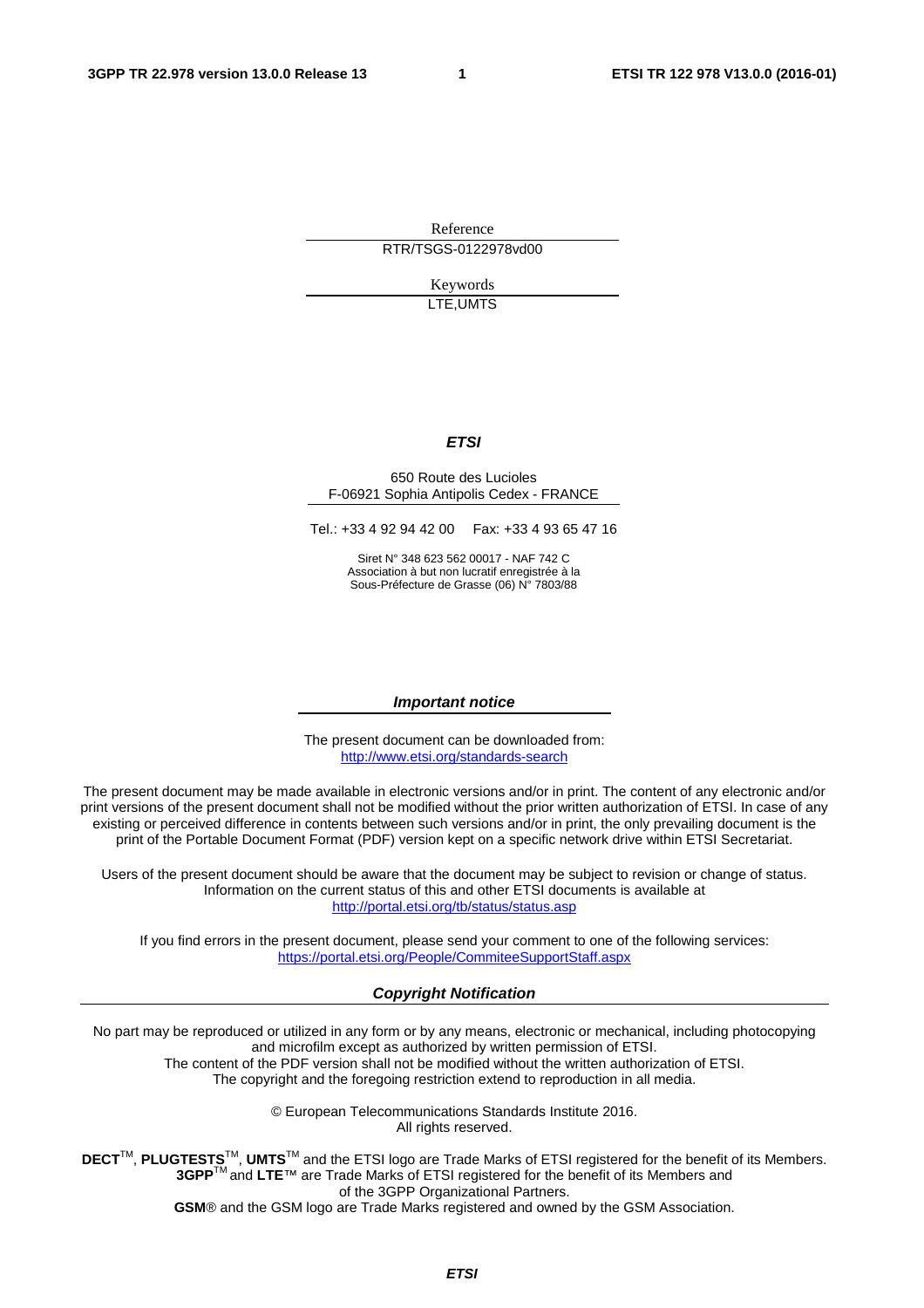## Intellectual Property Rights

IPRs essential or potentially essential to the present document may have been declared to ETSI. The information pertaining to these essential IPRs, if any, is publicly available for **ETSI members and non-members**, and can be found in ETSI SR 000 314: *"Intellectual Property Rights (IPRs); Essential, or potentially Essential, IPRs notified to ETSI in respect of ETSI standards"*, which is available from the ETSI Secretariat. Latest updates are available on the ETSI Web server [\(https://ipr.etsi.org/\)](https://ipr.etsi.org/).

Pursuant to the ETSI IPR Policy, no investigation, including IPR searches, has been carried out by ETSI. No guarantee can be given as to the existence of other IPRs not referenced in ETSI SR 000 314 (or the updates on the ETSI Web server) which are, or may be, or may become, essential to the present document.

## Foreword

This Technical Report (TR) has been produced by ETSI 3rd Generation Partnership Project (3GPP).

The present document may refer to technical specifications or reports using their 3GPP identities, UMTS identities or GSM identities. These should be interpreted as being references to the corresponding ETSI deliverables.

The cross reference between GSM, UMTS, 3GPP and ETSI identities can be found under [http://webapp.etsi.org/key/queryform.asp.](http://webapp.etsi.org/key/queryform.asp)

## Modal verbs terminology

In the present document "**shall**", "**shall not**", "**should**", "**should not**", "**may**", "**need not**", "**will**", "**will not**", "**can**" and "**cannot**" are to be interpreted as described in clause 3.2 of the [ETSI Drafting Rules](http://portal.etsi.org/Help/editHelp!/Howtostart/ETSIDraftingRules.aspx) (Verbal forms for the expression of provisions).

"**must**" and "**must not**" are **NOT** allowed in ETSI deliverables except when used in direct citation.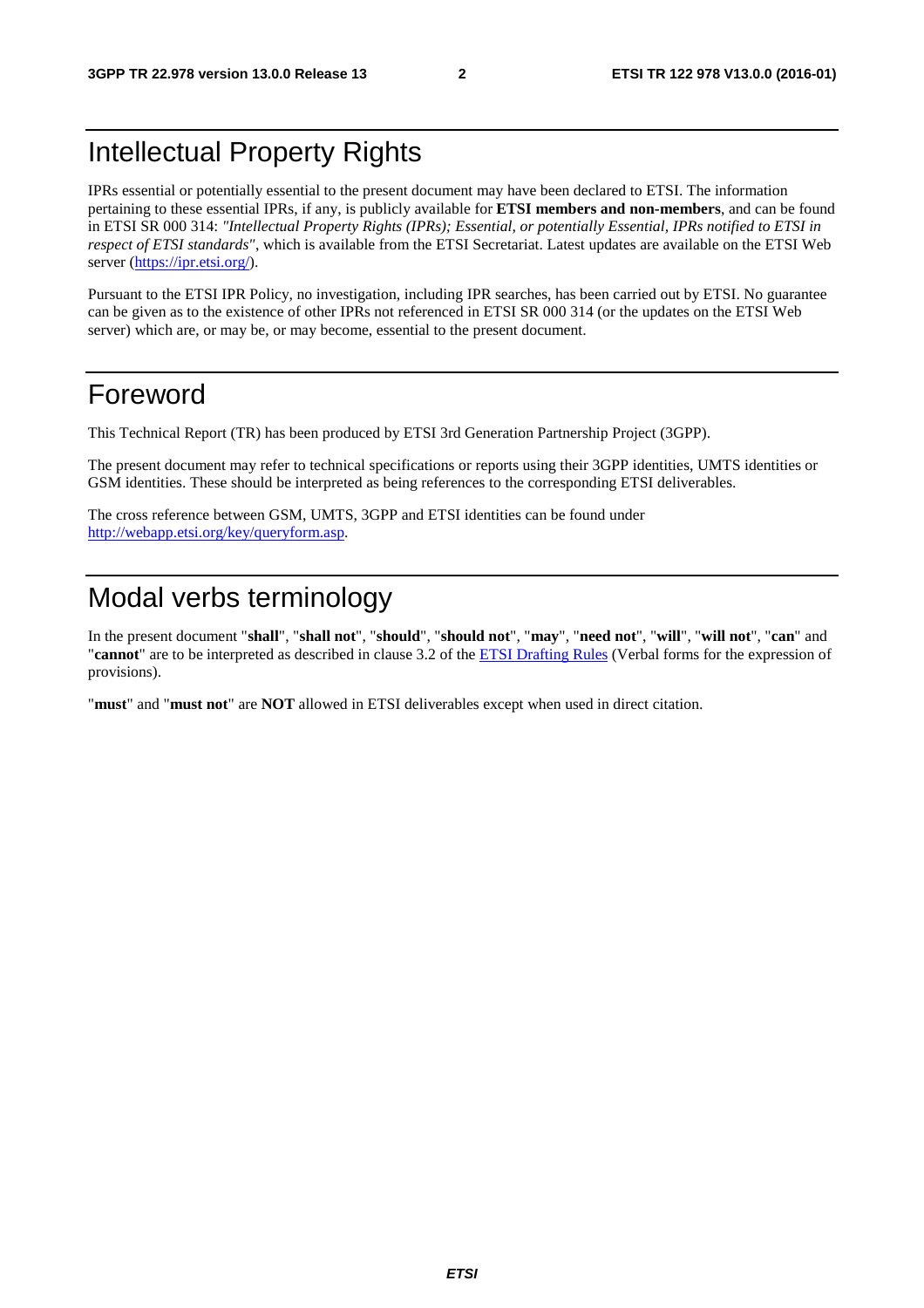$\mathbf{3}$ 

## Contents

| 1                  |                                                                                                |  |  |  |  |  |  |  |
|--------------------|------------------------------------------------------------------------------------------------|--|--|--|--|--|--|--|
| 2                  |                                                                                                |  |  |  |  |  |  |  |
| 3                  |                                                                                                |  |  |  |  |  |  |  |
| 3.1                |                                                                                                |  |  |  |  |  |  |  |
| 3.2                |                                                                                                |  |  |  |  |  |  |  |
| 4                  |                                                                                                |  |  |  |  |  |  |  |
| 4.1                |                                                                                                |  |  |  |  |  |  |  |
| 4.2                |                                                                                                |  |  |  |  |  |  |  |
| 4.2.1              |                                                                                                |  |  |  |  |  |  |  |
| 4.2.1.1            |                                                                                                |  |  |  |  |  |  |  |
| 4.2.1.2            |                                                                                                |  |  |  |  |  |  |  |
| 4.2.1.3            |                                                                                                |  |  |  |  |  |  |  |
| 4.2.1.4            |                                                                                                |  |  |  |  |  |  |  |
| 4.2.1.5            |                                                                                                |  |  |  |  |  |  |  |
| 4.2.2              |                                                                                                |  |  |  |  |  |  |  |
| 4.2.2.1            |                                                                                                |  |  |  |  |  |  |  |
| 4.2.2.2            | Desire of AIPN operators to encompass various access systems that are not specified by 3GPP13  |  |  |  |  |  |  |  |
| 4.2.2.3            |                                                                                                |  |  |  |  |  |  |  |
| 4.2.2.4            | Need for increased system efficiency leading to substantial cost reduction in terms of both    |  |  |  |  |  |  |  |
|                    |                                                                                                |  |  |  |  |  |  |  |
| 4.2.2.5            | Trend of the industry to align along the structure: access / transport / control / services15  |  |  |  |  |  |  |  |
| 4.2.2.6            |                                                                                                |  |  |  |  |  |  |  |
| 4.2.3              |                                                                                                |  |  |  |  |  |  |  |
| 4.2.3.1            |                                                                                                |  |  |  |  |  |  |  |
| 4.2.3.2            |                                                                                                |  |  |  |  |  |  |  |
| 4.2.3.3            |                                                                                                |  |  |  |  |  |  |  |
| 4.2.3.4            | Dawning of new, radio based services (e.g. Personal Networks, RFIDs, multi-hop access          |  |  |  |  |  |  |  |
|                    |                                                                                                |  |  |  |  |  |  |  |
| 4.2.3.5            |                                                                                                |  |  |  |  |  |  |  |
| 4.2.3.6            |                                                                                                |  |  |  |  |  |  |  |
| 4.2.3.7            |                                                                                                |  |  |  |  |  |  |  |
| 4.2.3.8            |                                                                                                |  |  |  |  |  |  |  |
| 4.3                |                                                                                                |  |  |  |  |  |  |  |
| 4.3.1              |                                                                                                |  |  |  |  |  |  |  |
| 4.3.2              |                                                                                                |  |  |  |  |  |  |  |
| 4.3.3              |                                                                                                |  |  |  |  |  |  |  |
| 5                  |                                                                                                |  |  |  |  |  |  |  |
| 5.1                |                                                                                                |  |  |  |  |  |  |  |
| 5.1.1              |                                                                                                |  |  |  |  |  |  |  |
|                    |                                                                                                |  |  |  |  |  |  |  |
| 5.1.1.1<br>5.1.1.2 |                                                                                                |  |  |  |  |  |  |  |
|                    |                                                                                                |  |  |  |  |  |  |  |
| 5.1.1.3            | Take advantage of convergence of telecommunications and IT industries towards IP technology 22 |  |  |  |  |  |  |  |
| 5.1.1.4<br>5.1.1.5 |                                                                                                |  |  |  |  |  |  |  |
|                    |                                                                                                |  |  |  |  |  |  |  |
| 5.1.1.6            |                                                                                                |  |  |  |  |  |  |  |
| 5.1.1.7            |                                                                                                |  |  |  |  |  |  |  |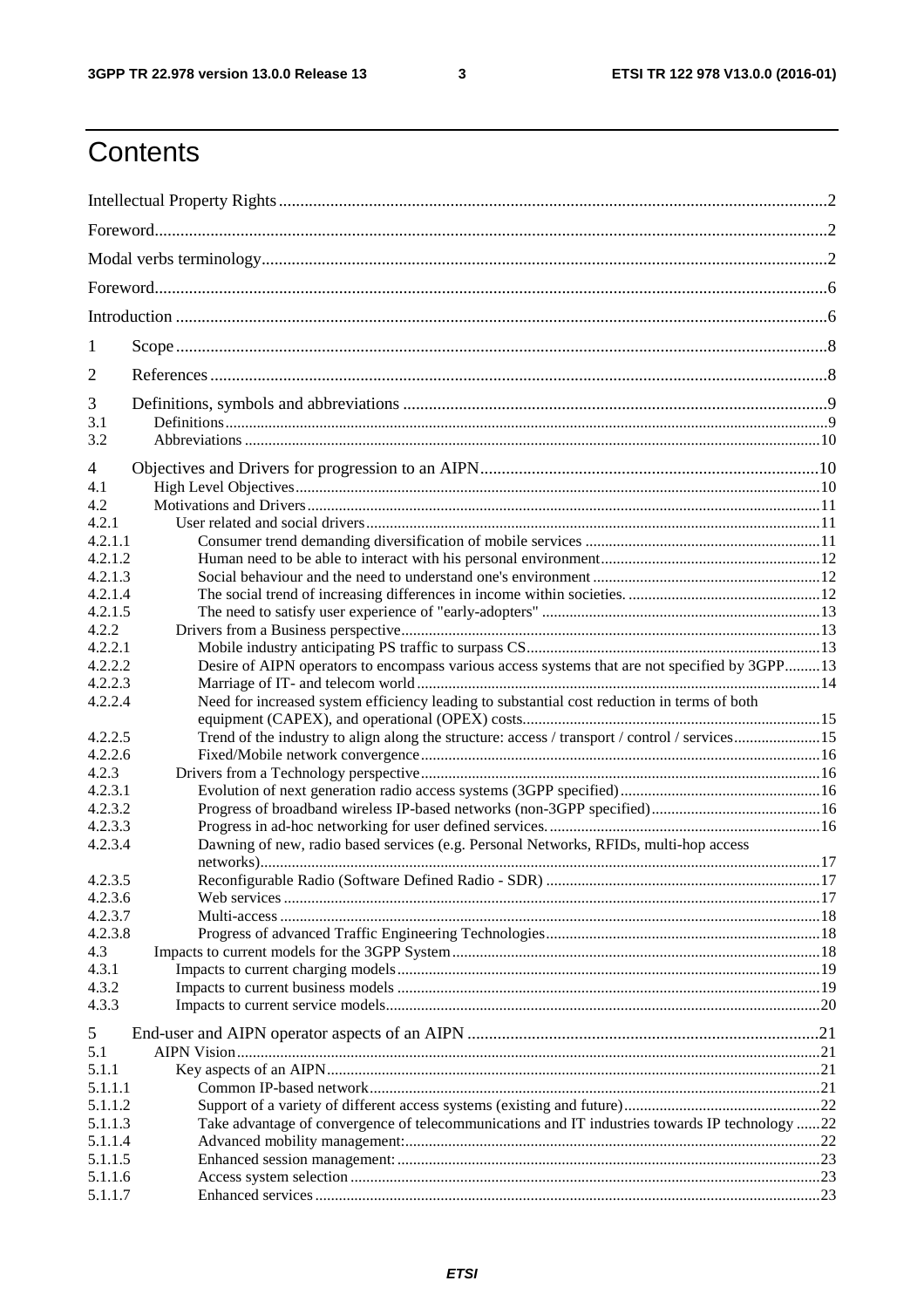| 5.1.1.8              |                                                                                                      |  |
|----------------------|------------------------------------------------------------------------------------------------------|--|
| 5.1.1.9              |                                                                                                      |  |
| 5.1.1.10             |                                                                                                      |  |
| 5.1.1.11             | Maintenance and improvement of the level of security and privacy functionality24                     |  |
| 5.1.1.12             |                                                                                                      |  |
| 5.1.1.13<br>5.1.1.14 |                                                                                                      |  |
| 5.1.1.15             |                                                                                                      |  |
| 5.1.2                |                                                                                                      |  |
| 5.1.2.1              |                                                                                                      |  |
| 5.1.2.2              |                                                                                                      |  |
| 5.1.2.3              |                                                                                                      |  |
| 5.2                  |                                                                                                      |  |
| 5.2.1                |                                                                                                      |  |
| 5.2.1.1              |                                                                                                      |  |
| 5.2.1.2              |                                                                                                      |  |
| 5.2.1.3              |                                                                                                      |  |
| 5.2.1.4              |                                                                                                      |  |
| 5.2.1.5              |                                                                                                      |  |
| 5.2.1.6              |                                                                                                      |  |
| 5.2.2                |                                                                                                      |  |
| 5.2.2.1              |                                                                                                      |  |
| 5.2.2.2              |                                                                                                      |  |
| 5.3                  |                                                                                                      |  |
| 5.4                  |                                                                                                      |  |
| 5.4.1                |                                                                                                      |  |
| 5.4.1.1              |                                                                                                      |  |
| 5.4.1.2              |                                                                                                      |  |
| 5.4.2                |                                                                                                      |  |
|                      |                                                                                                      |  |
| 6                    |                                                                                                      |  |
| 6.1                  |                                                                                                      |  |
| 6.2                  |                                                                                                      |  |
| 6.2.1                |                                                                                                      |  |
| 6.2.1.1              |                                                                                                      |  |
| 6.2.2                |                                                                                                      |  |
| 6.2.2.1              |                                                                                                      |  |
| 6.2.3                |                                                                                                      |  |
| 6.2.3.1              |                                                                                                      |  |
| 6.2.3.2              |                                                                                                      |  |
| 6.2.3.3              |                                                                                                      |  |
| 6.2.4                |                                                                                                      |  |
| 6.2.5                |                                                                                                      |  |
| 6.2.5.1              |                                                                                                      |  |
| 6.2.5.2              |                                                                                                      |  |
| 6.2.6<br>6.2.7       | Personal Network, Personal Area Network (PAN), Ad-hoc Network and Moving Network Support 37          |  |
|                      |                                                                                                      |  |
| $\tau$               |                                                                                                      |  |
| 7.1                  |                                                                                                      |  |
| 7.1.1                |                                                                                                      |  |
| 7.1.2                |                                                                                                      |  |
| 7.2                  |                                                                                                      |  |
|                      |                                                                                                      |  |
| Annex A:             |                                                                                                      |  |
| <b>Annex B:</b>      |                                                                                                      |  |
| B.1                  |                                                                                                      |  |
| B.2                  |                                                                                                      |  |
| B.3                  | Facilitate integration of networks with different administrative domains (e.g. handle negotiation of |  |
|                      |                                                                                                      |  |
|                      |                                                                                                      |  |
| Annex C:             |                                                                                                      |  |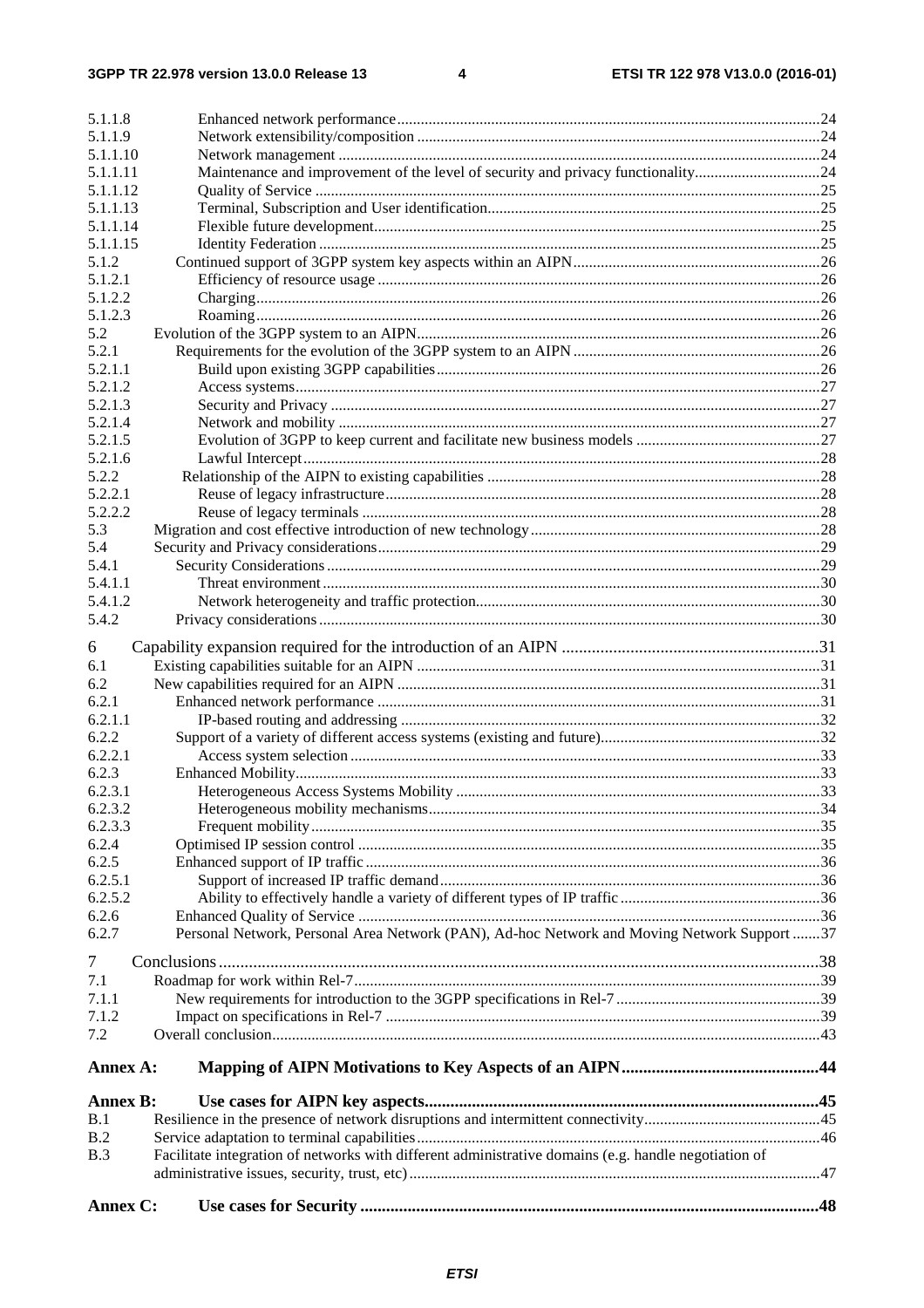$5\phantom{a}$ 

| C.1             |                                                                                                         |  |
|-----------------|---------------------------------------------------------------------------------------------------------|--|
| C.1.1           | Ensure privacy and authenticity so that the user can trust the information he is receiving. This should |  |
|                 | cover private user to private user communications as well as private user to service provider           |  |
|                 |                                                                                                         |  |
| C.1.2           | Multiple user identities: Users should be able to have multiple identities from different providers,    |  |
|                 | with the relationship between identities hidden to particular providers (thus supporting privacy)49     |  |
| C.2             |                                                                                                         |  |
| C.2.1           |                                                                                                         |  |
| <b>Annex D:</b> |                                                                                                         |  |
| D.1             |                                                                                                         |  |
| D.2             |                                                                                                         |  |
| D.3             |                                                                                                         |  |
| D.4             |                                                                                                         |  |
| <b>Annex E:</b> | Use cases for Personal Network (PN), Personal Area Network (PAN), Ad-hoc                                |  |
|                 |                                                                                                         |  |
| E.1             |                                                                                                         |  |
| E.1.1           |                                                                                                         |  |
| E.2             |                                                                                                         |  |
| E.2.1           |                                                                                                         |  |
| E.2.1.1         |                                                                                                         |  |
| E.2.1.2         | Use case 2b: Relationship between Personal Network and Personal Area Network56                          |  |
| E.2.3           |                                                                                                         |  |
| E.3             |                                                                                                         |  |
| E.3.1           |                                                                                                         |  |
| E.3.2           |                                                                                                         |  |
| E.3.3           |                                                                                                         |  |
| E.3.4           |                                                                                                         |  |
| E.4             |                                                                                                         |  |
| E.4.1           |                                                                                                         |  |
| E.4.2           |                                                                                                         |  |
| E.4.3           |                                                                                                         |  |
| E.4.4           |                                                                                                         |  |
|                 | <b>Annex F</b> (Informative):                                                                           |  |
| F.1             |                                                                                                         |  |
| F.2             |                                                                                                         |  |
| Annex G:        |                                                                                                         |  |
|                 |                                                                                                         |  |
|                 |                                                                                                         |  |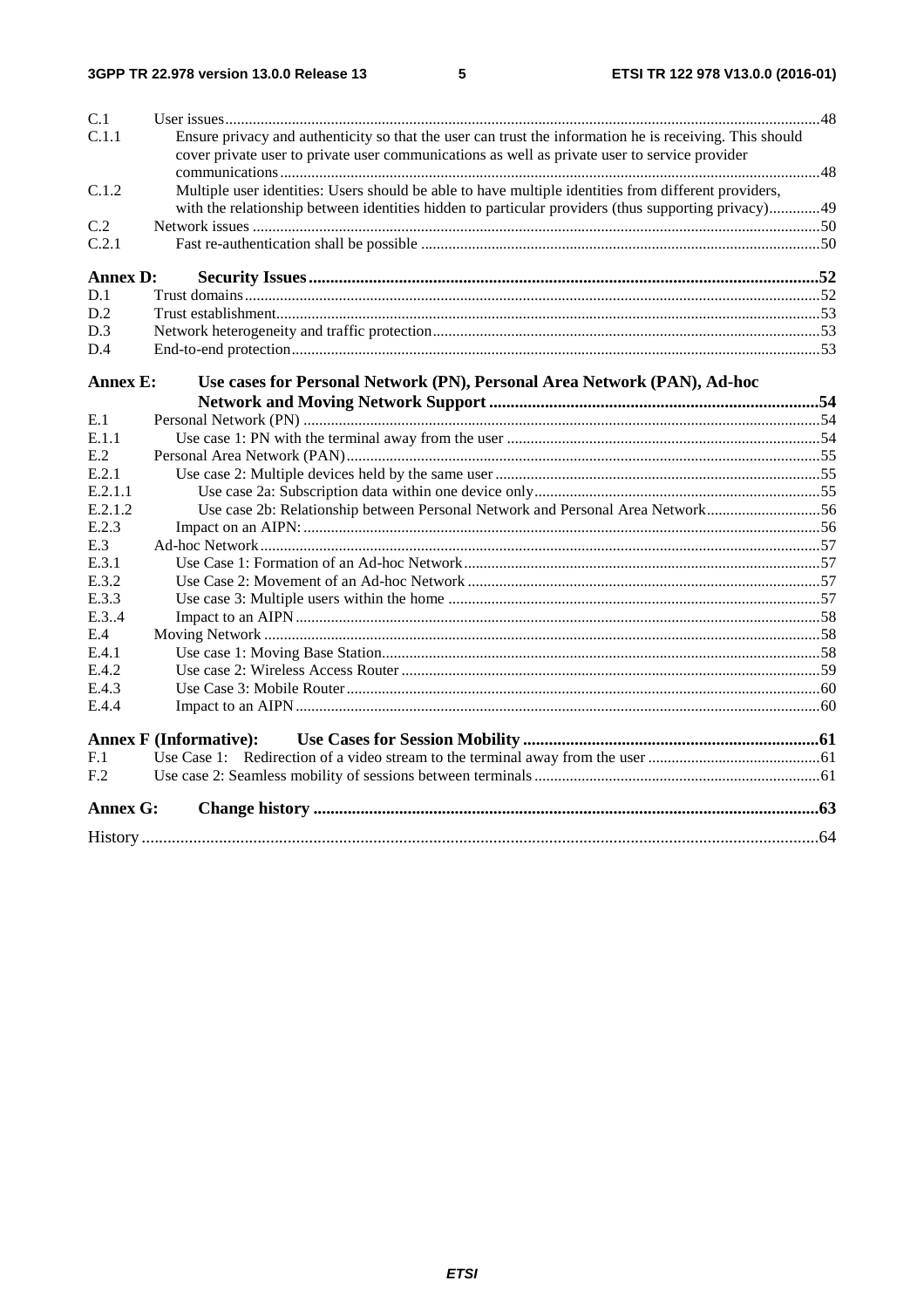## Foreword

This Technical Report has been produced by the  $3<sup>rd</sup>$  Generation Partnership Project (3GPP).

The contents of the present document are subject to continuing work within the TSG and may change following formal TSG approval. Should the TSG modify the contents of the present document, it will be re-released by the TSG with an identifying change of release date and an increase in version number as follows:

Version x.y.z

where:

- x the first digit:
	- 1 presented to TSG for information;
	- 2 presented to TSG for approval;
	- 3 or greater indicates TSG approved document under change control.
- y the second digit is incremented for all changes of substance, i.e. technical enhancements, corrections, updates, etc.
- z the third digit is incremented when editorial only changes have been incorporated in the document.

## Introduction

The 3GPP system currently supports GERAN and UTRAN based Access Networks in conjunction with Circuit-Switched and Packet-Switched Core Network domains and IP Multimedia CN subsystem. The All-IP concept was initially introduced within 3GPP in Rel-4 with the standardisation of the MSC Server - MGW split core network architecture for the CS domain and extended from Rel-5 by the standardisation of the IP Multimedia CN sub-system. WLAN as an alternative access system to access services of the mobile core network is recognized from Rel-6 onwards.

In order for the 3GPP system to cope with the rapid growth in IP data traffic, the packet-switched technology utilised within 3G mobile networks requires further enhancement. A continued evolution and optimisation of the system concept is also necessary in order to maintain a competitive edge in terms of both performance and cost. It is anticipated that the progression towards an All-IP Network (AIPN) may enable leverage of information technology (IT) hardware and software with general-purpose, and mobile network specific software that should provide cost reduction (CAPEX and OPEX) for infrastructure equipment and applications of 3GPP based mobile networks. Moreover, it is important to ensure compliance with Internet protocols within future developments of the 3GPP system.

Additionally, the following aspects identified within TR 21.902 'Evolution of 3GPP System' [2] are considered relevant to the long-term evolution of the 3GPP system:

- *A seamless integrated network comprising a variety of networking access systems connected to a common IP based network supported by a centralised mobility manager*
- *A similarity of services and applications across the different systems is beneficial to users*
- *3GPP should focus on the inter-working between 3GPP Mobile Networks and other Networks considering mobility, high security, charging and QoS management*

Taking the above into consideration it is necessary to further define the All-IP Network (AIPN) concept, explore user, business and technological drivers and evaluate the feasibility of evolving the 3GPP system towards an All-IP Network (AIPN). Furthermore, aspects of the 3GPP system requiring enhancement need to be identified and developed in accordance with this common vision.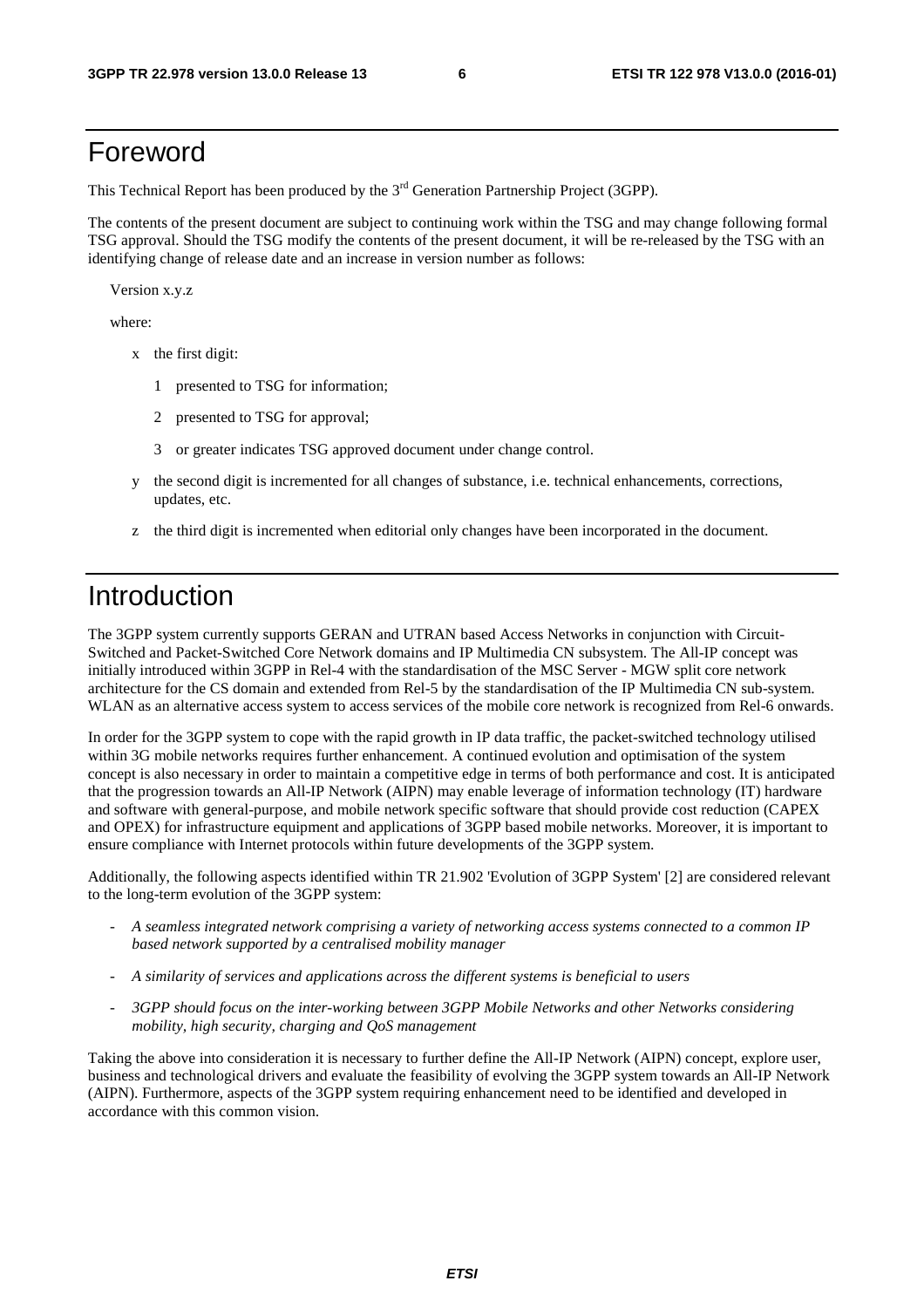This report discusses the concept of an "All-IP" network. In the context of this report the term "All-IP" does not just refer to the transport protocol used within the 3GPP network. 3GPP Release 5 and Release 6 network can already be implemented just using IP transport and could in that sense be said to be "All-IP". In this report the term "All-IP" refers to the general concept of a network based on IP and associated technologies which provide an enhanced, integrated service set independent as far as possible to the access system used.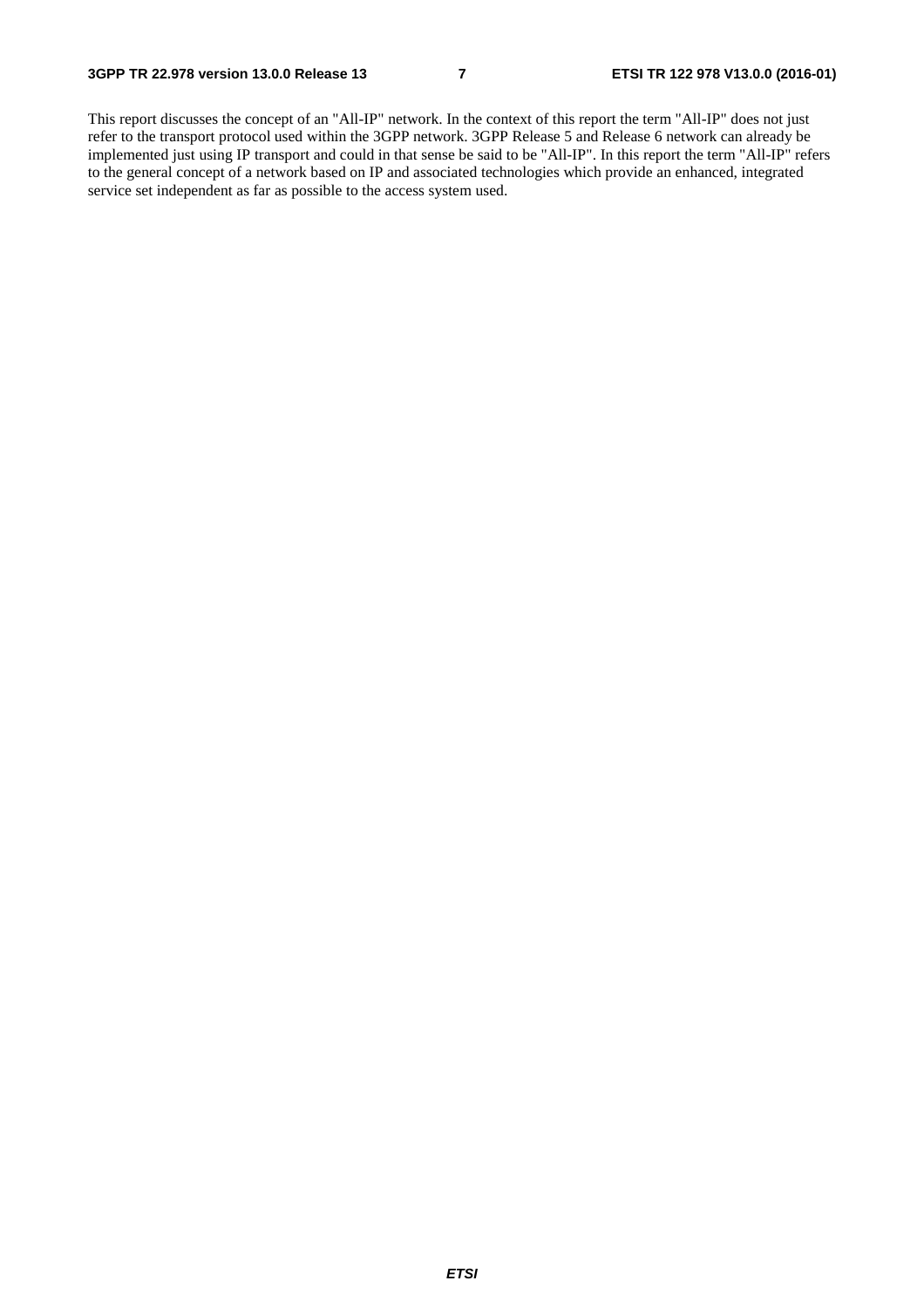## 1 Scope

The present document studies the feasibility of the progression of the 3GPP system to an AIPN. More specifically, this document:

a) Identifies and describes the objectives and user, business and technological drivers for progression of the 3GPP system to an AIPN:

- i) Investigates the High Level Objectives
- ii) Investigates Motivations and Drivers
- iii) Investigates impacts upon current models (e.g. business/charging/service models)
- b) Defines and develops the end-user and AIPN operator aspects of an AIPN:
	- i) Produces an AIPN vision, taking into account the special requirements for the mobile community e.g. carrier grade, optimisation for the radio environment, recognizing support of multiple access system scenarios.
	- ii) Investigates needs and requirements associated with the evolution of the 3GPP System to an AIPN.
	- iii) Investigates requirements associated with the reuse of legacy infrastructure and support of legacy terminals
	- iv) Investigates migration and cost effective introduction of new technology.
- c) Identifies the capability expansion required to introduce the AIPN concept into the 3GPP system (migration and co-existence)
- d) Evaluates whether an AIPN should be standardised within 3GPP, and in the case of a positive conclusion identifies the subsequent steps to be taken to achieve this by defining the scope, target, and roadmap for work to be undertaken within Rel-7 and future 3GPP releases.

## 2 References

The following documents contain provisions which, through reference in this text, constitute provisions of the present document.

- References are either specific (identified by date of publication, edition number, version number, etc.) or non-specific.
- For a specific reference, subsequent revisions do not apply.
- For a non-specific reference, the latest version applies. In the case of a reference to a 3GPP document (including a GSM document), a non-specific reference implicitly refers to the latest version of that document *in the same Release as the present document*.
- [1] 3GPP TR 21.905: "Vocabulary for 3GPP Specifications".
- [2] 3GPP TR 21.902: "Evolution of 3GPP system".
- [3] 3GPP TS 22.234: "Requirements on 3GPP system to Wireless Local Area Network (WLAN) interworking".
- [4] 3GPP TS 22.101: "Service aspects; Service principles".
- [5] 3GPP TS 22.105: "Services and service capabilities".
- [6] 3GPP TS 22.228: "Service requirements for the Internet Protocol (IP) multimedia core network subsystem; Stage 1".
- [7] 3GPP TS 23.125: 'Overall high level functionality and architecture impacts of flow based charging'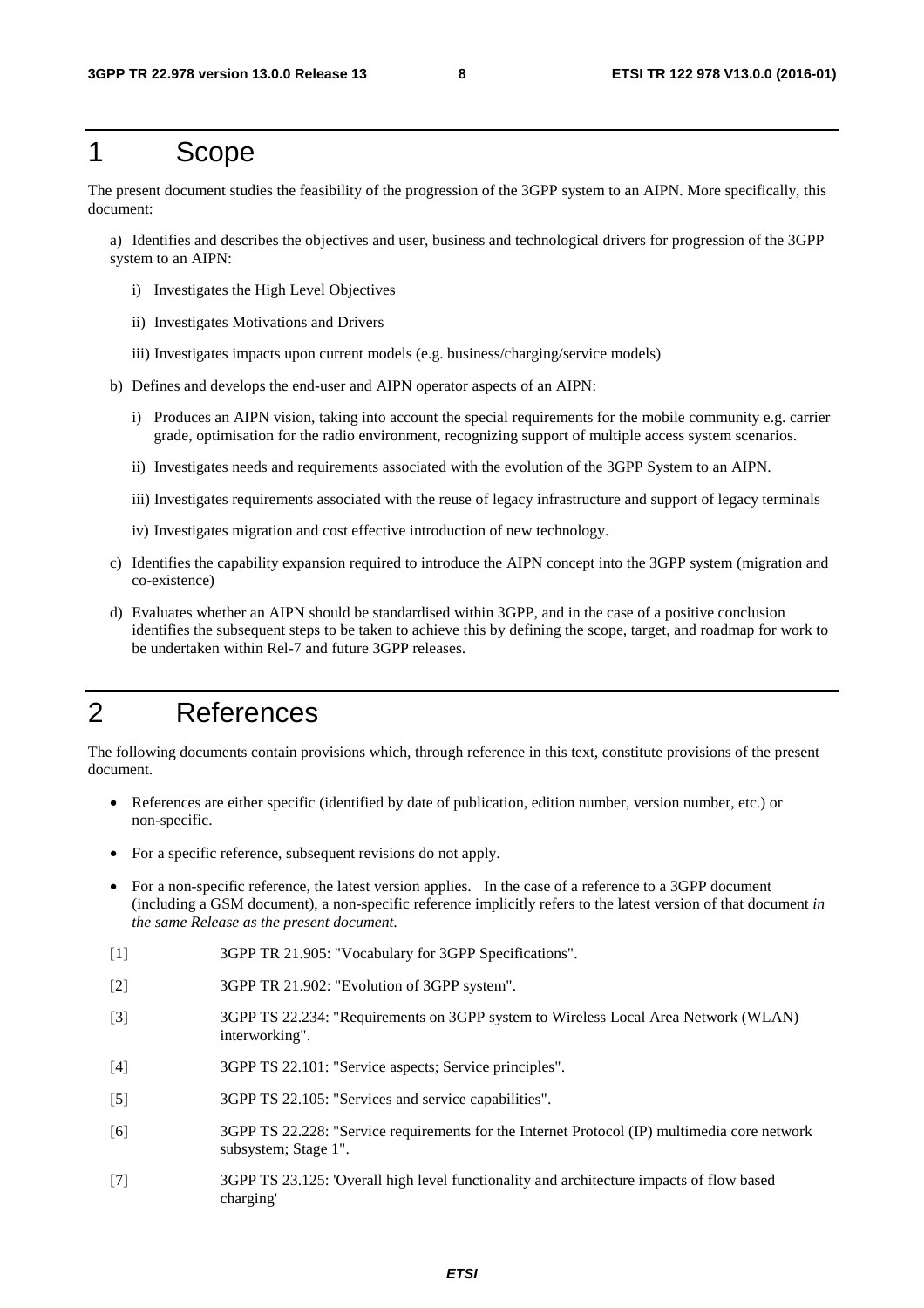## 3 Definitions, symbols and abbreviations

### 3.1 Definitions

For the purposes of the present document, the following terms and definitions apply.

**All-IP Network** (**AIPN):** A collection of entities that provide a set of capabilities for the provision of IP services to users based on IP technology where various access systems can be connected. The AIPN provides a set of common capabilities (including mobility, security, service provisioning, charging and QoS) which enable the provision of services to users and connectivity to other external networks. An AIPN requires one or more connected access systems to allow users to access the AIPN.

**Access system:** An entity or collection of entities that provides the user the capability to connect to the AIPN.

**AIPN operator:** An operator of an AIPN. It is assumed that the AIPN operator will also be a network/PLMN operator as defined within [1].

**Integrated Service:** A service, which is perceived by user as a single service, composed by a combination of different independent services.

**IP service:** A service using an IP bearer provided by an IP service provider. For IP services data traffic is routed according to the IP addresses of the sender and receiver(s).

**IP service provider:** A service provider that provides IP services. This may or may not be a network operator e.g. the operator of an IMS would be an IP service provider according to this definition.

**IP service subscriber:** A subscriber to an IP service provider that uses IP services.

**Seamless:** A user experience that is unaffected by changes in the mechanisms used to provide services to a user.

Note: The determination of whether something satisfies the requirement for being seamless or not is dependent on the user's (e.g., human end-user, protocol, application, etc.) perception of the service being received and not necessarily the technology used to provide the service.

**Seamless service:** Services provided across access systems and terminal capabilities. Provisioning of this service is continued between and within access systems and between terminals with minimal degradation in the service as seen by the user.

**Seamless session:** A session that is maintained during a change in access system, with no perceivable interruption from a user perspective, while adapting to the capabilities of each access system.

**End-user mobility:** The ability for the subscriber to communicate using the device or devices of his/her choice

**Terminal mobility:** The ability for the same UE to communicate whilst changing its point of attachment to the network. This includes both handovers within the same access system, and handover from one access system to another.

**Session mobility:** The ability for a communication session to be moved from one device to another under the control of the user.

**Ad-hoc Network:** A dynamically organized network of mobile terminals that are able to communicate with each other via some means (e.g. using IEEE 802.15 or WLAN in ad-hoc mode). An Ad-hoc Network may contain terminals that are capable of connection to a variety of access systems. In the context of AIPN, it is assumed that every terminal in the Ad-hoc Network is under the control of a separate user, each able to independently access the AIPN. The Ad-hoc Network routes their consolidated traffic towards the AIPN, to an access system through one or more terminals in the Ad-hoc Network. The Ad-hoc Network may change the terminal carrying the consolidated traffic dynamically according to rules set up by the users. The Ad-hoc Network may move throughout the geographic coverage area. (For further details see use cases in Annex E)

**Moving Network:** A group of user devices (terminals) that move together, e.g. as part of a vehicular network. The user devices (terminals) are interconnected in a way that their consolidated traffic towards the AIPN is routed through a well-defined system (gateway). The elements of the consolidated traffic may originate from PAN and Ad-hoc Networks within a Moving Network. (For further details see use cases in Annex E)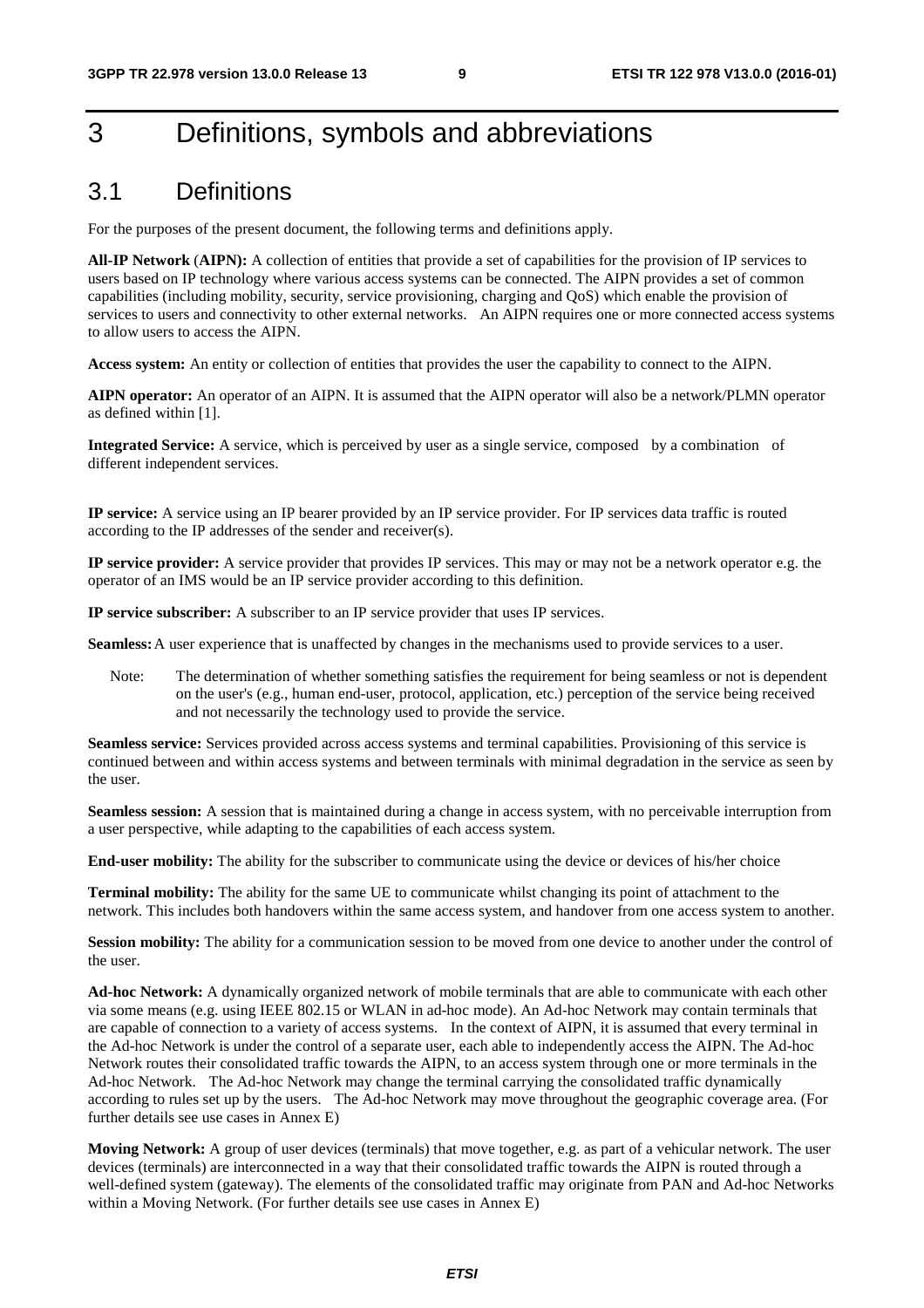**Personal Network:** In the context of an AIPN, a Personal Network (PN) consists of more than one device (terminal or server provided by the AIPN operator) under the control of one user providing access to the AIPN. These devices are interconnected by the AIPN such that the user perceives a continuous secure connection regardless of their relative locations. The user controls the PN using facilities provided by the AIPN. (For further details see use cases in Annex E)

**Personal Area Network:** In the context of an AIPN, a Personal Area Network (PAN) consists of more than one device (terminal) controlled by, and physically close to, the same user (person). All the devices within a PAN use the same USIM. These devices are connected together using internal PAN means. The user obtains services from the AIPN using his multiple devices which all access the users USIM through the PAN to gain access to the AIPN. The user controls the PAN directly. (For further details see use cases in Annex E)

For further definitions see [1].

### 3.2 Abbreviations

For the purposes of the present document, the following abbreviations apply:

| AAA          | Authentication, Authorisation and Accounting |
|--------------|----------------------------------------------|
| <b>AIPN</b>  | All-IP Network                               |
| <b>CAPEX</b> | CAPital EXpenditure                          |
| <b>OPEX</b>  | <b>OPerational Expenditures</b>              |
| <b>SSO</b>   | Single Sign-On                               |
| <b>HSDPA</b> | <b>High Speed Downlink Packet Access</b>     |
| <b>HSUPA</b> | <b>High Speed Uplink Packet Access</b>       |
| GAA          | General Authentication Architecture          |
| <b>GBA</b>   | General Bootstrapping Architecture           |
| MR           | Mobile Router                                |
| <b>PAN</b>   | Personal Area Network                        |
| PN           | Personal Network                             |
| SС           | <b>Session Control</b>                       |
|              |                                              |

For further abbreviations see [1].

## 4 Objectives and Drivers for progression to an AIPN

The high level objectives of the move to an AIPN and the drivers that are forcing this change are elaborated in the following sub-clauses.

## 4.1 High Level Objectives

The following are the high level objectives that the introduction of an AIPN should fulfil:

- **Universal seamless access** an AIPN should allow users to connect to services from a variety of device-types and access systems. This should come about through the use of common protocols, addressing schemes and mobility management mechanisms. The users may not need to know the access system used. Access systems may be selected and changed according to service needs and availability.
- **Improved User Experience**  an AIPN should provide users with better quality. This should include rapid network selection, rapid call or session set-up times, low voice-call delay and fast data transmission.
- **Reduction of cost** an AIPN should deliver a cost reduction in both the CAPEX and the OPEX for AIPN operators in relation to the cost of existing networks.
- **Flexibility of deployment** AIPN operators should be able to build and dimension their network according to the needs of their users. The AIPN design should be scaleable and should not preclude the option to use and inter-work with 3GPP defined Circuit Switched domains and legacy handsets as appropriate. Also, the AIPN design should provide an evolution path from previous releases of the 3GPP system. This will ensure that AIPN operators can introduce an AIPN and continue to make best use of existing network elements.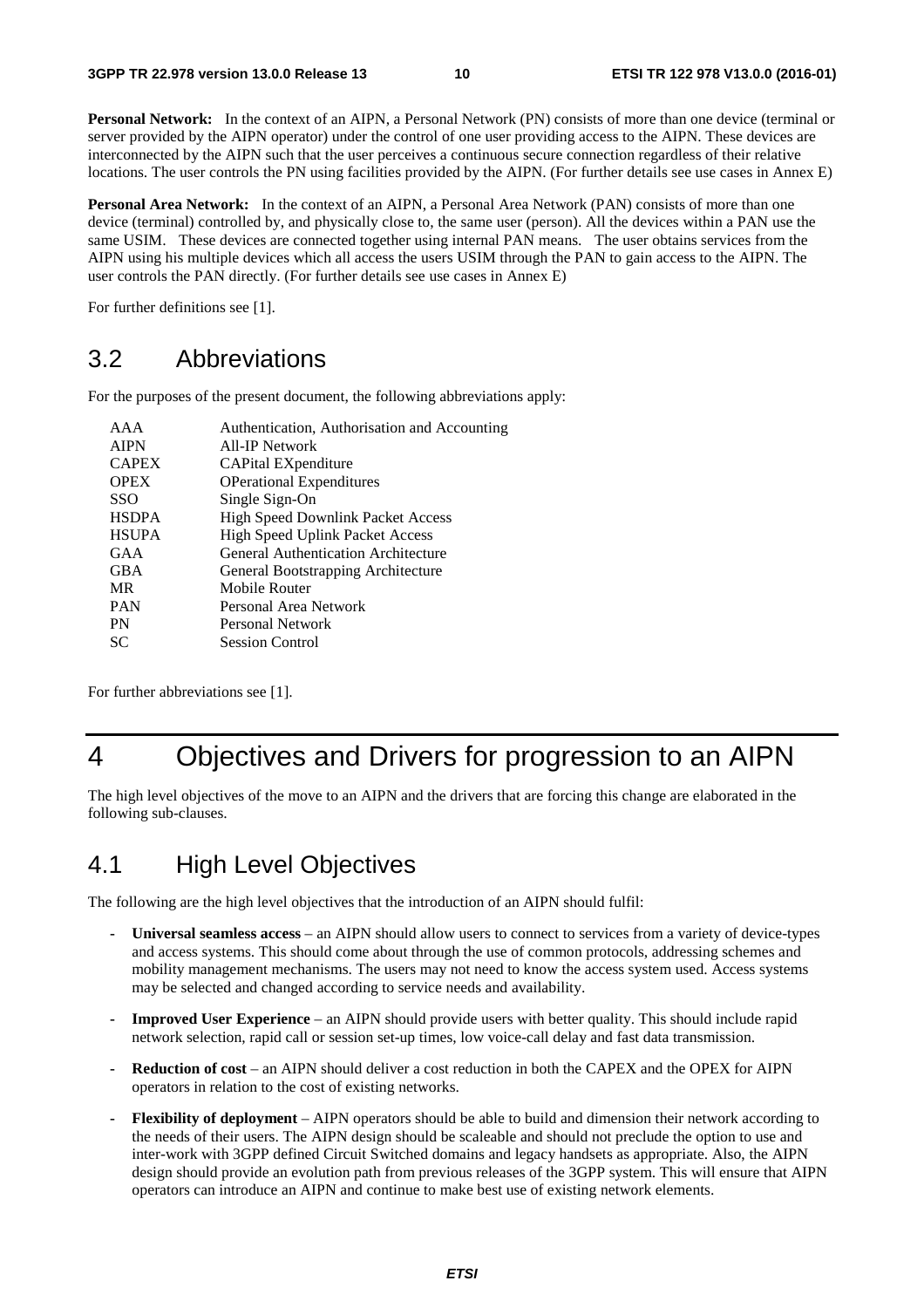## 4.2 Motivations and Drivers

The current feasibility study aims at clarifying the notion of an "All-IP Network" (AIPN) within the context of 3GPP and to define requirements for an AIPN within 3GPP. There seems to be a common understanding in the mobile communications industry that the technical and commercial evolution of this industry sector points towards an AIPN. The term "All-IP Network"(AIPN), however, is not (yet) clearly defined and – depending on one"s view of the future – can mean many different aspects of anticipated communication systems that are based on IP.

It should be noted that the 3GPP system standardised up to and including Rel-6 already provides the basis for introduction of an AIPN in 3GPP. Building on the foundations provided in previous 3GPP releases it is possible to leverage and build upon existing capabilities to evolve the 3GPP system towards an AIPN.

In order to justify the development and evolution of the 3GPP system it is essential to have an understanding of the motivations for evolving the 3GPP system in a particular direction.

In doing so it seems worthwhile to collect and list trends and drivers of the mobile telecommunications industry that now or in the future can be expected to have significant impact on the industry. This is provided in the following subclauses. An assessment of these trends and drivers with respect to the evolution of IP-based network and access systems, terminals and service provisioning will make it easier to create a vision of what an AIPN will look like.

### 4.2.1 User related and social drivers

#### 4.2.1.1 Consumer trend demanding diversification of mobile services

#### **Diversification as service specialisation:**

As the market for mobile services grows there is an increased need to be able to offer diversified and flexible services to satisfy the varied needs of users. As the service market becomes more diversified services will become more specialised in order to satisfy the specific needs of users. With this there is a need for AIPN operators to be able to offer flexible services quickly without a large amount of capital expenditure.

#### **Diversification in terms of usage patterns:**

In addition to the current pattern of mainly server-to-person services there will be a diversification of mobile services to include person-to-person, person-to-server, server-to-server service scenarios with a variety of different subdivisions and combinations. Users will also desire the ability to be able to integrate the various services to which they subscribe. In the future mobile networks will need to be able to provide these varied and integrated service environments and enable this to be achieved in a flexible and efficient manner.

#### **Diversification in terms of service quality:**

Different services will have different user expectations placed upon them e.g. in terms of service quality. The demands for the same service may also differ according to specific user of that service at a given time.

#### **Diversification regarding access to services:**

With the increase in the diversity of the access systems available, as well as the increase in the number of terminals that a single user possesses it will be desirable to have the ability to use services seamlessly across different access systems and different terminals. Users will also desire the ability to use services `anywhere` at `anytime`. This leads to the conclusion that the provision of `seamless` and `ubiquitous` services will gain great prominence within future mobile services.

#### **Deductions**

- An AIPN would provide the ability to offer enhanced and flexible mobile services, quickly and cost effectively. An AIPN can also support the diversification of mobile network services, support service integration and would enable the provision of seamless and ubiquitous services across a variety of different access systems and terminals.
- IP technology that enables advanced service control (e.g. QoS/session control) is already used within 3GPP and elsewhere and could be further utilised and enhanced within and between mobile networks in order to enhance service provision.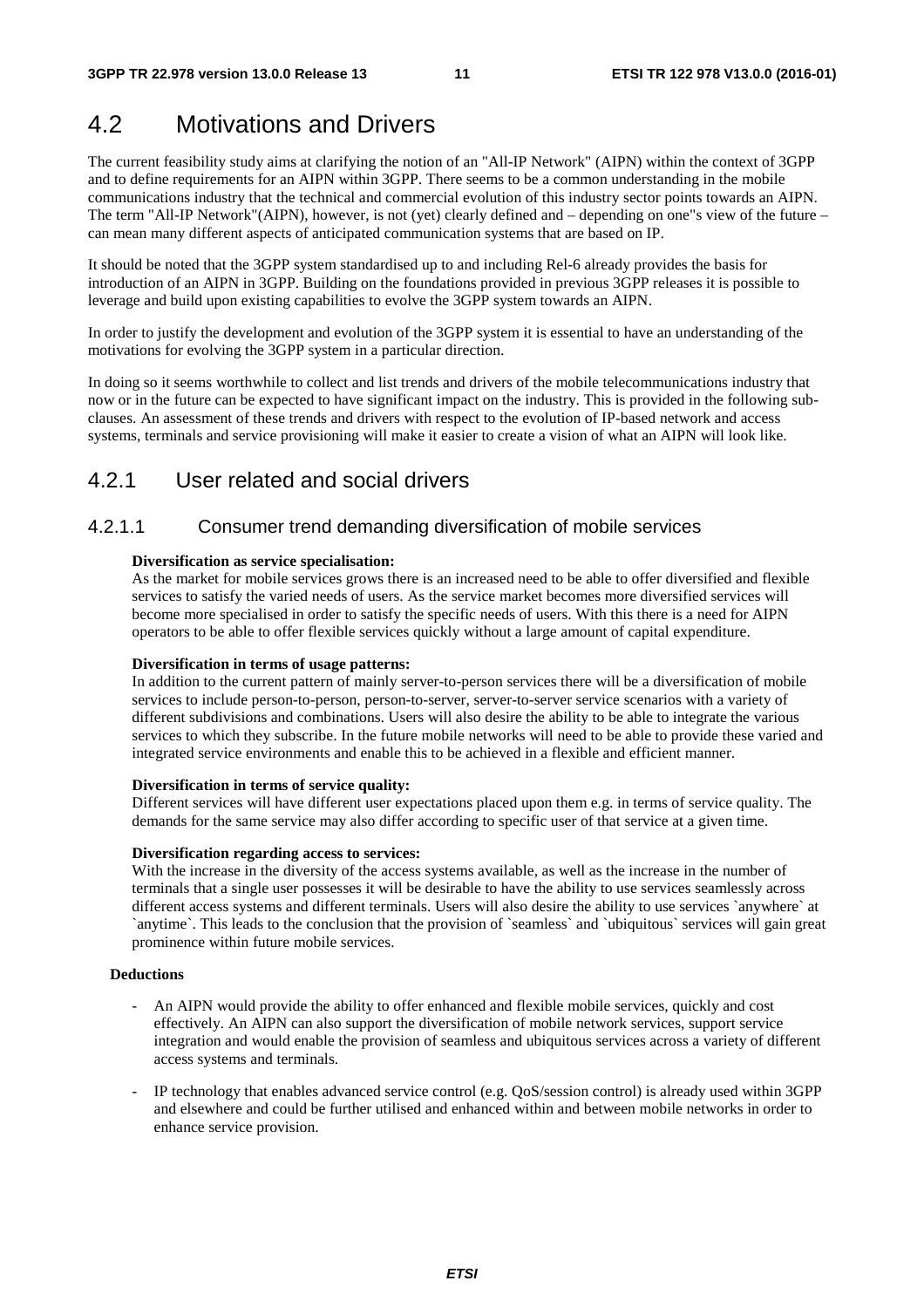#### 4.2.1.2 Human need to be able to interact with his personal environment

The mobile subscriber base has grown from a small number of high-end users to the mainstream in which the number of mobile phone subscribers exceeds 70% of the population in some countries. However, in the future mobile subscribers will not be limited to just human beings and the association with mobile devices will spread to other living things, such as pets, as well as machinery and household electronics. It can be foreseen that in the future there will be a ubiquitous mobile communication environment in which very many objects within a particular area may be associated with a mobile terminal and hence require the ability to connect to a mobile network. This will result in a substantial increase in the number of users and terminals that need to be accommodated by mobile networks. However, in this scenario a large number of terminals will be data-only and hence not require the ability for traditional speech communication from person-to-person. Due to the limited amount of available MSISDN numbering capacity it would be desirable to be able to accommodate new users and terminals without the need to associate an MSISDN with each terminal.

#### **Deductions**

An AIPN would enable the accommodation of a vast number of users and terminals.

#### 4.2.1.3 Social behaviour and the need to understand one's environment

Futurologists have identified some basic human behaviour patterns that have become increasingly important in modern societies. Two of them have been named "cocooning" and "clanning". "Cocooning" describes a behaviour in which an individual tries to isolate itself for a while from the surrounding society. It essentially expresses the wish for privacy with respect to permanent over-stimulation. "Clanning" describes the opposite phenomenon. It is the need of an individual to become integrated into a "clan", a group of similar minded people. This is mainly observed with young people and is a well known finding in group dynamics.

A third social factor that becomes strongly apparent is the need for the individual to better understand their environment. While an ever growing data stream permanently pours over the individual it becomes increasingly difficult to filter out the relevant information content. This results in disorientation, the difficulty of self-organisation and the feeling of uneasiness about one's environment. Also, the capability to quickly filter out important information from that which is unimportant is a competitive advantage of the individual.

A fourth social factor is that individuals spend their days and nights in many different roles (e.g. family person (me@personal.net), worker (me@company.com), sports club official (official@sportsclub.com)). Depending on their roles, time of day, and location, they may wish to be reachable via these different publicly known user IDs on certain specific systems or devices. By arrangement with the AIPN operator for terminating calls to the Public ID, the recipient of calls directed towards a Public Identity may change on a temporary basis (e.g. a sports club official is temporarily unavailable and wishes calls to that Public Identity to be answered by an alternate individual).

#### **Deductions**

- An AIPN will need to provide means that respect and ensure a user's need for privacy.
- The basic human wish to become integrated within social groups could be a good basis for services in an AIPN. Good examples are chat-rooms and the like.
- An All-IP system that offers services which allow an individual to gain a better orientation within their environment (geographic, social, business) will provide significant added value to its users.
- An AIPN system should offer the users the ability to be reachable by several different publicly known IDs in a flexible manner.

#### 4.2.1.4 The social trend of increasing differences in income within societies.

As a result of economic liberalism and globalisation societies in the western world undergo slow but significant changes. An important aspect of these changes is that differences in individual income increase. Any industry needs to take this kind of social trend into account when formulating their business strategies.

This implies that the market split into an (expensive) high end market and an (inexpensive) low end market will become even more pronounced than today.

#### **Deductions**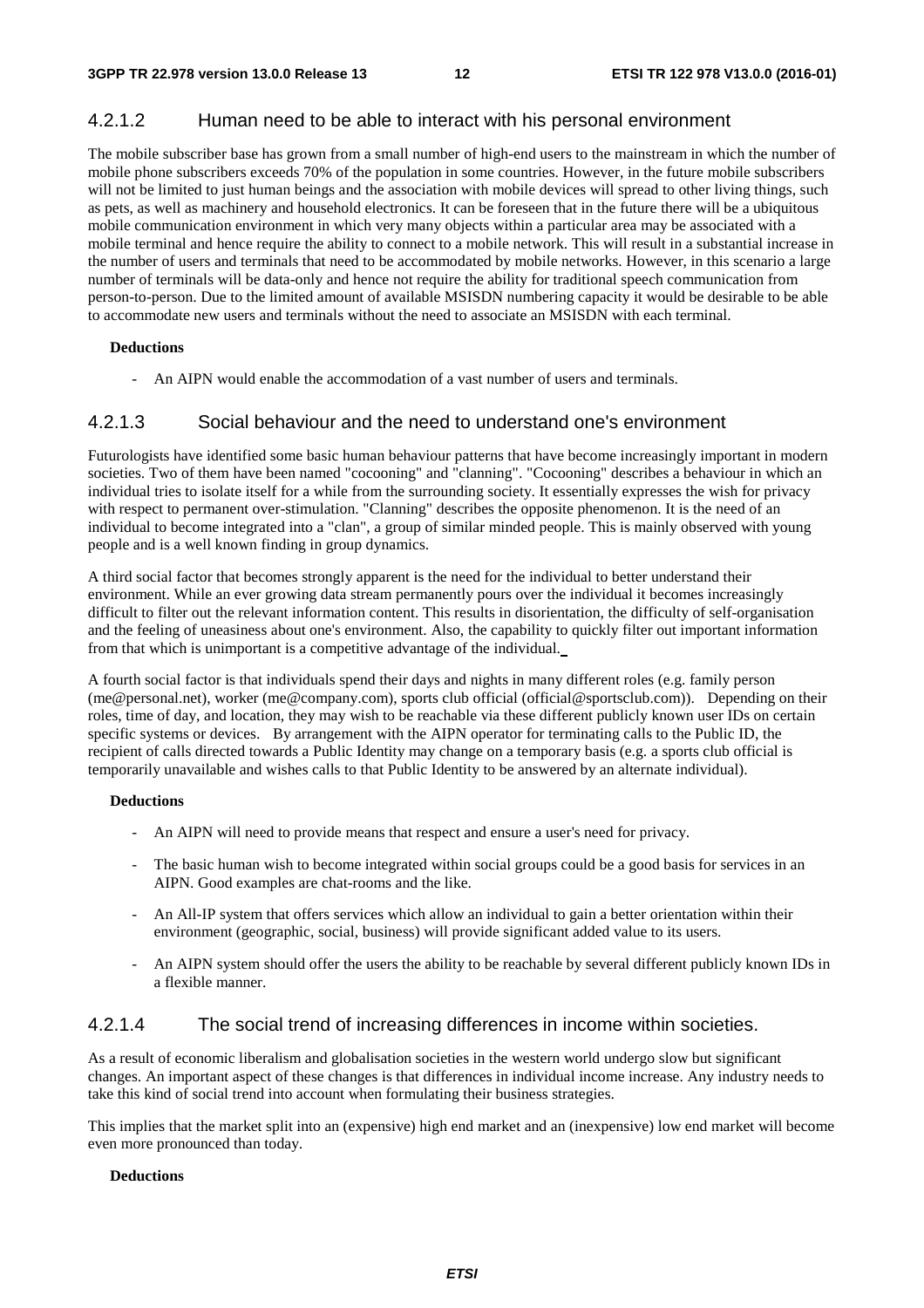- An AIPN will need to provide at the same time very cheap low-end services and high priced high-end services for different customer types. For the same kind of service (e.g. voice) the respective QoS may be the differentiating criterion.
- Quality of Service needs to be regarded as a chargeable feature.

#### 4.2.1.5 The need to satisfy user experience of "early-adopters"

The adoption of new technology is heavily dependent upon the experience of this technology, through the services that are delivered over it, by its users as well as the general public that comprise the potential market for this new technology. Therefore, it is important that new technologies clearly demonstrate advantages over those that are already prevalent. The perception of users toward a new technology at its early phase of introduction is mainly determined by the experience of initial users, sometimes termed "early-adopters", when using this new technology. In terms of mobile telecommunications, in addition to the general ability to utilise more advanced functionalities and feature-rich services using a mobile phone, factors such as perceived communication delay, communication quality, connection set-up time and data transmission speed are highly visible to users experiencing new technology. Hence, factors that demonstrate the basic performance of the new system play an important role in demonstrating the benefits of new technology compared to those already available. Consideration of these factors clearly indicates that it is essential for future developments of the 3GPP system to clearly demonstrate to users the benefits of the enhanced capabilities compared to those already available.

#### **Deductions**

- An AIPN shall not degrade user experience. Additionally, it would be desirable for an AIPN to demonstrate to users improvements in basic system performance compared to the pre-existent capabilities of the 3GPP system.
- Factors such as perceived communication delay, communication quality and connection set-up time are important considerations for users when experiencing an AIPN as a new technology.

### 4.2.2 Drivers from a Business perspective

#### 4.2.2.1 Mobile industry anticipating PS traffic to surpass CS

In the future it is thought that the amount of non-voice traffic, i.e. IP traffic within the PS domain, carried by mobile networks will equal and then surpass that of traditional CS voice traffic. Therefore, in the future mobile networks will need to be able to handle substantially increased volumes of IP traffic in a cost effective manner.

Additionally, in the future it is very likely that the there will be a variety of different traffic patterns for IP traffic including user-to-user and user-to-multicast, that needs to be optimally routed within mobile networks.

#### **Deductions**

- An AIPN will need to handle substantially increased volumes of IP traffic in a cost effective manner,.
- An AIPN will need to support optimised transport for user-to-user and user-to-multicast traffic.

#### 4.2.2.2 Desire of AIPN operators to encompass various access systems that are not specified by 3GPP

Although 3GPP is primarily concerned with the UTRAN and GERAN-based access systems other access systems can be utilised by the 3GPP system and used to provide mobile services. This has been recognised from 3GPP Rel-6 with the standardisation of 3GPP-WLAN Inter-working [3]. In the future network operators will desire the ability to provide services to their subscribers optimised to the user"s environment using a variety of diversified access systems. Although the access system utilised at a particular time within this environment may vary, it is likely that the services provided will have significant commonalities. Hence, in order to realise a multiple access system environment in an efficient and cost effective manner it is desirable that the replication of network functionality be minimised. This clearly indicates that there is a need for a common network to be able to accommodate a variety of access systems.

When accommodating various access systems it is desirable that this is achieved with a minimum impact upon the access systems themselves. It is assumed that most new access systems that are developed will incorporate IP technology and be optimised to carry IP traffic. Hence, in order to maintain a high level of compatibility it is necessary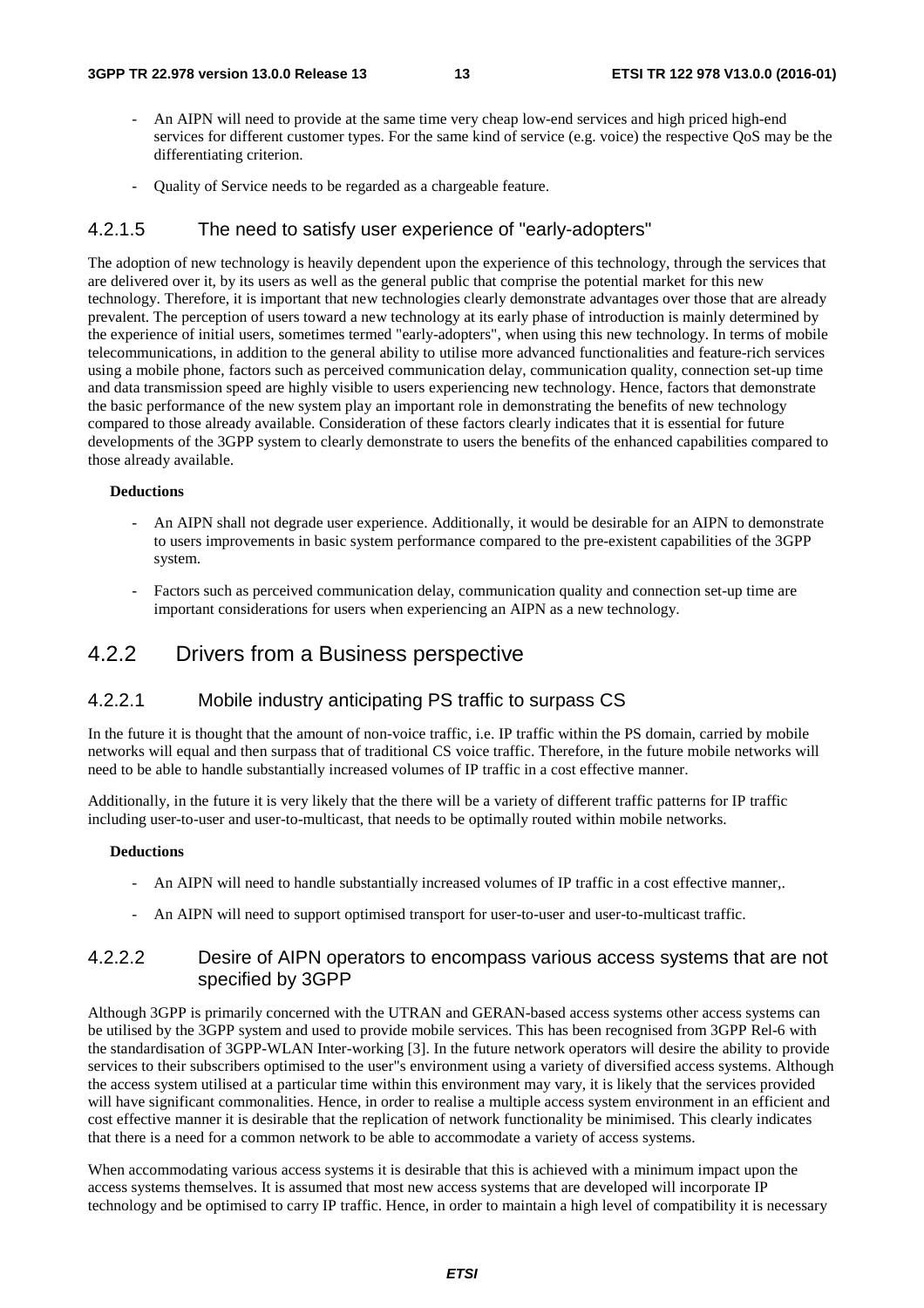for the network accommodating these access systems to also be based upon IP technology and be optimised to carry IP traffic.

Based on the reasoning presented above it can be concluded that in order to design a future proof system that is able to efficiently accommodate a variety of different access systems it is necessary that the 3GPP system be designed as a common network that is based upon IP technology and optimised to carry IP traffic.

Furthermore, the development of new access systems will not necessarily be in line with the development of the network, therefore there is a need to be able to develop different areas of the network independently, e.g. develop the network independently to the development of the access systems.

In addition, it is desirable that a common IP network supports a centralised and common network control to enable the AIPN operator to control how the AIPN is accessed and how the resources of the AIPN are used whilst accommodating these access systems. This will enable the AIPN operator to be the focus for the provision of mobile services and ensure that the user"s expectations regarding the quality of the services provided by the AIPN are fulfilled. Additionally, the provision of control over the usage of the AIPN at a common point within the AIPN will enable the AIPN operator to protect and leverage their investment in AIPN infrastructure as much as possible.

#### **Deductions**

- An AIPN would provide the ability to incorporate a variety of different access systems with a minimum impact upon the non 3GPP specified access systems to be accommodated.
- Using IP as the basis for a common network enables prevalent and low cost IP technology to be utilised. This allows the network to be deployed cost-effectively with the ability to provide common services using a common IP bearer throughout all the diversified access system environments.
- An AIPN should support a centralised and common network control to enable the AIPN operator to control how the AIPN is accessed and how the resources of the AIPN are used whilst accommodating a variety of different access systems.

#### 4.2.2.3 Marriage of IT- and telecom world

#### The influence of broadband Internet

With the emergence of broadband internet services there has been a rapid increase in the number of subscribers to IP services in recent years. Most notable is the growth in the number of subscribers to IP telephony services. This is expected to grow further and at an increasing pace as the broadband internet services of ISPs become more prevalent. This presents 2 points of major interest.

Competition with broadband Internet

The first is the need for network operators deploying the 3GPP system to offer competing services and so match this emerging trend.

Inter-working with broadband Internet

The second is that as the number of IP service providers and hence IP service subscribers become more prevalent the need to interwork with these IP service providers will emerge in order to offer services between 3GPP subscribers and IP service subscribers of other networks. This must include easy mechanisms for roaming and settlement operations, so end-users can leverage the benefits of each network without incurring the high overhead of setting up separate subscriptions with each service provider.

#### Service creation with the support of the IT industry

While in 2G systems the IT world played only a minor role - everything was standardised by GSM. 3GPP - and even more so OMA - allowed more diversity by defining service enablers (e.g. "Presence") instead of standardized services, enabling the IT world to create services that can rely on these capabilities.

The main reason to do so was speed of service introduction. The IT industry is capable to provide IP-based services based on defacto standards in a much shorter time than it can be done by standardisation. Also, the mechanisms of the market - adopting these services according to market need and user acceptance - are more effective.

#### **Deductions**

- An AIPN would enable AIPN operators to offer IP-based services and provide appropriate inter-working methods with IP service providers.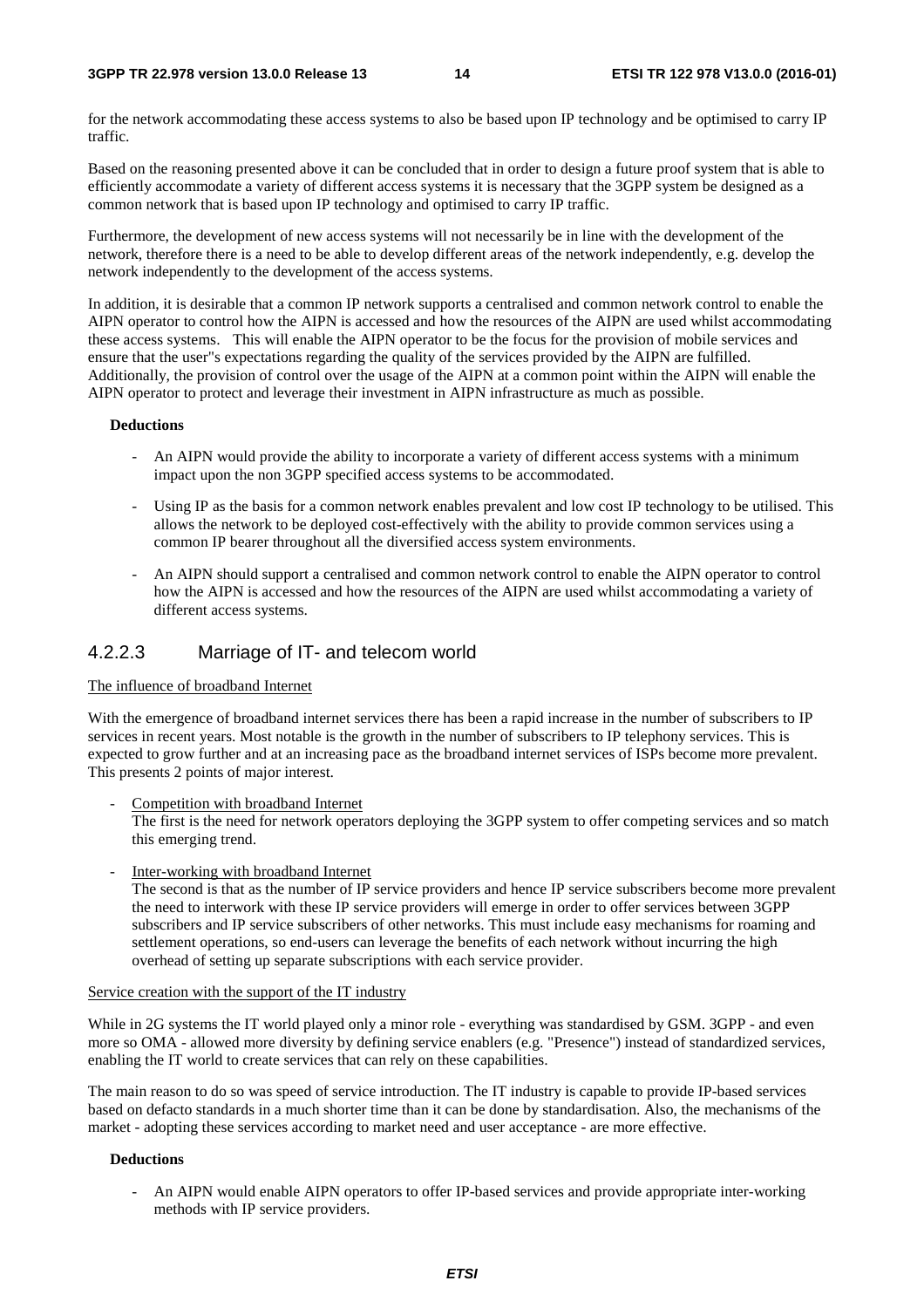- The AIPN should be able to support applications designed based on the capabilities of the AIPN without the need for explicit standardisation of the applications themselves.
- Note: The standardisation of AIPN capabilities should allow non-standardised applications to be created whilst maintaining interoperability. However, care should be taken within the standardisation of AIPN capabilities to ensure that interoperability is maintained.

#### 4.2.2.4 Need for increased system efficiency leading to substantial cost reduction in terms of both equipment (CAPEX), and operational (OPEX) costs.

In the future it is foreseen that there will be increasing pressure to decrease the investment costs for mobile network equipment and the cost per bit for traffic carried by mobile networks. The reasons for this are twofold. Firstly, the increase in IP traffic carried by mobile networks will lead to a general need to further decrease the cost of handling this traffic both in terms of equipment and transmission costs. Secondly, in the future there will be increased competition for AIPN operators not only from mobile network operators using different radio access systems, but also from IP service providers providing broadband IP services using access and transmission technologies other than those of traditional mobile network operators, e.g. ISPs providing services using xDSL, Cable and/or WLAN without 3GPP inter-working. The business and charging models, e.g. flat-rate charging, deployed by these IP service providers are not those common to traditional network operators implementing the 3GPP system and will probably not be applied by AIPN operators. However, they do encourage heavy usage of IP services and as such AIPN operators need to be able to deploy a cost effective network for IP services in order to compete in the wider market place.

The cost of general-purpose equipment targeted for a wide-ranging general market is in general much less than that of specialised technology whose market is limited by specific criteria. An AIPN would enable the use of general-purpose IP technology with some modifications to tailor functionalities to the needs of network operators to provide mobile services. The ability to undertake large-scale deployment of general-purpose IP technology provided by an AIPN is foreseen to enable significant improvements in system efficiency and overall reduction in the equipment (CAPEX) and operational (OPEX) costs for future mobile networks designed to handle a large amount of IP traffic.

#### **CAPEX point of view:**

- The adoption of a common network system enables capital investment to be made independent to the number of access systems supported. Also, when a new access is added, the equipment costs are suppressed to a necessary minimum.
- Over capacity can be avoided by sharing the system, and the equipment costs are reduced (including redundant equipment costs).
- The development and the equipment costs of mass produced general-purpose devices are generally lower compared to dedicated devices.

#### **OPEX point of view**

- The variety of maintained devices can be reduced by introducing a common system, hence maintenance costs are reduced.
	- The training costs of maintenance engineers are reduced.
	- Due to the availability of general purpose platforms the cost of replacement hardware can be suppressed.

#### **Deductions**

The AIPN should be designed to enable AIPN operators to take advantage of the increased efficiency and OPEX/CAPEX reductions offered by IP technology.

#### 4.2.2.5 Trend of the industry to align along the structure: access / transport / control / services

There seems to be a tendency in the industry for mobile telecommunication to adopt a horizontal structure into business units, which are mainly concerned with access, transport, control and services. This reflects the view of parts of the industry that these areas can be viewed as - more or less - economically independent fields. This view applies to AIPN operators as well as to manufacturers.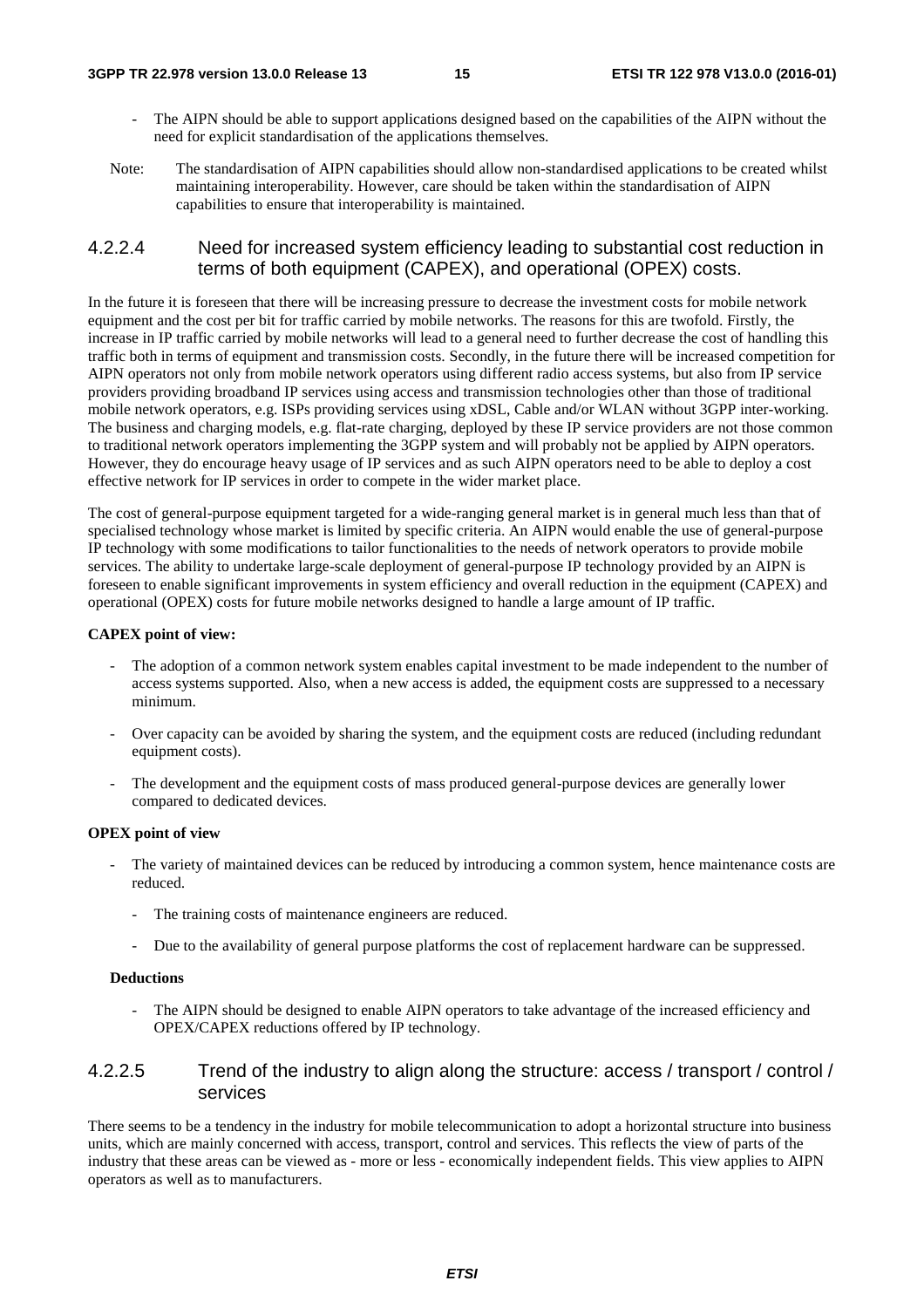#### **Deductions**

- An AIPN should provide an architectural structure that allows a decomposition of the added value according to access, transport, control and services. In particular charging capabilities will need to take this into account.

#### 4.2.2.6 Fixed/Mobile network convergence

Some service providers are enabling fixed/mobile converged services for their subscribers. This is being driven by a number of factors, including (but not limited to) company mergers/demergers, the maturity of available VoIP solutions and the proliferation of service bundling (e.g. mixture of voice, video, data and mobility services) by service providers to reduce churn and increase ARPU. An AIPN should ensure that AIPN operators wanting to provide fixed/mobile converged services can do so within the IMS framework.

#### **Deductions:**

- An AIPN needs to take into account Fixed/Mobile network convergence issues.
- An AIPN should ensure that new/enhanced services follow the IMS framework, so the service will be applicable to fixed/mobile converged networks.

### 4.2.3 Drivers from a Technology perspective

#### 4.2.3.1 Evolution of next generation radio access systems (3GPP specified)

Similar to the transition from 2G (GSM) to 3G (UMTS) it is expected that future radio access systems will allow for a significant higher data rate of user traffic than today. However, there is a trade-off between data rate and user mobility. In other words, a user, who is moving at a high speed, cannot expect the same high data rate as a user that is standing still. In addition it may be envisaged that radio access systems can be optimised to particular user requirements (e.g. in terms of data rate, mobility, QoS) such that multiple different radio access systems could be used by the same network operator simultaneously, even within the same geographical area.

#### **Deductions**

- An AIPN shall take into account the capability of next generation radio access systems to provide significantly higher data rates to the user
- An AIPN shall allow for multiple radio access systems, optimised to particular user requirements.

#### 4.2.3.2 Progress of broadband wireless IP-based networks (non-3GPP specified)

Recently IP-based wireless technology has received a strong technological and economical boost. This has been fostered by industry alliances as well as standards development organizations (e.g. Bluetooth, IEEE 802.11x, 802.16x, 802.20x). Partially these technologies have already found their use in commercially available off-the-shelf products (WLAN cards, access points), which provide relatively high data rates at low prices. These technologies are currently evolving towards higher – broadband – data rates and/or support of continuous mobility in wide service areas. Currently there are competing standards at different stages of their hype cycles in this field. These systems generally provide only part of the functionality of full-blown mobile networks (e.g. they do not allow sophisticated charging models). However, the need to provide 3GPP inter-working with these technologies / networks has been shown already for 3GPP Rel-6 with the work item for 3GPP - WLAN inter-working.

#### **Deductions**

- An AIPN shall be able to provide means to ease inter-working with a multitude of broadband wireless IPbased networks.

#### 4.2.3.3 Progress in ad-hoc networking for user defined services.

Ad-hoc Networks denote particular kinds of networks that may establish themselves automatically - "ad-hoc" - (i.e. without explicit administration) between mobile terminals. From today's perspective, generally all the activity concerning development in the field of Ad-hoc Networks (radio spectra, terminal communication and mechanisms to create Ad-hoc Networks) is happening outside 3GPP. However, AIPN operators may benefit from letting Ad-hoc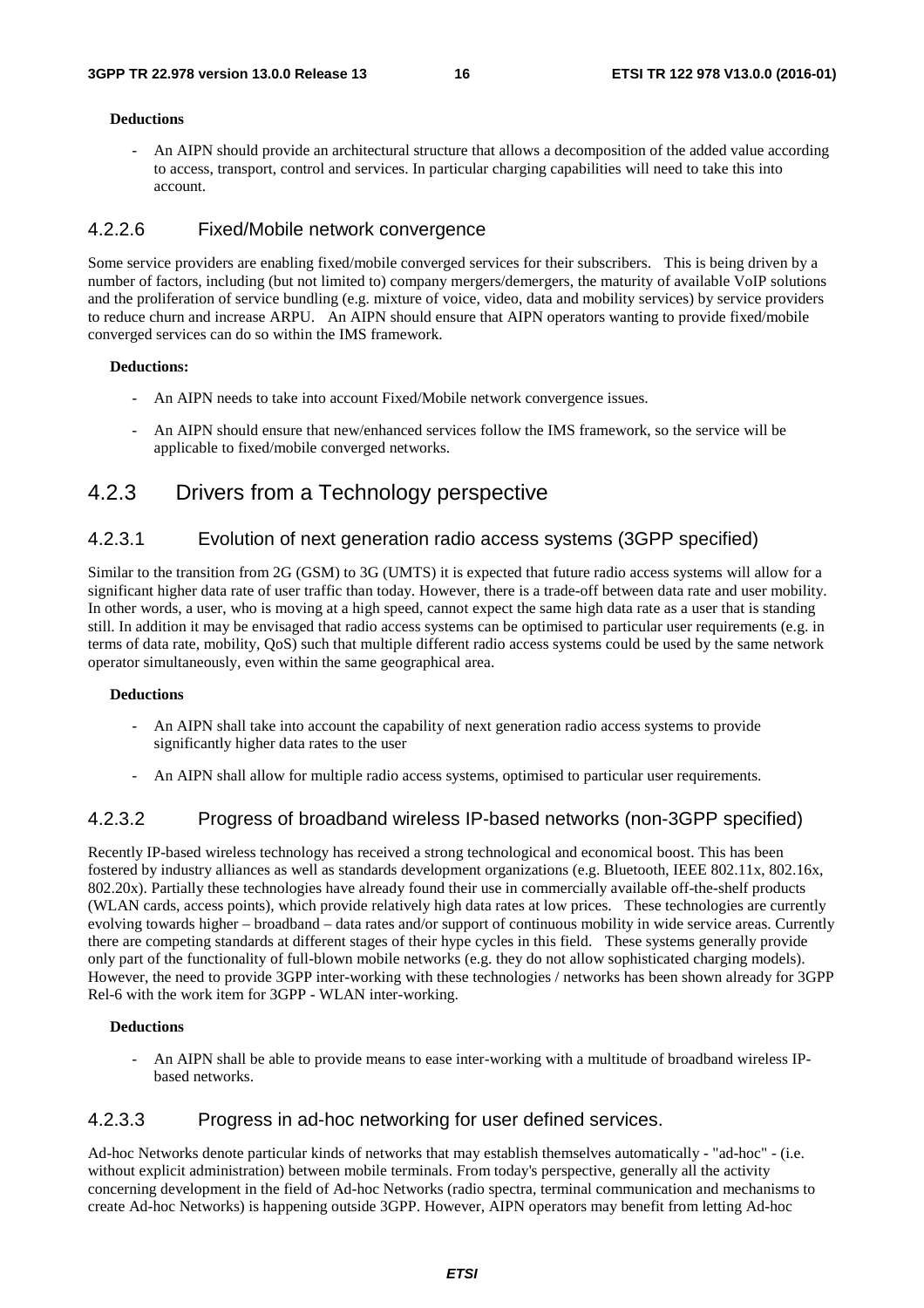Networks interact with the AIPN, thereby creating traffic in the AIPN; e.g. there could be Ad-hoc Network access to public networks via AIPN by at least one of the Ad-hoc Network members serving as a kind of wireless connectivity gateway.

Examples for such Ad-hoc Networks could be Personal Networks, as described later in the present document, or CBtype radio communications amongst listeners to a pop concert. In the case of Personal Networks an AIPN may provide connectivity to a server in an AIPN operator"s network, in the pop concert example an AIPN may provide the capability for remote listeners to join.

Technically, an Ad-hoc Network is defined as a self-organizing and self-managing network of autonomous mobile terminals *without any infrastructure support*. In fact, it is this property which essentially characterizes Ad-hoc Networks, and as a consequence, no centralized radio resource management for ad-hoc networking necessarily exist.

Important aspects of Ad-hoc Networks which may impact an AIPN are:

- Identification, addressing and routing: If an Ad-hoc Network interacts with the AIPN, the AIPN may need to know about identities of individual members of the Ad-hoc Network (not only the "connectivity gateway"), be able to address them and route traffic to them.
- Authentication, security: in an Ad-hoc Network neither SIM resp. USIM/ISIM based identification and authentication nor ciphering on the air interface derived from authentication parameters can be assumed. In the case of at least one Ad-hoc Network member serving as a wireless connectivity gateway to the AIPN it should be ensured that this node can not compromise AIPN security.

#### **Deductions**

- Appropriate mechanisms for identification, authentication, addressing, ciphering and charging of members of an Ad-hoc Network inter-working with an AIPN have to be established.

#### 4.2.3.4 Dawning of new, radio based services (e.g. Personal Networks, RFIDs, multihop access networks)

Currently there is a lot of activity (research projects) on new services that are utilizing different kinds of IP-based radio networks. Examples of such services could be:

- Personal (portable) Networks, that allow inter-working of different personal sensors/terminals
- RFIDs, that allow goods, to which a RFID is attached, to broadcast information about themselves,
- Multi-hop access networks, that allows a user's terminal to act as a radio relay station for another user

Many of these new services are capable to create revenue for an AIPN operator if they can easily inter-work with (or be integrated into) an AIPN

#### **Deductions**

- An AIPN would benefit from a capability to facilitate inter-working with (or integration of) these new radio based services.

#### 4.2.3.5 Reconfigurable Radio (Software Defined Radio - SDR)

Reconfigurable radio interfaces allow terminals to adapt/optimise its radio properties to the currently available radio network. This could allow an increase of spectrum efficiency. However, the network would need to support such a functionality of the terminal.

#### **Deductions**

- An AIPN would benefit from a support of reconfigurable radio interfaces in the terminal.

#### 4.2.3.6 Web services

While not being specific to mobile networks Web Services are becoming increasingly important as a standardised interface to provide IP-based services. There is a general trend towards Web services within the industry. For example, in OMA a working group is dedicated to the evolution of web services in mobile networks and in many respects they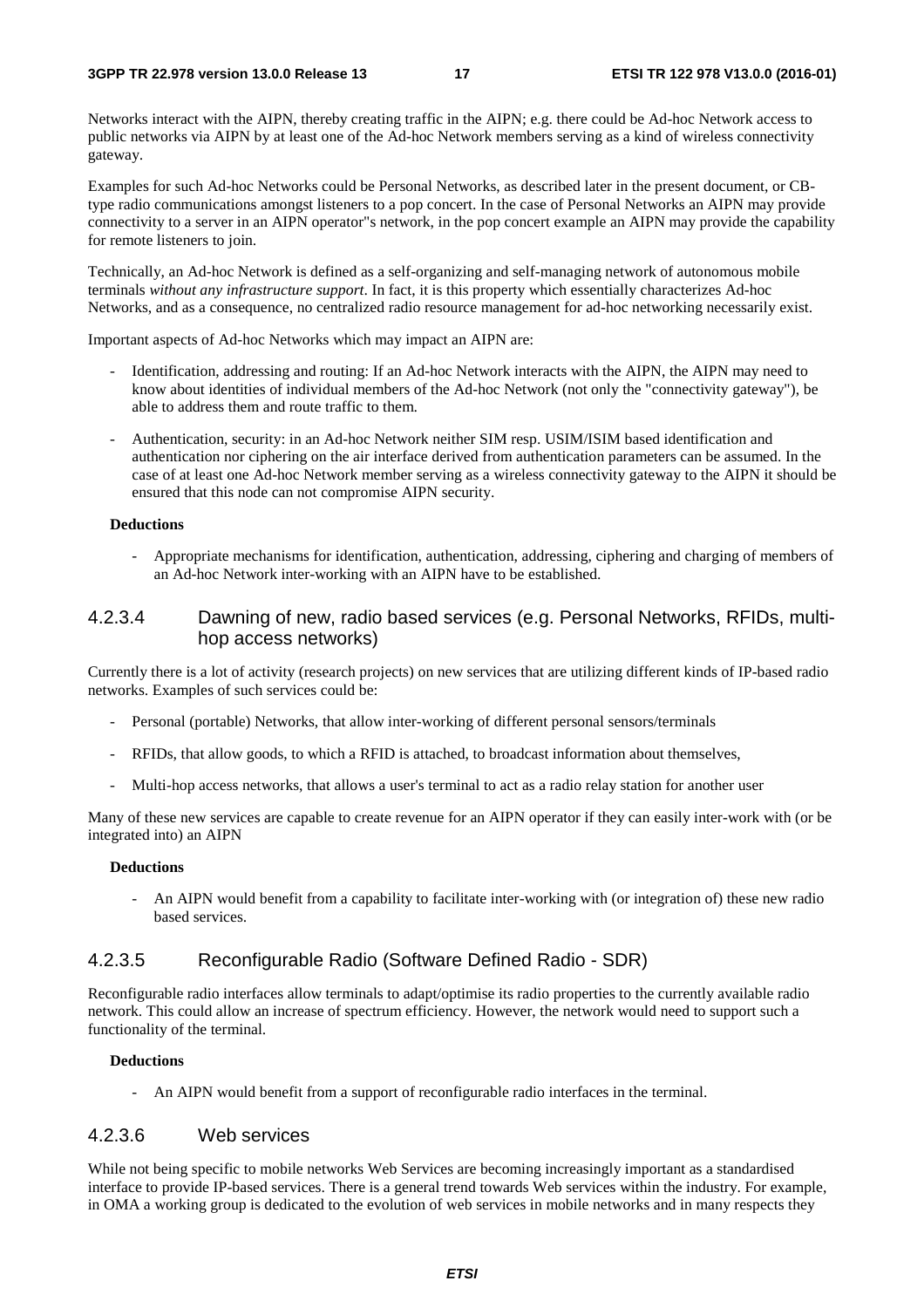are seen as a replacement (rather than an addition) of traditional service enabler interfaces such as CAMEL and the CORBA version of OSA/PARLAY.

#### **Deductions**

- An AIPN will need to support Web Service interfaces for service provisioning.

#### 4.2.3.7 Multi-access

The introduction of multiple access systems within the same coverage area raises new AIPN operator and user requirements; the user may wish to influence the selection of the access system for use based on such aspects as supported QoS, mobility, pricing, coverage, etc. and the AIPN operator may wish to influence the access system selection by setting policies. Optionally, a user may even wish to use simultaneous multi-access as well.

Note that the selection of the access system must be easy for the end-user, e.g. it could be based on some preferences and the actual process can be partly or completely hidden.

It is expected that users using multiple access systems will require an appropriate service continuity experience as they switch from one access system to another. This means that their sessions remain in operation, with minimal interruption. In addition, the services provided should be made access aware (e.g. choose video quality based on the available bandwidth).

#### **Deductions**

- An AIPN shall make use of the multiple access systems by providing support for appropriate handover between access systems, reachability over multiple access systems, access system-aware services, and optionally simultaneous multi-access.
- An AIPN shall provide support for access system selection based on combinations of AIPN operator policies, user preferences and access system conditions.

#### 4.2.3.8 Progress of advanced Traffic Engineering Technologies

As the number of users accessing multimedia and data services from 3G networks will continue to increase, huge amounts of IP traffic are expected to be handled by AIPN operators. Due to the increase of the IP traffic, network bottlenecks may also appear in an AIPN operator"s IP backbone, therefore, new challenges will be faced by the AIPN to provide guaranteed QoS to end-users for different types of services (real-time, non real-time) and also ensure that the transport network resource is used efficiently. This would enable e.g. over-provisioning in IP transport network to be avoided in order to save CAPEX for AIPN operators.

Traffic engineering technologies, e.g. MPLS, advanced QoS routing algorithms, and dynamical load balancing among network entities are potential solutions to achieve this within an AIPN.

#### **Deductions**

- An AIPN will need to be able to guarantee QoS for different types of services (real-time, non real-time) and ensure efficient use of network resources. Traffic engineering technologies within the IP transport network may provide appropriate methods to achieve this within an AIPN.

## 4.3 Impacts to current models for the 3GPP System

The introduction of an AIPN will impact the current models upon which the design of the 3GPP system has been based. However, there is a legacy of success within the models that have been utilised up to now. Therefore, it is necessary that some consistency is maintained between the past and future aspects of the 3GPP system with the addition of the ability to adapt to the future environment in which system enhancements will be introduced.

Whilst there is a need to maintain current models, future enhancements in the 3GPP system, specifically the introduction of an AIPN should also enable introduction of new models and the creation of new opportunities for development of new functionalities and the provision of new services.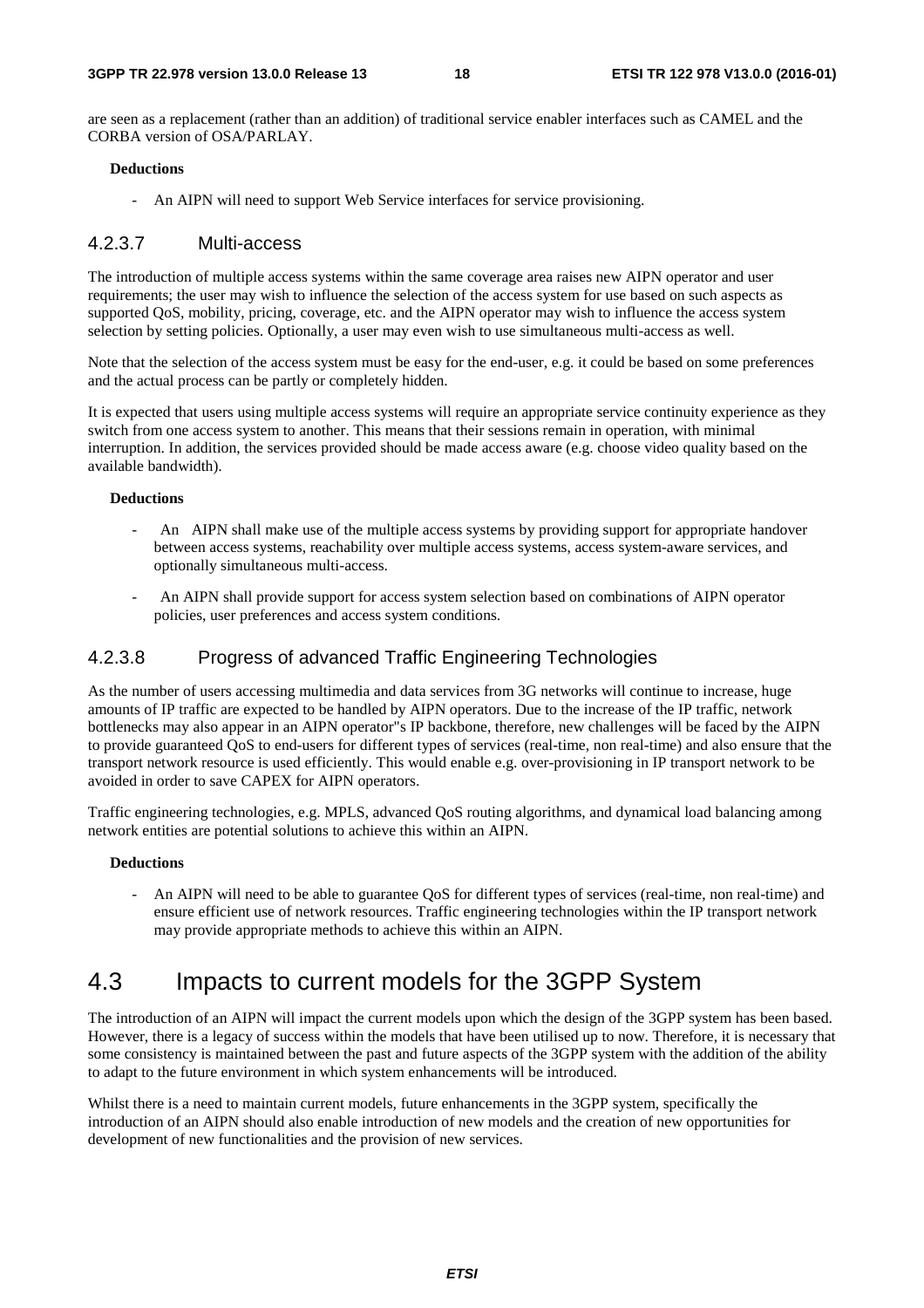### 4.3.1 Impacts to current charging models

Users are aware and understand the current charging models such as flow based charging and event based charging where a user pays for each time he/she uses a specific service, hence the possibility to provide these with an AIPN should be maintained. However, as the environment in which the 3GPP system is utilised adapts an AIPN should also provide the capabilities for and provide the necessary improvements in efficiency and cost reduction to enable new charging models to be introduced.

An AIPN should be flexible enough to support the different pricing models that are needed. Many Internet users expect that services such as email, news and search engines are free of charge and that they should pay only for the access via a flat rate pricing model. Other users will instead have to pay an additional amount according to the 'calling party pays' principle. Therefore AIPN operators will need to use sophisticated pricing models, including event based charging. AIPNs should support those models. What pricing model to utilize at a given time is dependant on the circumstance of the AIPN operator e.g. based on different strategies such as Cost Leadership or Differentiation. An AIPN needs to support a cost effective charging system in order to be able to quickly launch new services but yet be as flexible such that an AIPN operator can use price models such as:

- Charge extra for guaranteeing a OoS
- Charge extra for 'Calling Party Pays'
- Charge for the transport
- Charge for the event
- Additional charge (positive or negative) for the simultaneous use (combination) of services
- Adjust the price for different reasons e.g. to reward certain users, enable subscription bands (e.g. gold, silver, bronze)
- Charge for the content

Further the charging system for an AIPN shall contribute to minimizing the credit risks for the AIPN operator. The charging system in an AIPN shall in a cost efficient manner support various access systems with minimal impact on the terminal from a charging point of view. Further the AIPN shall from a control and charging point of view support different type of services e.g. RealTime and Bursty traffic such as PoC. Both real-time and none real-time schemes must be supported by an AIPN

In a multi-access system environment the current charging and policy control architecture needs to be enhanced in order to allow for the business models defined in 4.3.2 e.g.

- The service provider having a relationship with the AIPN operator provides rating information and minimal QoS he assessed (as well as other content related polices) that apply for different access systems a service should have.
- For seamless handover between access systems in a multi-access system environment the subscription class/credit availability may allow service continuity or may not allow it. Hence based on subscription class different redirection points are applied e.g. for top up or to initiate a subscription such that credit are given for a service in a new access system.

There is a need to support flexible charging models between operators so that it is possible to charge roaming subscribers according to the different charging models identified above.

### 4.3.2 Impacts to current business models

The current business model for network operators and manufacturers implementing the 3GPP system is comprised of a value chain of users to network operators to equipment manufacturers. This current business model is the foundation for the success of the 3GPP community. Hence, the essence of this model should be maintained. This includes the need to maintain the focus upon network operator considerations and the need to maintain the core "mobile" aspects of the system. This requires maintenance of factors such as the provision of network operator control at a common point within the network and the ability to utilise the wireless interface as efficiently as possible.

With the cost reductions provided by an AIPN there will be greater freedom for AIPN operators to apply varied business models within various environments.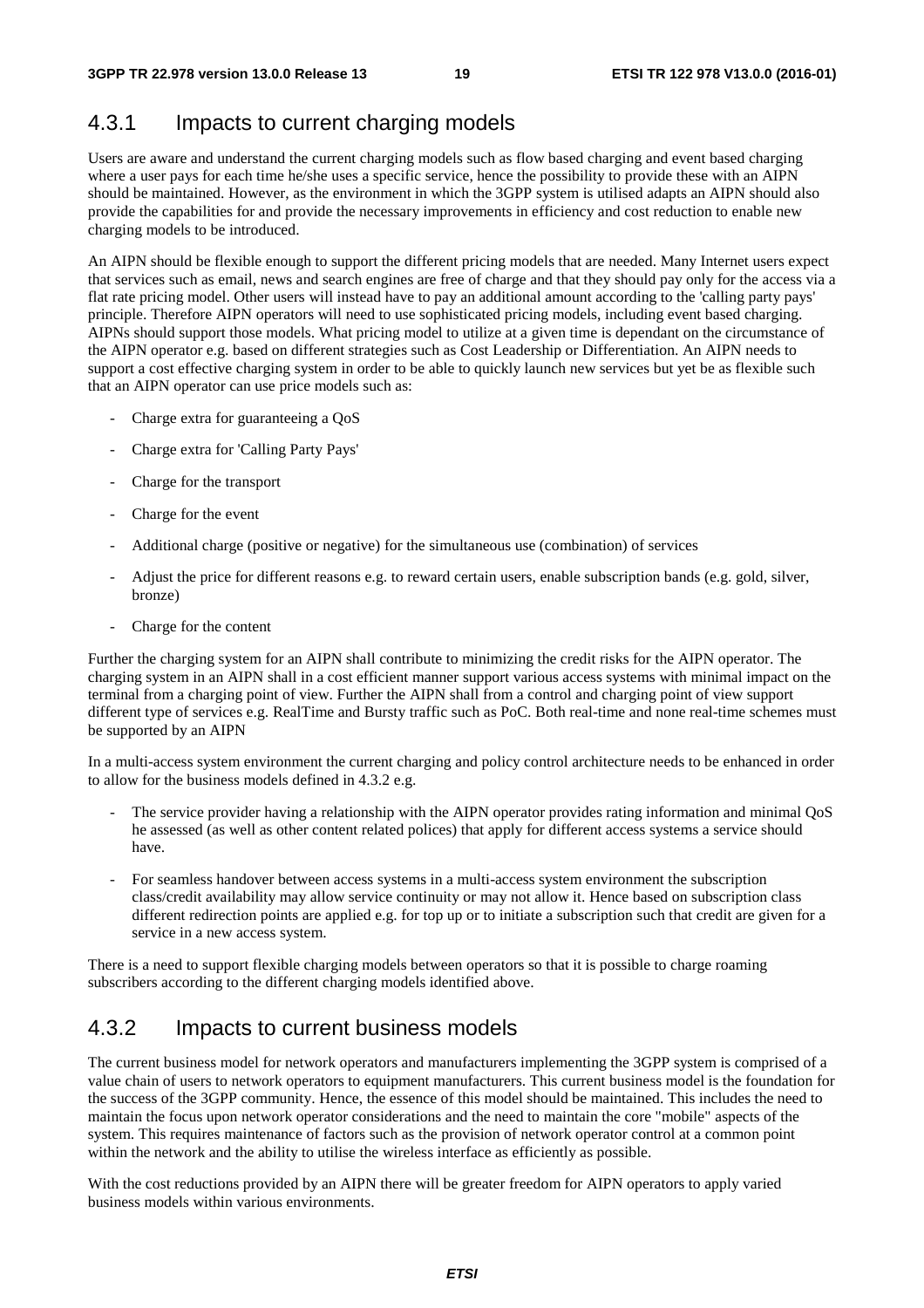#### **Support for business models with distinct AIPN/access/service separation**

More than today an AIPN will need to support business models that allow operation of AIPN, access systems and services by the different stakeholders. Often, a network operator will be the only stakeholder operating all three, AIPN, access systems and services, or these stakeholders will be individual business parts of a single network operator company, e.g. one company branch operating the AIPN, another one the access systems, while a third branch is concerned with end-user services, irrespective of the connectivity.

However, it should also not be precluded, that individual companies are able to operate AIPN, access systems and services in cooperation, but separately. An example of such a situation could be an AIPN operator, who has a business agreement with the operator of a particular access system (e.g. WLAN or shared UTRAN-based access system)) and allowing a third party service provider to offer services to their own customers.

It is understood, that the user is "owned" by the AIPN operator in the sense that the AIPN operator controls access of the user to the public network and has the prime commercial relationship with the user.

Therefore, an AIPN will need to follow architectural principles that facilitate operation of AIPN, access system and services by separate stakeholders. However this should not preclude the capability to efficiently operate all three domains by a single stakeholder, i.e. a network operator.

### 4.3.3 Impacts to current service models

#### **Impact on models for development and provisioning of services**

Even if the 3GPP system already allows the flexibility of IP based services through the PS domain today, the introduction of AIPN may bring the model for the development and provisioning of services one step further. The current model for the introduction of new services into 3GPP systems, often comprising standardisation of capabilities within 3GPP, followed by development by vendors and deployment by network operators, is rather cumbersome and has difficulties in quickly responding to changing market trends. Whilst also maintaining the traditional aspects of the 3GPP service model, it should be important to leverage new possibilities for service provisioning which may be enabled by the introduction of an AIPN. There is a potential demand for an extremely wide variety of mobile services. To meet this demand new models for service provisioning are essential.

Historical side note: An interesting comparison is the evolution of software applications within the computer industry. Only two decades ago software applications were limited in variety and cost was high. The emergence of a few de facto standards for software application environment propelled an unparalleled explosion of all foreseeable and unforeseen kinds of software applications. The economy of scale has also made it possible for them to be provided at a much lower cost level.

#### **Outlook on potential new models for development and provisioning of services**

The introduction of AIPN can similarly be an enabling factor for developing new models for easier, more flexible and more cost efficient introduction of mobile services. Today there exist several good examples where simplified service models have brought forward a wide variety of mobile services. But to meet the potential demand of mobile services, models must continue to be developed that allow services to be jointly provided by multiple stakeholders. Most likely the broadest range of mobile services will be possible when responsibility for service provisioning is opened for third party service providers e.g. via web services. Using policy and control frameworks, applying flow based charging concepts, establishing the IMS framework, and providing different sorts of open interfaces, will be important tools for AIPN operators to control how third party providers can provide their services. Changed business models must go hand in hand with this to give all parties incentive to put efforts into it. As in the software application domain, it is by releasing the innovative force of a larger group of creative people and companies that we can meet the demand for mobile services in the coming decades.

#### **New usage- and traffic patterns for mobile services**

Different service models also need to exist for different categories of mobile services. Person-to-content, person-toperson, and machine-to-machine type of services should for example require different service models to enable faster, more flexible and more cost efficient service provisioning.

The work within 3GPP will allow an evolution of the 3GPP system to enable these more advanced service models and to keep AIPN operators in control at their selected level.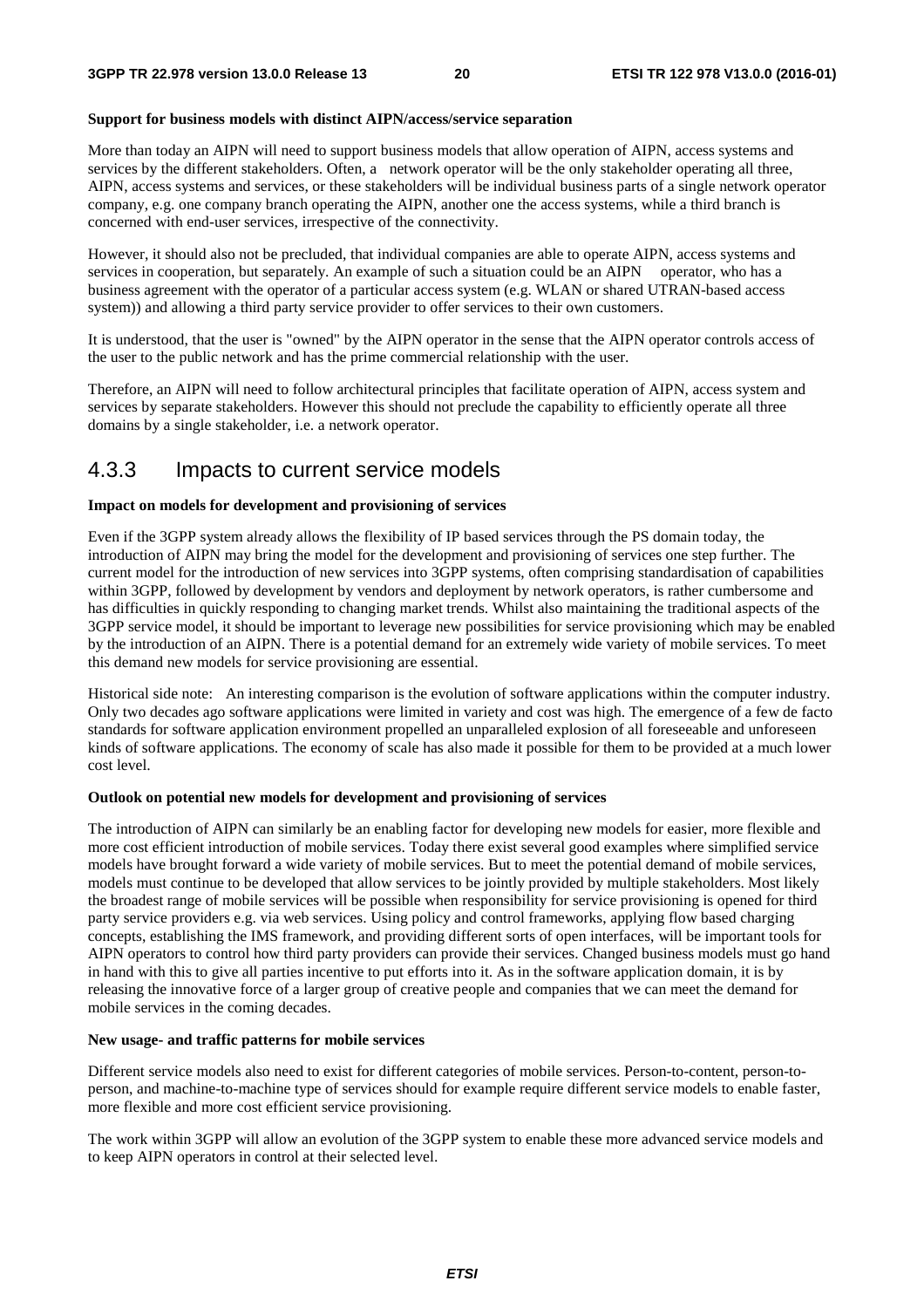## 5 End-user and AIPN operator aspects of an AIPN

## 5.1 AIPN Vision

An AIPN would enable the convergence of access systems and services onto a common network. In this emerging area users will demand more from their services and interaction with their technologies. Instead of the islands of capabilities that currently exist it is desirable to bring these capabilities under one umbrella whilst offering session continuity across multiple access systems. This seamless offering will be characterised by the provision of an effective management of mobility that consists of offering users a telecommunication service, continuously and transparently when the user"s terminal moves between various access systems or various services, whatever type of communication and wherever communication has been initiated. One of the key enablers within an AIPN will be the seamless mobility across terminals and access systems supported by a mobility manager that unobtrusively manages these interactions.

Delivering an AIPN will address these needs, extend the reach of 3G technologies and maintain a relationship with the user in each context. Multiple connected devices will enjoy interactivity, adopting principles including single sign on, seamless mobility, context sensing and the unobtrusive device management.

### 5.1.1 Key aspects of an AIPN

The following are the key aspects of an AIPN:

#### 5.1.1.1 Common IP-based network

- IP-based network control
	- Non-access system specific mobility control equivalent to that provided by cellular networks i.e. mobility control within the AIPN under the control of the AIPN operator, across the same and different access systems, that is not dependent upon specific access or transport technologies or IP version.
	- IP-based routing and addressing
- IP transport
- Communication quality, i.e. QoS, equivalent to or greater than already provided
- Inter-working with IP networks
- Inter-working with legacy networks
- Functionality at the edge of the network to support different access systems, legacy equipment.

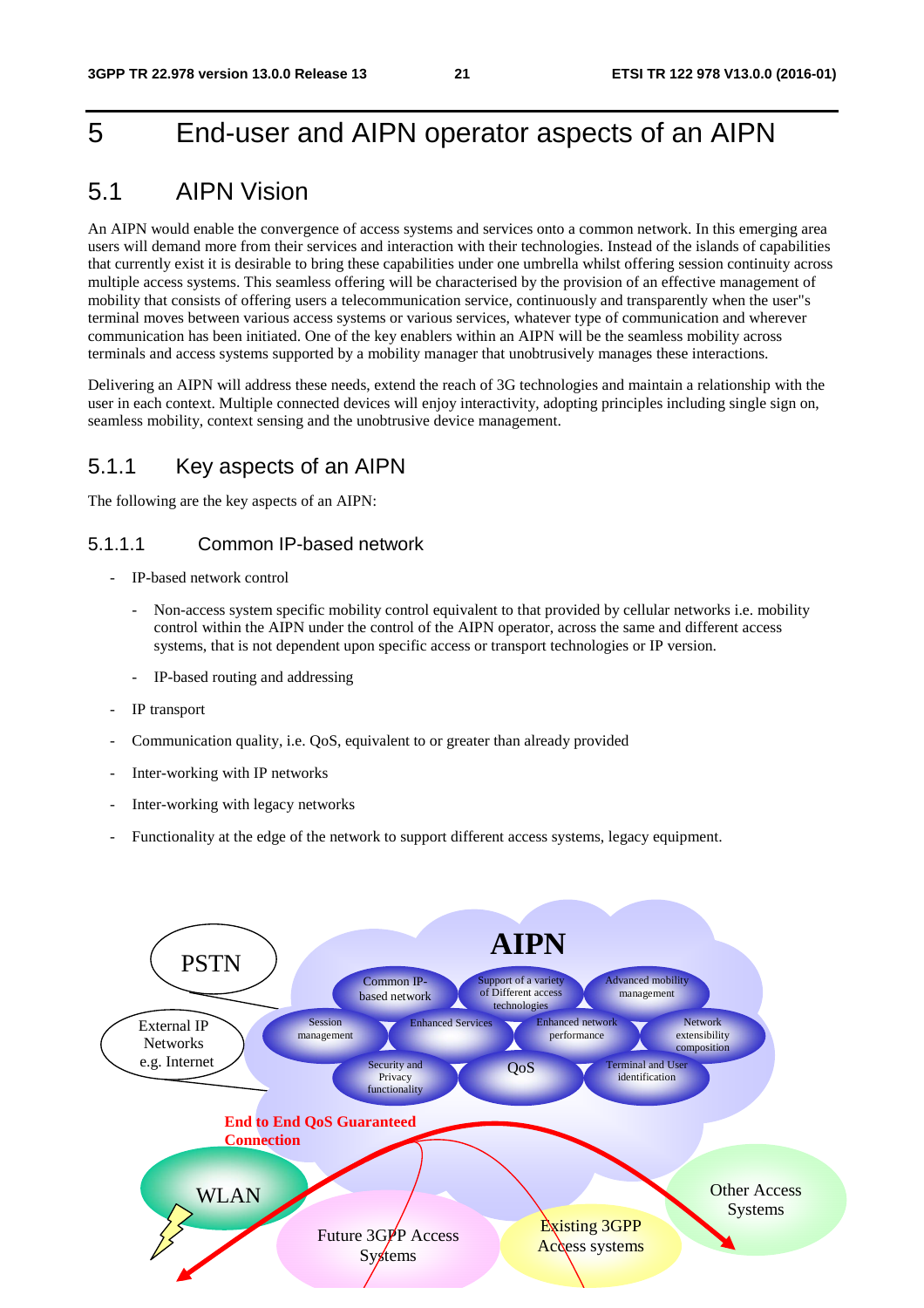

Figure 1: Visual representation of the key aspects of an AIPN

#### 5.1.1.2 Support of a variety of different access systems (existing and future)

- Service provision across different access systems

#### 5.1.1.3 Take advantage of convergence of telecommunications and IT industries towards IP technology

- An AIPN should aim to provide common capabilities independent to the type of service being provided (i.e. independent of whether it is a "traditional" telecomm service or a "traditional" data service).
- Convergence with IP technology should be considered within the AIPN system design from the perspective of the system as a whole (i.e. network and mobile terminals) to ensure that complexity is avoided within specific elements e.g. avoidance of complexity in mobile terminals due to a misalignment between technology convergence in the network and mobile terminals.

#### 5.1.1.4 Advanced mobility management:

- Mobility across access systems.
	- Support fast handover and/or lossless handover across different access systems
	- Provision of Seamless services and handover across different access systems.
	- Support the capability to apply handover mechanisms based on quality of service requirements of applications and capabilities of the access systems involved.
- Multiple dimensions of mobility

The AIPN shall support several dimensions to provide mobility:

- An end-user shall be able to use different devices ('end-user mobility').
- The terminal shall be able to communicate while moving. This includes both handover from one radio cell to another in the same access system, or switching from one access system to another in a multi-access system environment. ('terminal mobility').
- environment. ('terminal mobility').<br>The user may be able to move some or all of his active communication sessions from one of his devices to another. ('session mobility') E.g., a user may wish to move a video streaming session from the handset to a car mounted TV screen.

Note that certain aspects of services may change as a result of mobility, but they must remain useful to the end-user.

To address these needs, advanced naming and addressing schemes are necessary that provide reachability for a given user or particular session.

#### Recommended requirements:

- An AIPN shall incorporate naming and addressing schemes that address a given user or session.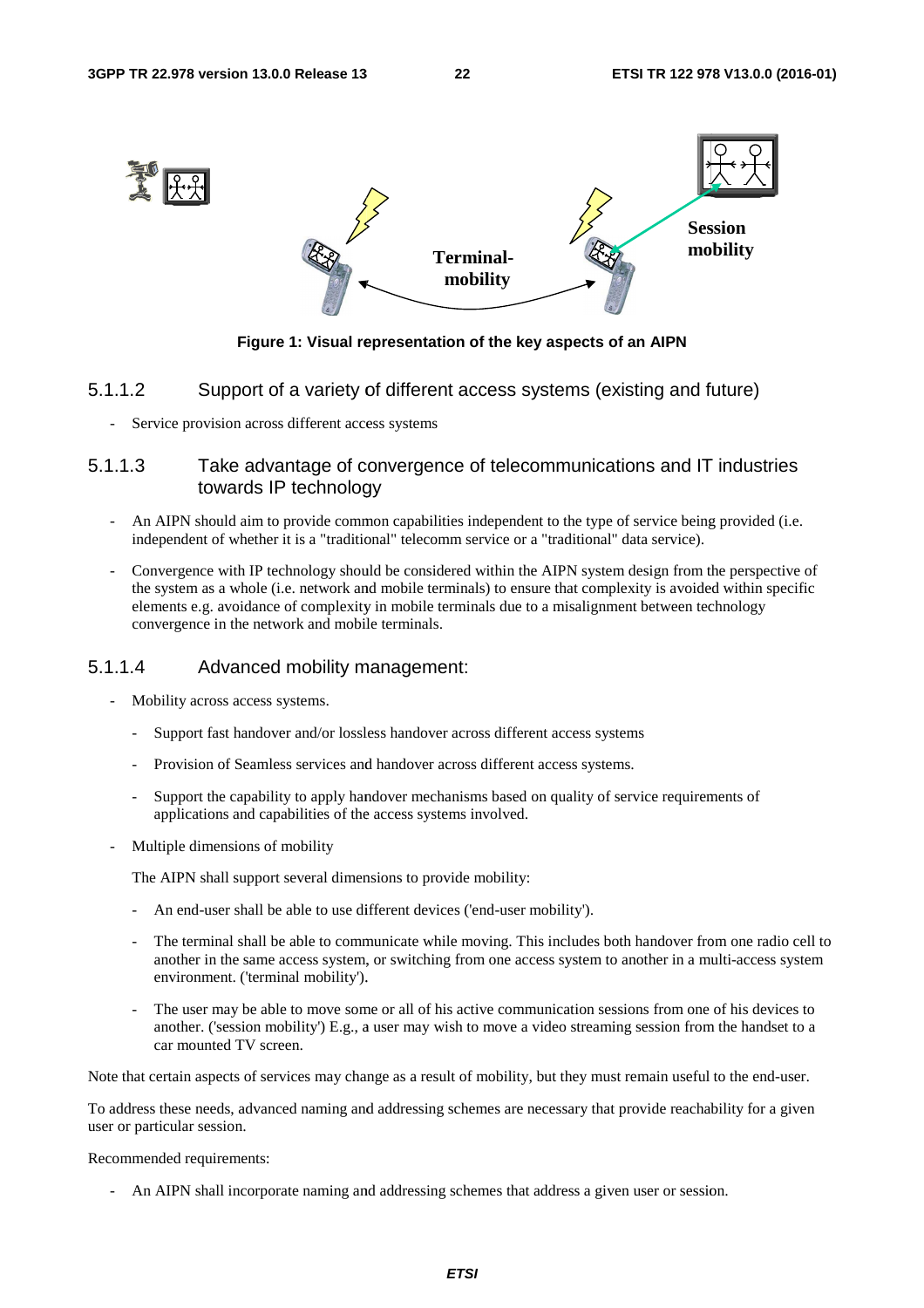- The AIPN shall support end-user mobility.
- The AIPN shall support terminal mobility.
- The AIPN shall support session mobility.

#### 5.1.1.5 Enhanced session management:

- Service adaptation to terminal capabilities, user preferences, subscriber priorities, network conditions or other operator-defined criteria. Service adaption shall be under the control of the operator.

The services provided to users should be, as much as possible, independent of the terminal used and the condition of the network. An AIPN should be able to adapt the service (e.g. information rendering) to the capabilities of the terminal being used and the condition of the network with minimum or no user interaction.

- Note: this may not be feasible in all cases (e.g. some services will require "minimum terminal capabilities" to be able to be accessed, with these "minimum capabilities" being service dependent), but an AIPN will be designed to enable this property in as many cases as possible.
- Session mobility: seamless mobility of sessions between terminals.

It should be possible to move sessions from one terminal (or a set of terminals) to another according to the preferences of the user e.g. automatically with minimum user involvement or based upon a specific user request/pre-determined user preference settings.

- An end-user shall be able to select how calls and services directed towards her through each of her public IDs will be treated. For example, for a given public ID, she may set which of her terminal device(s) is used and with what priority, through which access system(s), and whether calls are automatically answered by the network at certain times of day.

Care needs to be taken to ensure there is no burden on the user to interact in a complex way.

#### 5.1.1.6 Access system selection

In an AIPN the applications are based on IP and will evolve towards access system independence. An AIPN is expected to support multiple access systems.

The selection of the access system may need to take into account several aspects of an AIPN, e.g. service requirements of an application, load balance of the network, and charging & billing.

#### 5.1.1.7 Enhanced services

- Support for advanced application services
- Support for group communication services, e.g. voice group call, instant group messaging, and multicast delivery. In some cases, a group may include a large number of participants.
- Support for integrated services, e.g. a service including a mixture of services among SMS/MMS/Instant Message, or a service including voice call/video call/voice mail.
- Provision of seamless services (e.g. transparent to access systems, adaptable to terminal capabilities, etc)

 Users should be able to move transparently and seamlessly between access systems and to move communication sessions between terminals.

- Support ubiquitous services (e.g. associations with huge number of sensors, RF tags, etc.)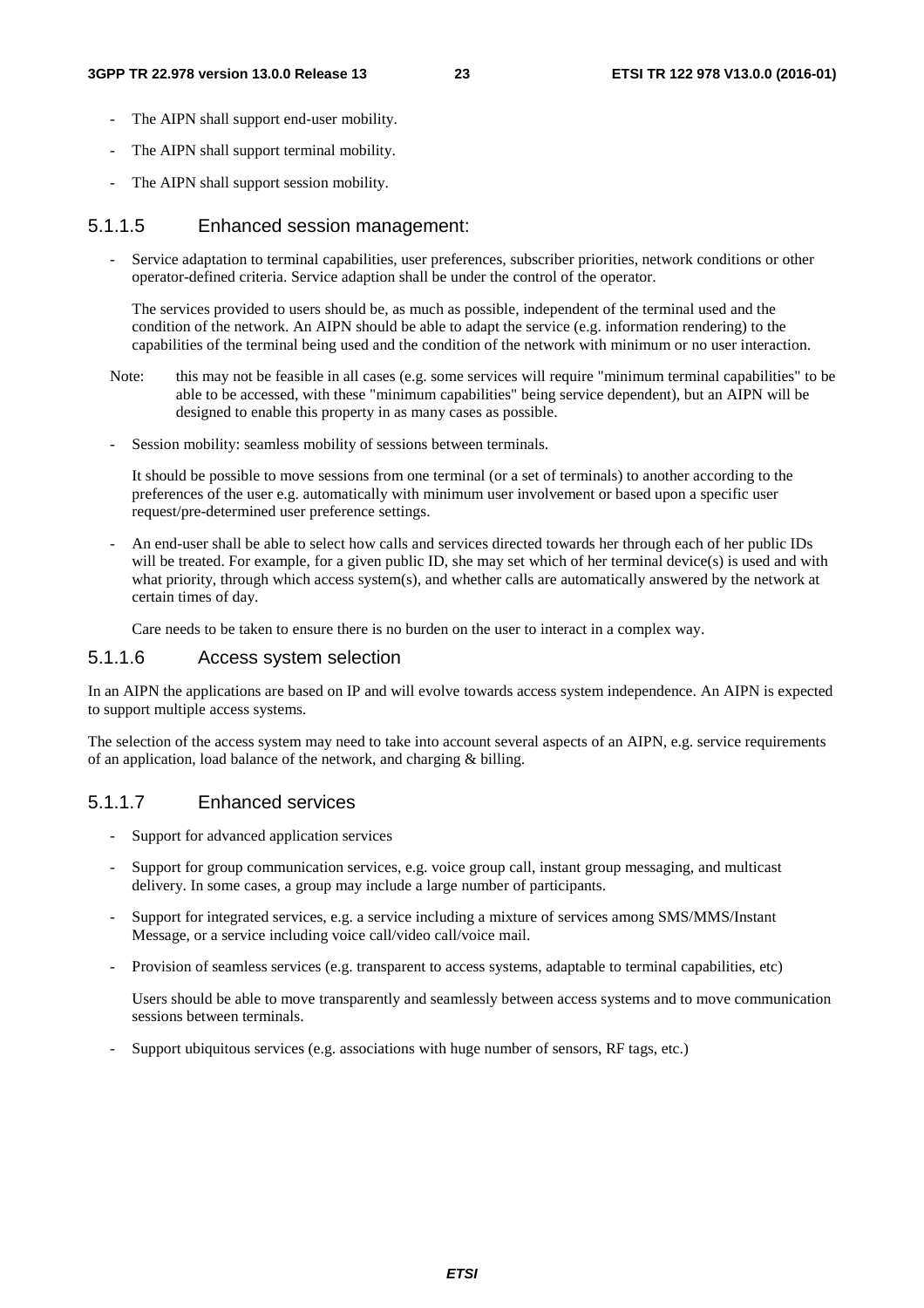

#### **Figure 2: Support of ubiquitous services**

Improve disruption-prone situations when network connectivity is intermittent.

Disruption-free network connectivity may not be cost effective, or even feasible, in all cases (e.g. cell planning for full radio coverage for all services, disruption-free inter-access system handovers, disruption-free IP connectivity in all network links). An AIPN should consider solutions for making services as resilient to temporary lack of connectivity as possible.

#### 5.1.1.8 Enhanced network performance

- Ability to efficiently handle a variety of different types of IP traffic including user-to-user and user-to-multicast traffic models
- Optimized routing of IP traffic

#### 5.1.1.9 Network extensibility/composition

- Facilitate integration of networks with different administrative domains (e.g. handle negotiation of administrative issues, security, trust, etc).
- Solutions should be studied for facilitating the integration of different networks of the same or different AIPN operators in order to enhance the services provided to their customers, and enable the introduction of new services. This includes, but it is not limited to, the sharing of some parts of the network.
- Allow dynamic and flexible integration of 'Ad-hoc Networks at the edge (e.g. Personal Area Networks, sensor networks, etc).

#### 5.1.1.10 Network management

Introduction of self-managing technologies (e.g. Plug-and-Play) should be considered for faster deployment and reduction of operational cost. In particular, an AIPN should be designed from an early phase to include:

- Plug-and-play components to ease the setup and operation of the AIPN.

#### 5.1.1.11 Maintenance and improvement of the level of security and privacy functionality

- Security equivalent to or greater than that already provided including the hiding of internal network elements
- Support for user privacy, e.g. location privacy, identity privacy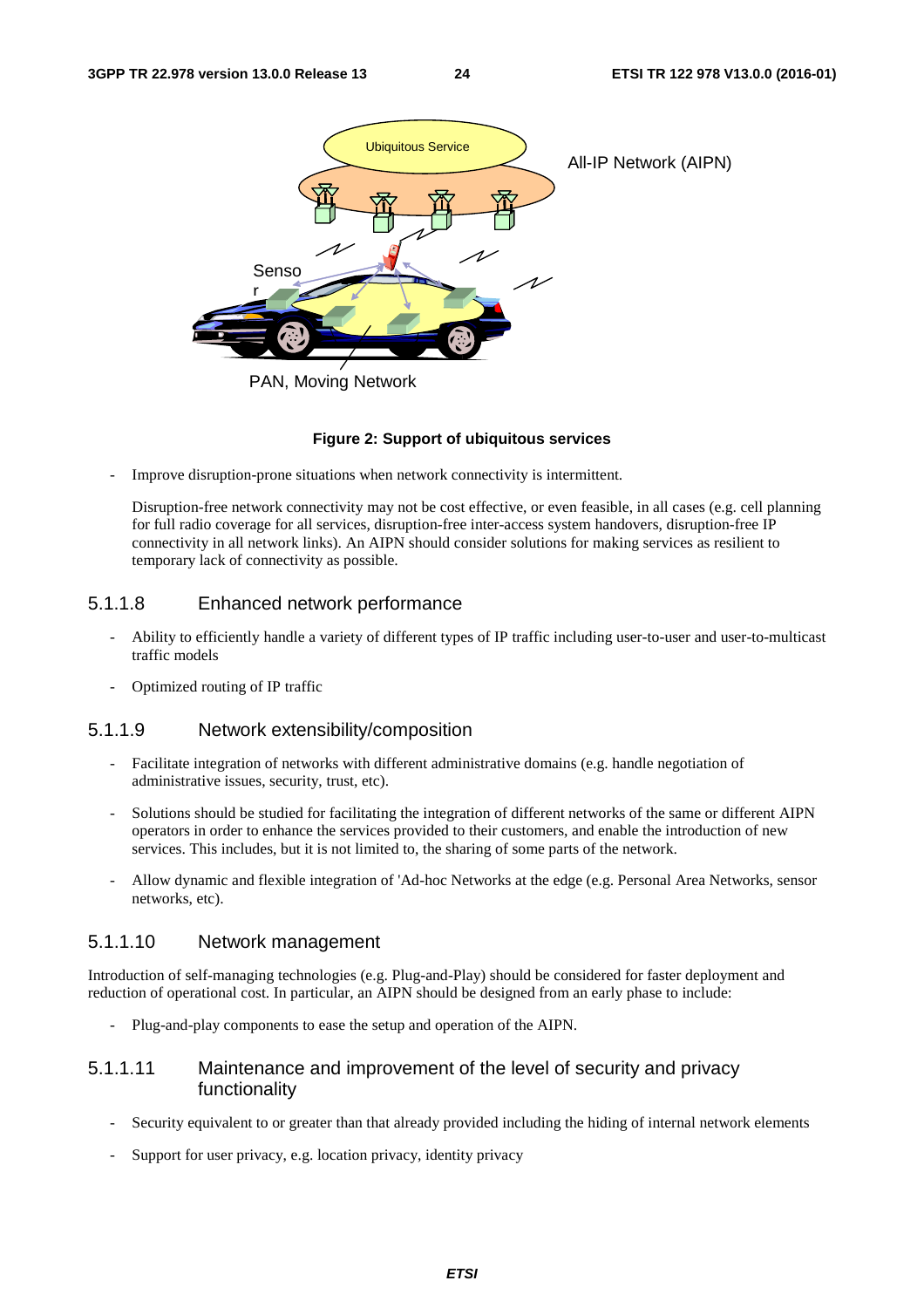#### 5.1.1.12 Quality of Service

- AIPN operators should be able to guarantee QoS within their networks.
- The QoS mechanisms used by an AIPN should be able to guarantee end to end QoS for a unicast and multicast traffic when all network segments (including access, core network and inter-connecting networks) are able to provide the requested QoS.
- Note: Business agreements for QoS guarantees between the parties (e.g. operators, national- and international carriers, corporate customers) are today regularly based on static agreements. These types of agreements may need to be re-considered in order to reflect the advanced means to guarantee QoS between AIPNs.

#### 5.1.1.13 Terminal, Subscription and User identification

Terminal identification in an AIPN should be scalable enough to cover a very large population of diverse terminals (e.g. huge number of mobile terminals which main purpose is to include a sensor or an RF tag, as well as more conventional mobile terminals).



#### **Figure 3: Terminal and User identification within an AIPN**

- It should be possible to identify and address terminals, subscriptions, and users.
- It should be possible that more than one user can have active sessions on a single terminal at the same time (e.g. in the case of an Ad-hoc Network, several users may use a single terminal to gain access to the AIPN).

Note: It is for further study which of these identities are routable identities.

#### 5.1.1.14 Flexible future development

- Extensibility
- Modularity of AIPN functions and commoditization of AIPN components. Open interfaces between appropriate network layers
- Ability to evolve individual AIPN entities independently
- Evolution path from previous releases of 3GPP specifications i.e. Rel-6

#### 5.1.1.15 Identity Federation

In an AIPN a user may subscribe to services of many service providers. Accordingly he may hold several accounts (i.e. business agreements) with these service providers, some of these accounts providing the user with new identities. These identities are the means to authenticate the user to the service provider. Examples for identities could be the (U)SIM,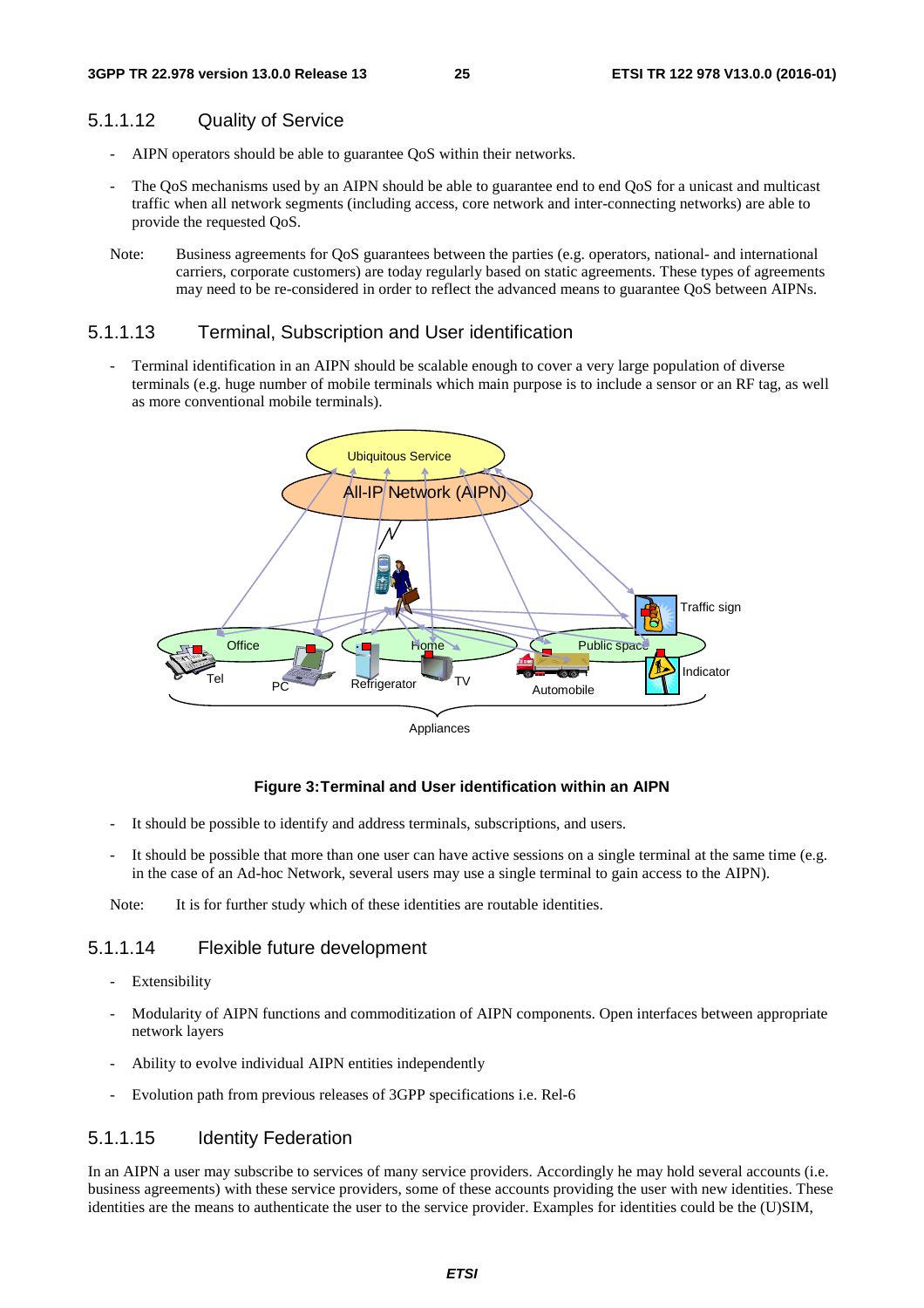username/password combinations, a credit/debit card number in combination with the PIN etc. Identity federation denotes the binding of two or more identities for a given user.

Identity federation for example enables a user, once he has been authenticated to a service provider through one identity, to be automatically authenticated to another service provider through a different identity if this different identity is federated to the first one. The latter process, the automatic authentication to several service providers through a single identity by means of identity federation, is often referred to as "Single Sign On".

Recommended requirement:

- An AIPN should support Identity Federation and Single Sign On for the end user. This would allow automatic authentication of the user to a multitude of service providers once the user has been authenticated by the AIPN.

## 5.1.2 Continued support of 3GPP system key aspects within an AIPN

Together with the introduction of new functionalities to realise an AIPN several key aspects of the existing 3GPP system need to be maintained in order to ensure that an AIPN is developed in accordance with the needs of the 3GPP community.

The following represent key aspects of the existing 3GPP system that are to be continually supported within an AIPN.

### 5.1.2.1 Efficiency of resource usage

- Effective usage of power resources within mobile terminals shall be maintained within an AIPN i.e. evolution to an AIPN should not have adverse effects on the battery life of mobile terminals.
- The scarcity of the radio resource shall be respected within an AIPN by ensuring that radio resources are utilised as efficiently as possible.

### 5.1.2.2 Charging

The capability to maintain support of existing charging models shall be provided within an AIPN.

#### 5.1.2.3 Roaming

- An AIPN shall provide functionality as appropriate to enable continued support of international roaming with other AIPNs and legacy 3GPP systems.

## 5.2 Evolution of the 3GPP system to an AIPN

### 5.2.1 Requirements for the evolution of the 3GPP system to an AIPN

The following represent requirements for the evolution of the 3GPP system to an AIPN:

Note: The term "3GPP system" used within this section refers to the 3GPP system as specified up to and including Rel-6.

#### 5.2.1.1 Build upon existing 3GPP capabilities

- Evolution of the 3GPP system to an AIPN shall leverage and build upon the existing capabilities of the 3GPP system wherever possible. System performance shall also be maintained and improved.
- The primary focus of evolution to an AIPN shall be the realisation of scenarios for a mobile network, including associated access systems, operated by a network operator (which is also the AIPN operator) e.g. by maintaining the provision of network control at a common point within the AIPN under the control of the network operator.
- In order for users to enjoy the full capabilities of an AIPN, enhancements to GERAN and/or UTRAN may be required. End users may only receive a subset of the available services or not be able to enjoy the full performance enhancements provided by an AIPN if the access system belongs to a 3GPP release that does not fully support AIPN.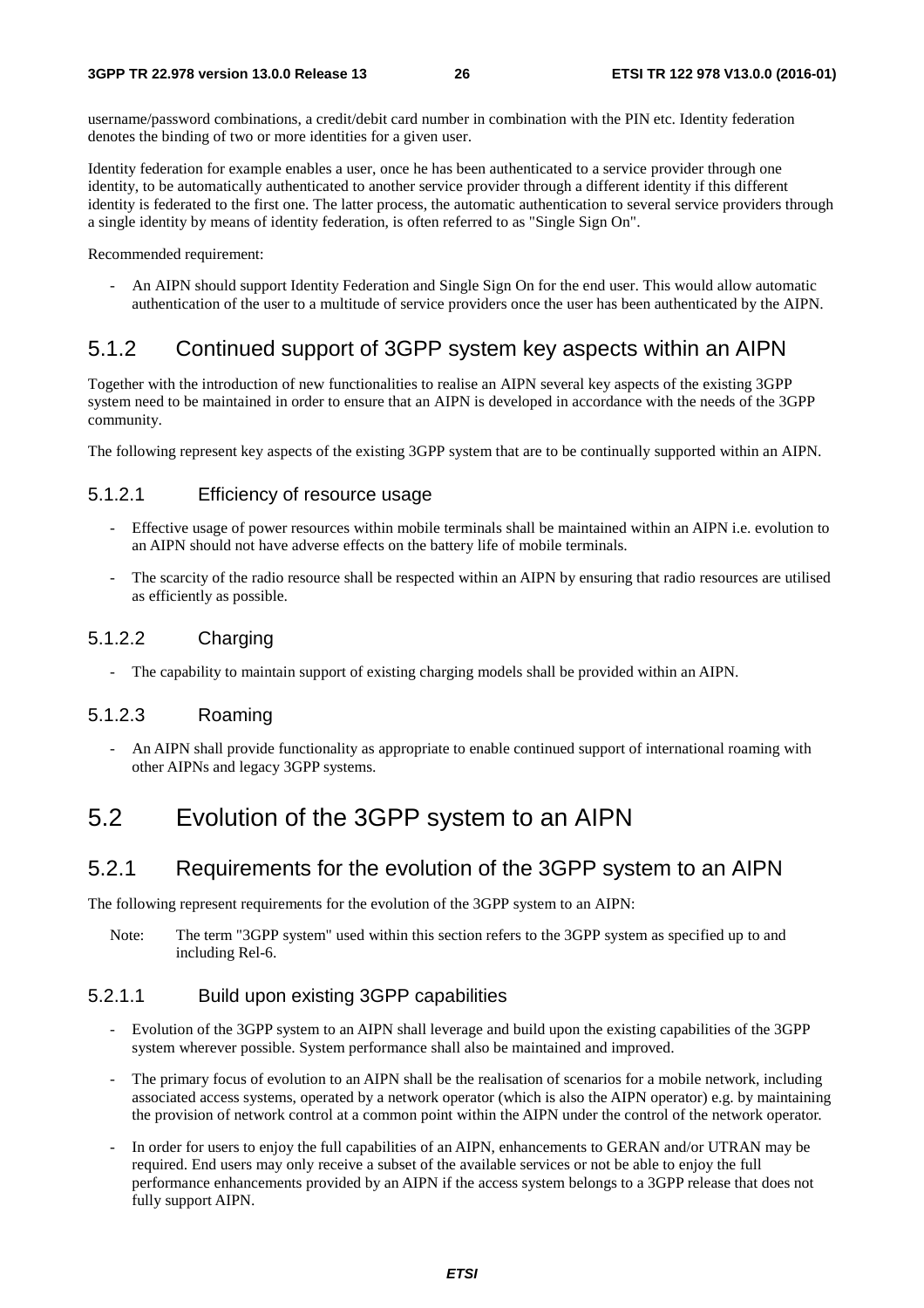#### 5.2.1.2 Access systems

- Evolution of the 3GPP system to an AIPN shall not be limited to consideration of only those access systems currently defined by 3GPP.
- Extensibility to enable step-by-step implementation of the system without adversely affecting basic system performance shall be provided within evolution of the 3GPP system to an AIPN. Evolution of the 3GPP system to an AIPN shall enable modularisation of the system as appropriate and provide an architectural structure that allows decomposition of common layers of functionality with open interfaces provided as appropriate.
- Evolution of the 3GPP system to an AIPN shall enable the accommodation of diverse devices.

#### 5.2.1.3 Security and Privacy

- Evolution of the 3GPP system to an AIPN shall maintain and improve upon existing security and privacy features of the 3GPP system.

#### 5.2.1.4 Network and mobility

- An AIPN shall be designed as a common IP-based network system, hence evolution of the 3GPP system to an AIPN shall be realised with minimum duplication of network functionality wherever possible.
- Evolution of mobility mechanisms

 In the evolution towards an AIPN, the integration of the telecom and datacom worlds, which has been discussed for a long time, materializes. The integration of WLAN into 3GPP systems is already a good example of this. As part of this trend, the mobility mechanisms must be evolved.

 Nevertheless, new mobility mechanisms of AIPN must be introduced in such a way that there is a migration path from current 3GPP systems (i.e., Rel-6). New features, nodes or protocols should be introduced such that an incremental introduction is facilitated.

 Specifically, the large installed base of UTRAN and GERAN based access systems must continue to be supported. In the AIPN, mobility mechanisms must be able to co-exist with current PS core network mobility mechanisms in a cost-efficient way.

#### **Recommended requirements:**

- An AIPN mobility solution must support UTRAN and GERAN based systems as possible access systems besides supporting alternative existing accesses such as WLAN and other emerging new technologies.
- An AIPN mobility solution must be able to co-exist with the current 3GPP PS core network in a cost-efficient way.
- An AIPN mobility solution should support seamless terminal mobility across various access systems.
- AIPN should support services handover between 3GPP CS services (e.g. CS telephony) and AIPN equivalent services (e.g. Voice over IP).

#### 5.2.1.5 Evolution of 3GPP to keep current and facilitate new business models

- Requirements for support of business models with distinct AIPN/access system/service separation
	- Standardised functional interface between the AIPN and access systems: To support business models with a distinct AIPN/access system separation a standardised functional interface between AIPN and access systems is required.
	- Evolution of IMS to control IP traffic of a user To support business models, that allow separate handling of IP based user services from the underlying transport system it could become necessary, that IMS is able to control and create charging information for IP flows to and from the user's terminal, that are currently not handled by IMS. An example would be FTP or TELNET.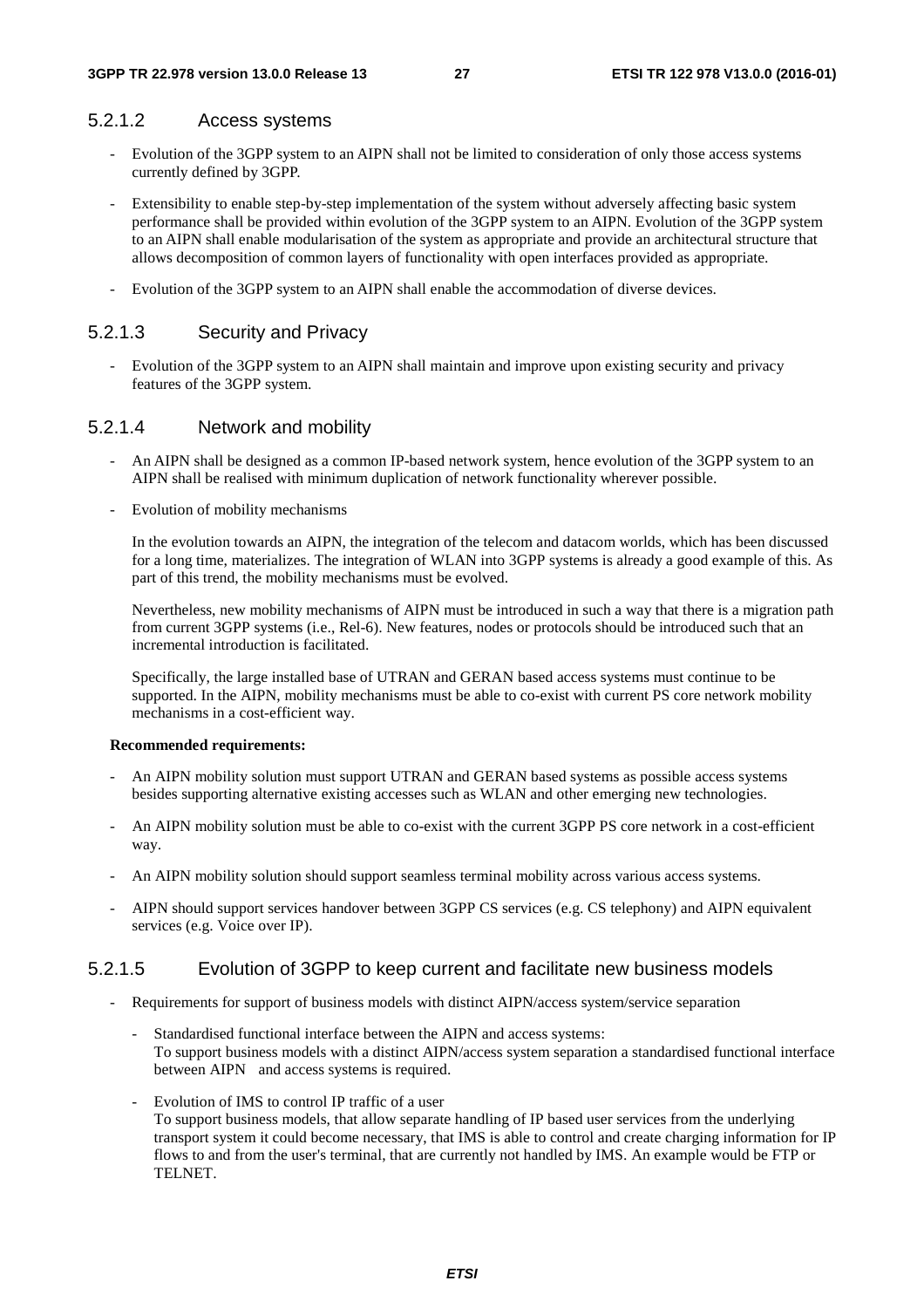#### 5.2.1.6 Lawful Intercept

Even if the 3GPP system already today allows the capability to intercept IP based services through the IMS/PS domains, it should be investigated whether the introduction of AIPN requires further enhancements to lawful interception capabilities already existing in the 3GPP system.

### 5.2.2 Relationship of the AIPN to existing capabilities

By the time AIPN deployment starts, a significant amount of R99/Rel-4/5/6 infrastructure will already be rolled out in many different networks. All major areas will be covered, most of them with high-speed HSDPA / HSUPA connectivity, and there will be many millions of subscribers with terminals compliant to such releases. Therefore, AIPN can only be introduced in a non-disruptive way by reuse of existing equipment as much as possible.

A way to maximize the amount of existing equipment that can be reused by AIPN is to take 3GPP Rel-6 as the starting point for AIPN for stages 1, 2 and 3. This does come with requirements on backward compatibility, which do put restrictions on which solutions are possible for each given AIPN requirement that needs to be fulfilled. However, it also sets the starting point as a well known system, which is the only realistic way to proceed with AIPN.

Reuse of equipment is, however, not a well defined term, so it should not be understood as a requirement for AIPN but more as a working assumption.

### 5.2.2.1 Reuse of legacy infrastructure

The current R99/Rel-4/5/6 3GPP system includes two domains, CS and PS. The focus for evolution for AIPN is the PS domain, including IMS, together with areas such as I-WLAN. AIPN does not consider evolution of the CS domain but should still be able to interwork with the CS domain (e.g. 3GPP CS domain, PSTN). CS infrastructure will still be used in networks well after AIPN is rolled out. As the AIPN becomes more and more widespread, the conditions for the phasing out of the CS domain may be met. This could lead to an overall simplification of the core network architecture as well as to a reduction of OPEX costs. However, since this process will not happen overnight, the AIPN should still be capable of handling access systems based on CS and the necessary interworking with CS domains.

### 5.2.2.2 Reuse of legacy terminals

AIPN will be backward compatible on all existing Rel-6 3GPP UNI interfaces and, therefore, it will support all R99/Rel-4/5/6 terminals for all services that these terminals get under Rel-6.

Compatibility with legacy terminals for all new services enabled by AIPN should be considered on a case-by-case basis (e.g. it may be possible to provide session mobility even to existing terminals), but it is not a requirement for AIPN.

## 5.3 Migration and cost effective introduction of new technology

One of the primary motivations for the introduction of an AIPN is the ability to realise significant cost reduction when deploying the 3GPP system. This clause will describe how this can be achieved.

The introduction of an AIPN will enable further utilisation of general-purpose equipment with some enhancements to tailor it to the needs of the mobile community. This will further enable the commoditisation of mobile network components and will not only make it possible for considerable portions of mobile networks to be built `off the shelf` but will remove the need to purchase wholly mobile network specific equipment that is expensive to purchase as well as maintain. With a basis of general-purpose technology equipment can also be maintained in a general manner and so the need for specialised equipment maintenance is removed.

In order to achieve a high level of cost efficiency instead of replacing all equipment it is necessary to enable old equipment that still performs adequately to be accommodated and reused in the new system design. It is also necessary to ensure that legacy terminals are still supported. This coupled with the introduction of new technology providing equipment and operational cost reductions should lead to a steady improvement in the cost effectiveness of the network overall without wasting equipment, including legacy terminals, that still provide adequate performance. Moreover, in the case legacy terminals are still used by subscribers, support of these should be maintained to enable continuation of service provision to the user and revenue generation for the AIPN operator.

When an AIPN is introduced it should be designed to not only provide new improved functionality and performance but the system should also be extensible and if necessary it should be possible to deploy the system not in one single large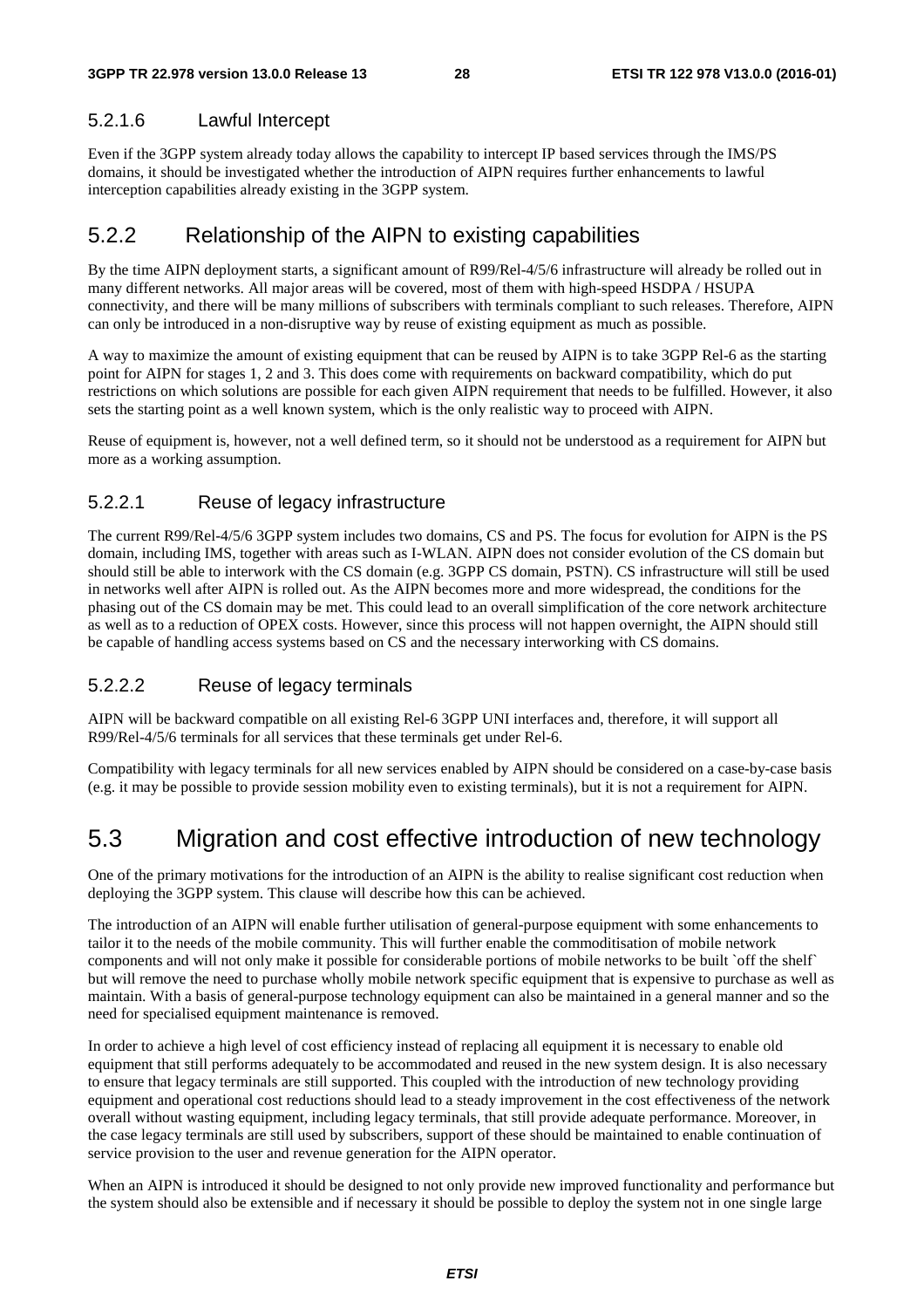scale implementation but step-by-step. This requires that the system be modularised and provide open interfaces between appropriate layers of functionality so that new functionality can be added as needed, and from the opposite point of view, functionality that is not required can be left out without reducing the performance of the system or leaving substantial deficiencies in the functionality of the deployed network.

The accommodation of a variety of access systems will enable an AIPN operator to optimise their coverage for particular environments. For example radio access that does not provide a particularly high speed connection but can cover a wide area can be deployed nationwide, whilst an access system that provides a high speed connection but has limited coverage can be provided in an environment in which there are users with high demands for speed but only require this over a limited area. This ability to optimise the access system coverage enables AIPN operators to offer services in a cost efficient manner which is not limited to just one or two methods for providing users with access to services offered by an AIPN operator.

The ability to be able to develop different elements of the network independently, for example the ability to develop the access system independent to the AIPN enables investment to be focused on the area requiring enhancement, not on the system as a whole. Therefore, it is possible to design and develop the system efficiently and focus on specific aspects in order to achieve maximum returns.

## 5.4 Security and Privacy considerations

User and network security and privacy issues, despite being a key concern in today's networks, tend not to be in the top list of priorities when evolving existing systems or designing new ones. The results of this tend to be that security is added to the system instead of being native in the system, which translates into insecure systems or unnecessarily complex security solutions which are often very user unfriendly. For this reason security and privacy considerations are considered within this Technical Report.

- Note 1: The feasibility of "user issues" should be considered within the regulation for lawful interception that exists in some countries i.e. it may be required that some of the features above are disabled in some networks in order to comply with local lawful interception regulations.
- Note 2: Further information regarding security issues is provided within Annex D.

### 5.4.1 Security Considerations

Transforming today"s 3GPP system into an AIPN will introduce changes in the threat environment, introducing new threats but also changes in risk levels of already identified threats. Threats previously seen as having low risks may need to be reassessed leading to new security requirements and the need for new and/or improved security mechanisms. The changes in the threat environment will mainly be due to qualitative and quantitative changes in e.g.

- Threat environment (more and more severe attacks) but also increased risks of particular threats (i.e., the impacts and probabilities that attacks occur may increase as a result of the changed threat environment).
- System heterogeneity and multi-access (GSM, UMTS, WLAN, new accesses, etc)
- Fragmentation of security solutions
- Usage patterns (many more users of existing services and many new services)
- Requirements on user convenience (e.g. SSO, etc)
- Use of trust establishment mechanisms (To counter threats and to enable trusted transactions)

The changes in these areas will certainly motivate a review and revision of currently employed security principles and solutions.

An important process will also be to collect the high-level principles and requirements. Examples of proposed highlevel requirements for an AIPN are:

Security shall be equivalent or better than with the current system i.e. 3GPP Rel-6.

This includes support of:

- easy portability of subscriber identities to different UEs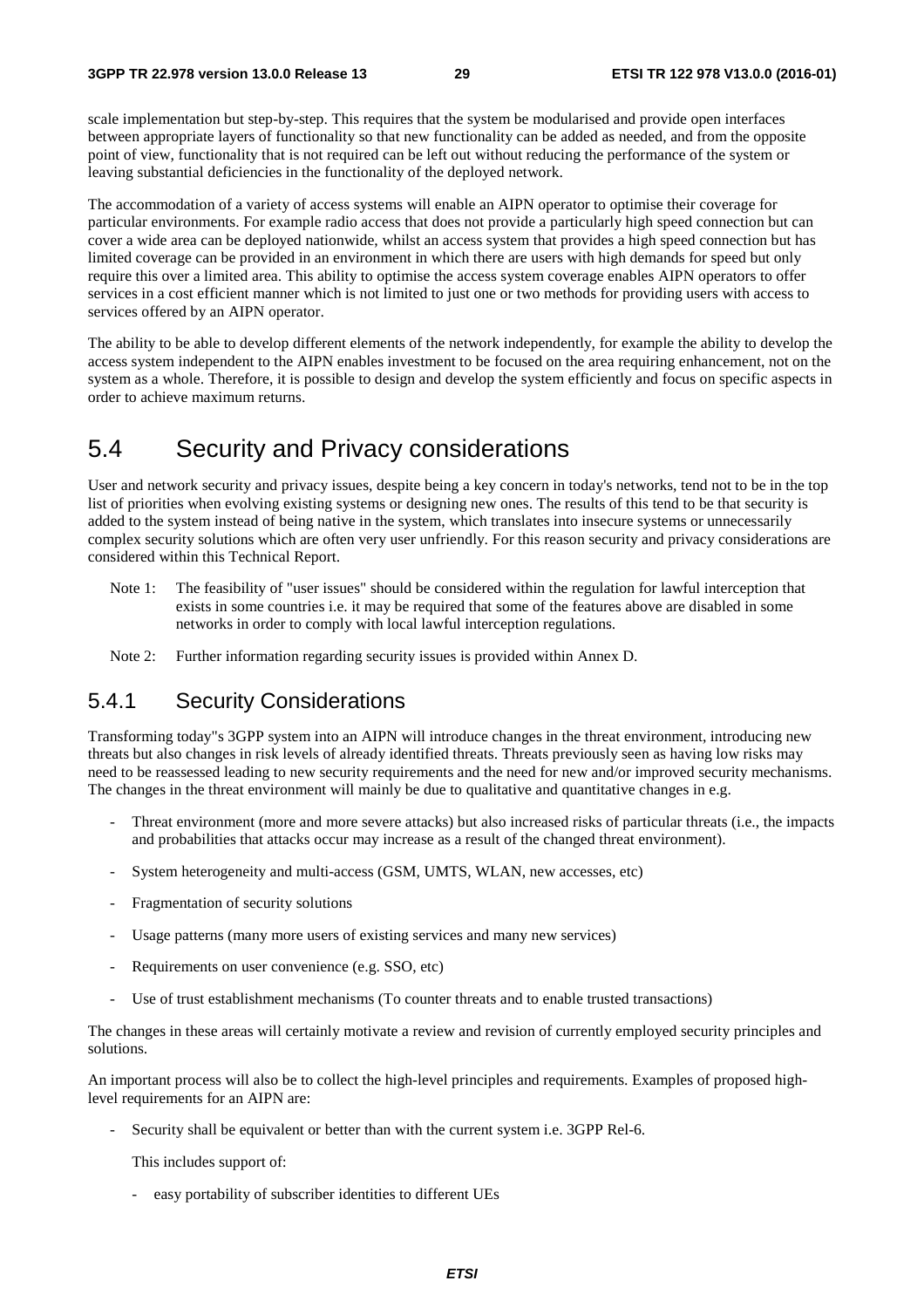- cost effective protection against unauthorized duplication of security related information such as keys for authentication purposes, key derivation purposes and protection of a session
- the possibility for an AIPN operator to control security algorithms (and level of security) that apply for particular services e.g. for authentication purposes
- AIPN operator controlled distribution of security information to devices used for the purpose of giving cost effective protection of access to the AIPN.
- An AIPN shall be security-conscious from its early phase, not just have security added later on. The shift to AIPN provides an opportunity to introduce new security paradigms and enhancements/upgrades and optimizations of current security solutions.
- Usability: maximum transparency to the user i.e. high levels of security should be provided with minimum user involvement.
- Ensure authenticity so that the user can trust the information he is receiving. This should cover private user to private user communications as well as private user to service provider communications.
- Networks shall be protected against attacks such as Denial-of-Service attacks and unauthorised access.
- Networks shall be able to authenticate each other and authorize services that need signalling between servers.
- Fast re-authentication shall be possible.
- Hiding of internal network elements shall be provided by an AIPN.
- It should be possible for the AIPN operator to select among several levels of security (e.g. 3GPP Rel-6 equivalent security or better)

### 5.4.1.1 Threat environment

The Internet is rapidly becoming a very hostile environment. Unless proper countermeasures are installed, the threats found in the Internet will soon be prevalent in mobile networks.

With 3G and upcoming extensions of it, many new players will enter the scene. Small and very large AIPN operators and service providers will work together to offer the services the users expect in a competitive way. At the same time, the equipment of the end-users will become more complex and capable. Users will connect PANs over multi-access links to the AIPN and users will act as Ad-hoc Network extensions of the access system. In this environment, attacks may occur in many different places and in many different ways.

### 5.4.1.2 Network heterogeneity and traffic protection

AIPNs will become increasingly heterogeneous as more and more types of access systems are tied into the cellular environment. To be able to handle new and legacy systems in a uniform way some generic principles for traffic protection have to be established. It is assumed that the existing principle that the system should protect user traffic over the radio access and into the network still holds. It is also assumed that user payload traffic is forwarded in plaintext unless protection is provided as an application specific service.

## 5.4.2 Privacy considerations

- User issues:
	- Location privacy. User location privacy should be guaranteed.

 The location of a user has to be known by some instances in the AIPN to insure reachability and delivery of packets. But only these instances shall know the location to the necessary level of detail.

- Communication confidentiality. Privacy of content and origin/destination of information in all user communications should be guaranteed.

 The information sent and received by the user should be protected in a way that neither the content nor the origination or destination of this information is accessible to non-authorised parties.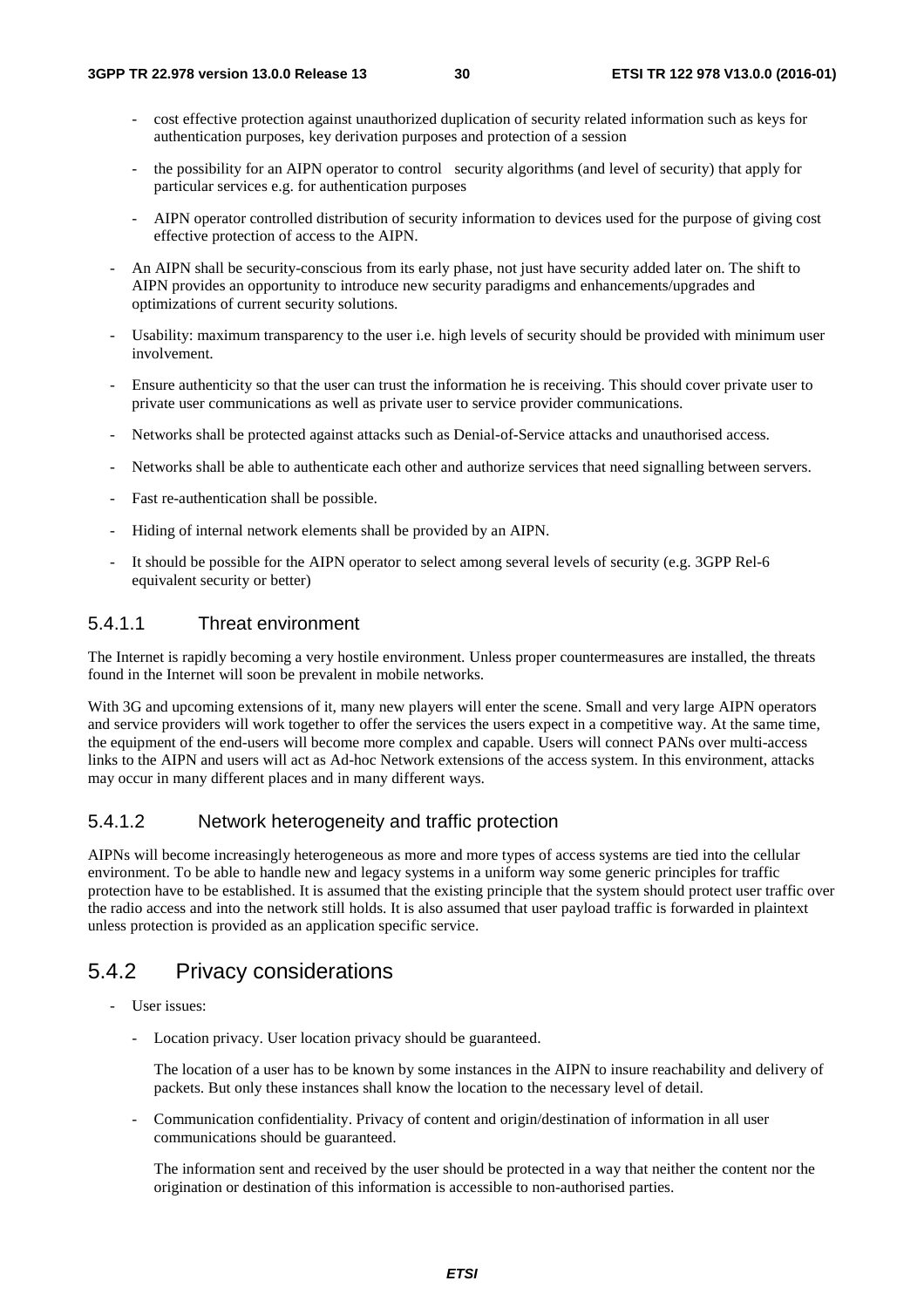- Non-disclosure of identity. Users should be allowed to hide their identities from non-authorised parties.

 Users should be able to have multiple identities from different providers with the relationship between the identities hidden from particular providers (thus supporting privacy).

Note: 2 use cases on this issue are described in Annex C.

## 6 Capability expansion required for the introduction of an AIPN

The AIPN vision provided in clause 5 of this Technical Report lists the desired capabilities of an AIPN. This clause provides a detailed gap-analysis between the existing capabilities of the 3GPP system and the capabilities of an AIPN. Based on this analysis it will be possible to obtain a clear picture of the work that needs to be undertaken within 3GPP to evolve to an AIPN.

## 6.1 Existing capabilities suitable for an AIPN

Note: The term "3GPP system" used within this clause refers to the 3GPP system as specified up to and including Rel-6.

It should be possible to evolve the 3GPP system to an AIPN without degradation in the capabilities [5] of the current 3GPP system whilst also maintaining the 3GPP system service principles [4]. More specifically, the following capabilities provided within the 3GPP specifications are felt to be suitable for an AIPN:

- Provision of IMS services [6]
	- Support for IP multimedia sessions
		- IP Multimedia Session control [4]
	- QoS for IP multimedia sessions
	- Support of multiple UEs with a single IMS subscription.
- Cost effective Control and Charging of IP Flows through FBC [7]
	- Identify IP flows for charging and policy control in a generic manner
	- Perform Real Time Charging
	- Support differentiated charging including zero rating of the bearer and event charging
	- Authorization of IP Flows
	- Awareness of user identity, subscription class, time-of-day, roaming status, QoS, Service input etc

## 6.2 New capabilities required for an AIPN

An AIPN will enhance the 3GPP system from the perspectives of providing enhanced functionality as well as improvements in system performance (e.g. communication delay, communication quality, connection set-up time).

### 6.2.1 Enhanced network performance

Together with the diversification of the services, requirements for network resource utilization will become diversified. It is necessary that network resources, especially the wireless resource, be used effectively and efficiently, including selection of the access system used based on the provided service.

The main traffic use case when defining the connection and routing methods of the current PS domain has been user-toserver communication. However, user-to-user communication is expected to increase more and more as services and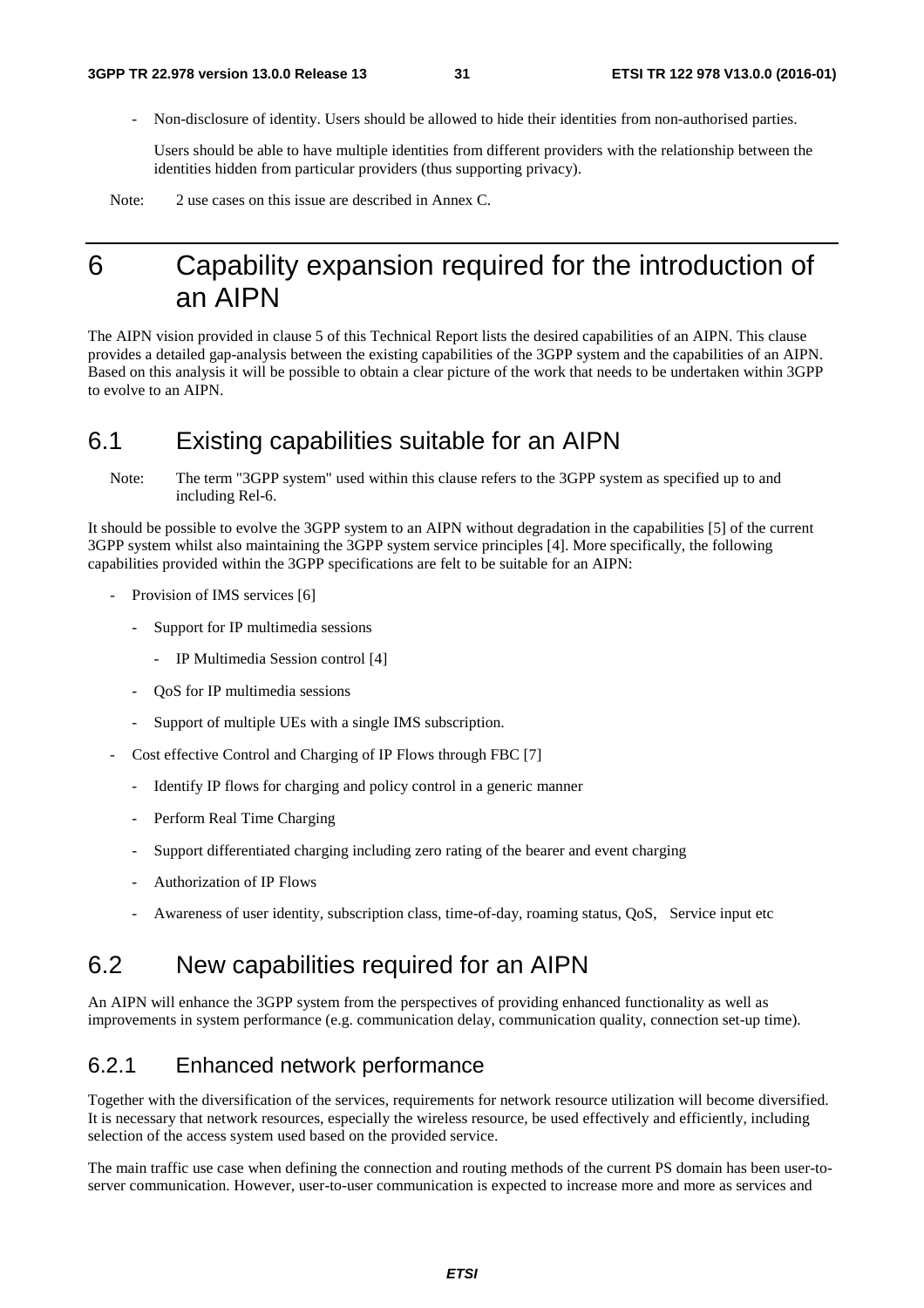service usage diversifies. Therefore, it is necessary that an AIPN provides the ability to efficiently handle a variety of different types of IP traffic and has optimized routing mechanisms, in particular for user-to-user traffic.

Recommended requirements:

- An AIPN shall provide the following features:
	- Ability to efficiently handle a variety of different types of IP traffic including user-to-user and user-tomulticast traffic models
	- Optimized routing of IP traffic, in particular for user-to-user traffic.
	- Efficient usage of radio resources (e.g. signalling optimization, compression), including selection of access system, based on the provided service.

#### 6.2.1.1 IP-based routing and addressing

Due to future increases in the number of users and terminals accommodated by mobile networks it is necessary to ensure that addressing and routing schemes can accommodate a number of users and terminals significantly greater than the present number of mobile subscribers. Due to the limited amount of available MSISDN numbering capacity it would be desirable to be able to accommodate new users and terminals without the need to associate an MSISDN with terminals for which there are no need to receive calls addressed to E.164 numbers.

Moreover, adoption of 3GPP specific technology in existing 3GPP system results in cost increases for network operators (which are subsequently passed on to users) due to the need to deploy specialised network equipment. The use of specialised equipment also makes flexible service expansion difficult.

The use of IP technology is widespread which results in low costs for equipment based on IP technology. Moreover, the use of IP technology is standard throughout both the telecommunications and IT industries and it is necessary to enable the 3GPP system to be realised based wholly upon IP technology in the future. In particular, the use of IP technology for addressing and the routing technology within an AIPN is applicable.

Recommended requirements:

- An AIPN shall enable the accommodation of a vast number of users and terminals.
- Based upon industry trends IP technology shall be applied to the addressing and routing technology within an AIPN to enable accommodation of a vast number of users and terminals.

### 6.2.2 Support of a variety of different access systems (existing and future)

Wireless coverage is different depending on the radio technology and the radio signals of each of the accesses used may not necessarily be available within a particular area. Also, in the future it may be possible for AIPN operators to realise cost reduction by efficiently introducing appropriate access systems within different geographical areas. Therefore, in order to facilitate efficient provision of services, an AIPN shall support accommodation of several access systems (existing and future). The 3GPP system currently provides access to the CS and PS domain via UTRAN and GERAN as well as access to PS services over I-WLAN. However, currently there is no detailed specification for accommodation of access systems other than those based on UTRAN, GERAN and WLAN. Therefore, it is necessary that the accommodation of access systems be expanded to include other different access systems within an AIPN.

Concerning the provision of IP based services an AIPN shall support provisioning of services over several access systems accommodated within an AIPN. However, there will be some differences for the provision of IP services over different access systems hence it shall be possible for an AIPN to coordinate service provision across a variety of different access systems.

Recommended requirements:

- An AIPN shall support accommodation of several access systems (existing and future).
	- An AIPN shall support service provision across different access systems.
	- An AIPN shall support adaptation of service provision across different access systems.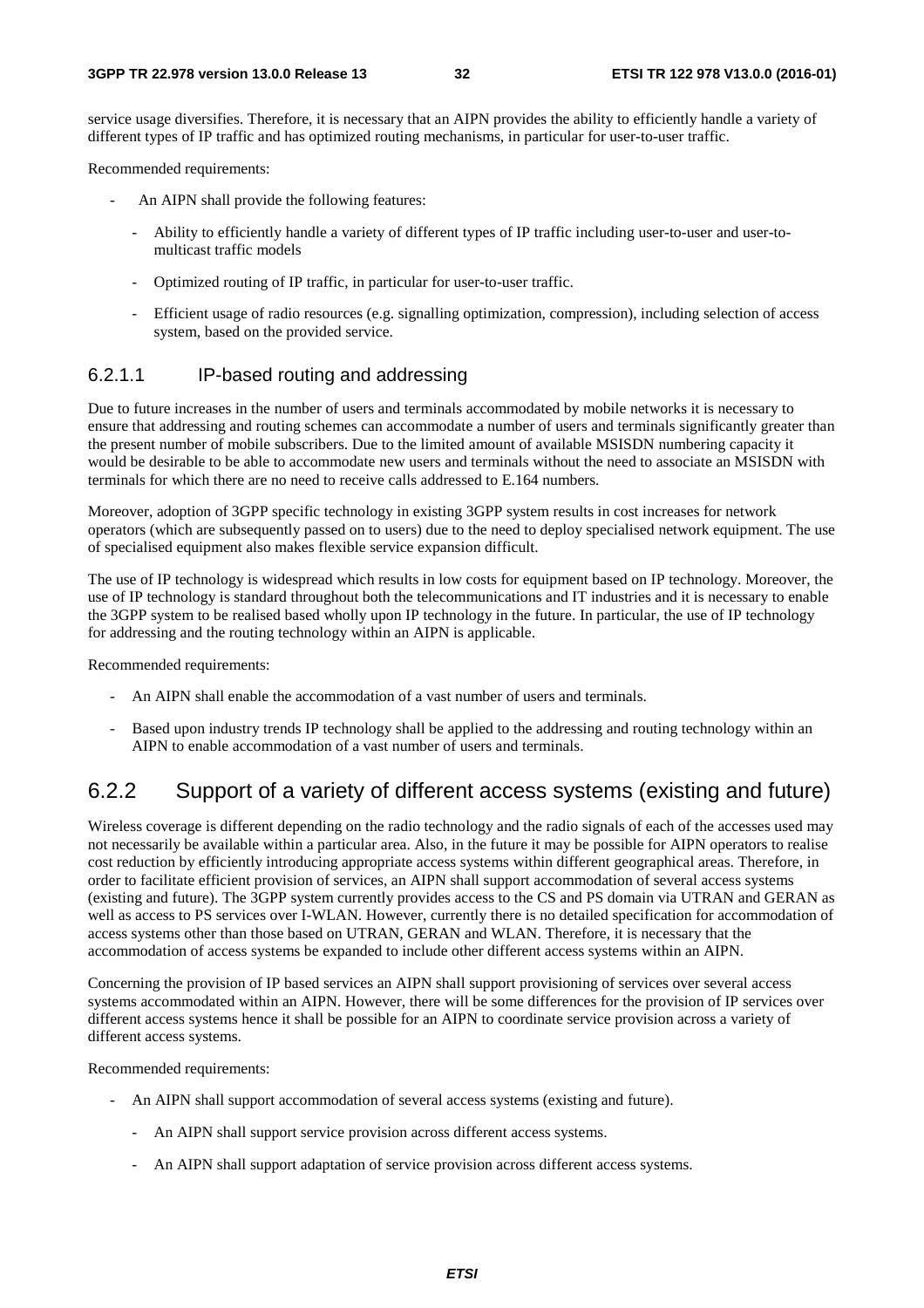#### 6.2.2.1 Access system selection

The introduction of multiple access systems within the same coverage area raises new AIPN operator and user requirements; the user may wish to influence the selection of the access system for use based on such aspects as supported QoS, mobility, pricing, coverage, etc. and the AIPN operator may wish to influence the access system selection by setting policies. Optionally, a user may even wish to use simultaneous multi-access as well.

Note that the selection of the access system needs to be easy for the end user, e.g., it could be based on some preferences and the actual process can be partly or completely hidden.

It is expected that users using multiple access systems will require an appropriate service continuity experience as they switch from one access system to another. This means that their sessions remain in operation, with minimal interruption. In addition, the services provided should be made access system aware (e.g., choose video quality based on the available bandwidth).

Recommended requirements:

- An AIPN shall enable use of multiple access systems
- It should be possible to reach a user over multiple access systems simultaneously.
- It should be possible to provide access system-aware services.
- An AIPN shall provide support for access system selection based on combinations of AIPN operator policies, user preferences, service requirements of applications, access system conditions, and/or other AIPN operatordefined criteria.
- Note: The user preferences shall be respected as long as they do not negatively effect the operation of the system.

### 6.2.3 Enhanced Mobility

#### 6.2.3.1 Heterogeneous Access Systems Mobility

An AIPN shall allow connectivity via a wide variety of access systems (both fixed and wireless). Some of these systems are specified by 3GPP where others are developed and specified by other organisations.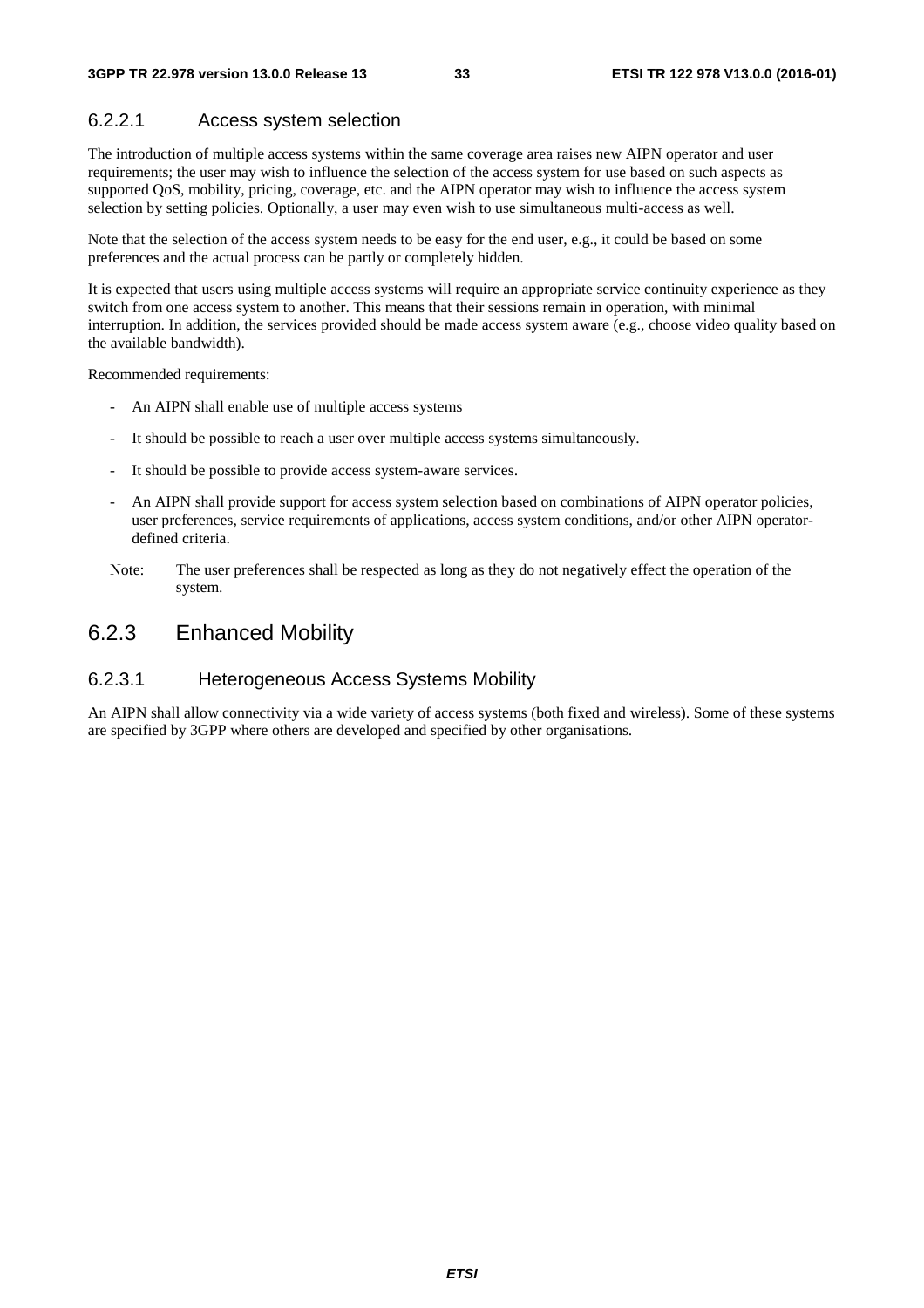

**Figure 4: AIPN and Heterogeneous Access Systems** 

For the purpose of optimising the mobility among diverse access systems, the AIPN shall provide open interfaces that allow the AIPN operator to direct the terminal towards the most suitable access system. The decision to move a terminal from one access system to another should be based on the information available in the AIPN e.g. load balancing, subscriber"s profile as well as on the information provided by the terminal. Mobility within a given non-3GPP access system is not under the responsibility of the AIPN.

The AIPN should provide common open interfaces to allow the AIPN to exercise the control on the inter-access system mobility of the terminal. Furthermore, an AIPN should also provide other open interfaces that allow the terminal to access the other AIPN services needed for the management of the subscribers in the AIPN, i.e. session control, AAA, policy control (see figure 4 above).

Recommended requirements:

An AIPN should provide open interfaces to AIPN services such as mobility management in order to ease the terminal mobility across different access systems.

#### 6.2.3.2 Heterogeneous mobility mechanisms

An AIPN shall support not only a heterogeneous set of access systems, but also the inter-working of heterogeneous mobility mechanisms in the AIPN as well. This is needed because the AIPN will have to provide an evolution from currently deployed core network technologies. As an example, both legacy 3GPP PS mobility and IP based mobility schemes may co-exist.

In principle, AIPN should aim to minimise the number of different mobility solutions. However, adoption of multiple mobility solutions may be necessary in the AIPN due to the following reasons:

- The access system, terminal technology, the services or roaming agreements provided may put varying requirements on the AIPN mobility solution.
- The mobility mechanisms must also satisfy security, QoS or other requirements, which may also vary.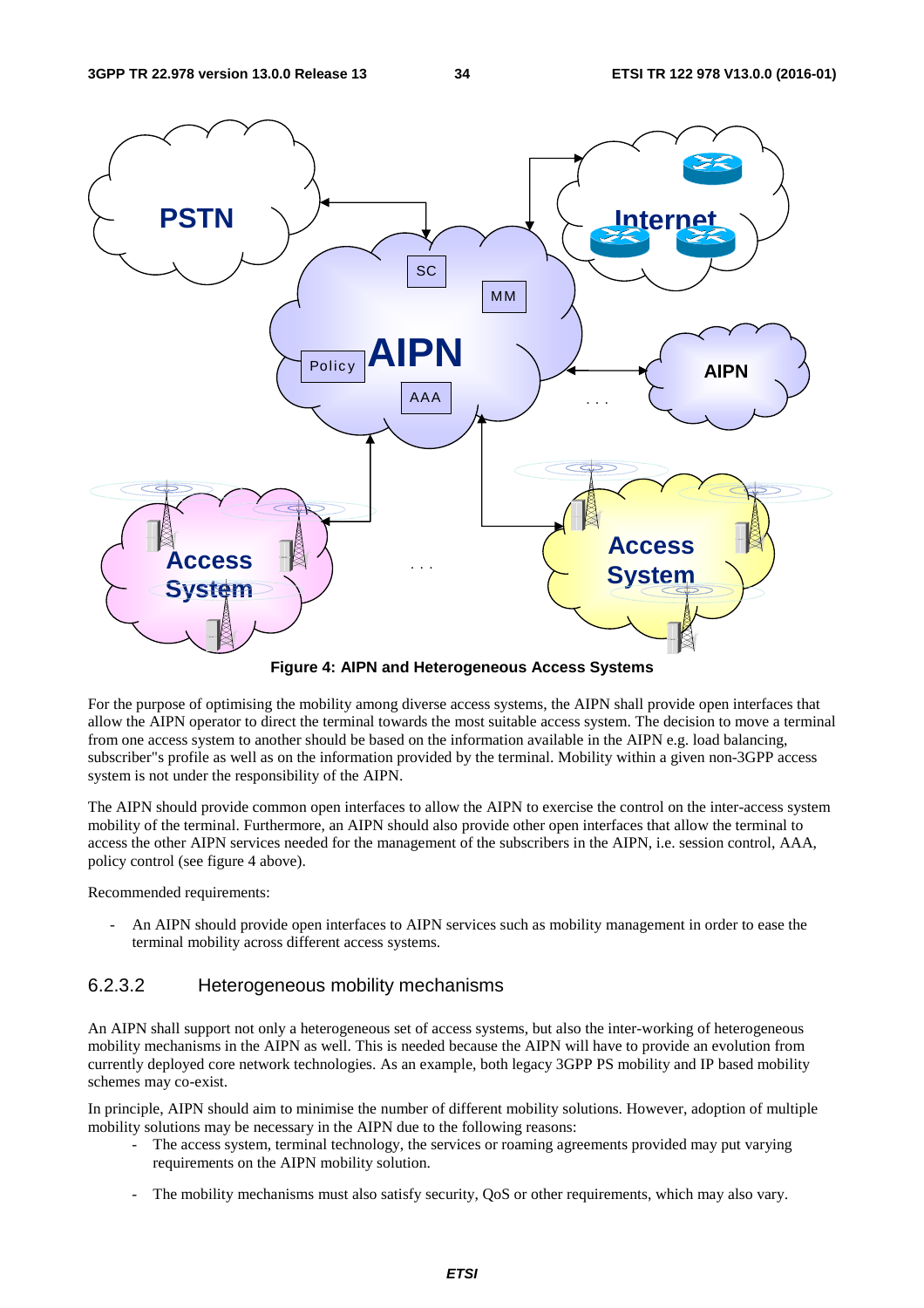The AIPN may incorporate multiple administrative domains.

Heterogeneous mobility mechanisms allow local optimizations. For example, parts of the AIPN may provide improved mobility performance by a solution that is tailor-made for the particular network configuration.

Recommended requirements:

- An AIPN must work with mobility mechanisms used by the specific networks it connects, including legacy mobility mechanisms of the current 3GPP PS core network.

#### 6.2.3.3 Frequent mobility

Since an AIPN shall allow for multiple access systems optimized to particular user requirements, it will need to support access systems with highly varying characteristics in terms of robustness, quality and throughput as well as complexity and geographical coverage.

While 2G and 3G access systems provided a RAN with mobility support that can cover a large geographical area, an AIPN may need to accommodate access systems with RANs that provide mobility support only in a very limited area. In the extreme case, the access system may consist of base stations that are directly connected to the AIPN, or even access systems without any mobility management procedures at all.

Consequently, while in 2G and 3G networks most of the terminal mobility was handled in the radio access network and the core network had to handle only infrequent mobility, an AIPN shall support new access systems where handovers between AIPN nodes are also very frequent.

As a result, handover support in the AIPN has to provide a seamless user experience. Note that the corresponding performance requirements for a seamless user experience will depend on the service provided. This seamless user experience must be maintained even with an increasing AIPN size and increasing number of terminals.

Recommended requirements:

- An AIPN must support procedures related to frequent terminal mobility between AIPN nodes.
- Whenever feasible, the AIPN mobility solution must support seamless user experience for all services provided by the AIPN.
- The mobility solution must scale with the number of terminals and size of the AIPN.
- An AIPN shall be able to support access systems with very limited or no mobility management procedures.

### 6.2.4 Optimised IP session control

In principle it is assumed that session control within AIPN shall be optimised for user-to-user communication, i.e. from one user"s mobile terminal to another user"s mobile terminal, and for other traffic models such as those of streaming services, and shall be extended beyond IMS functionalities that are already provided. Some new session control mechanisms are introduced within an AIPN e.g. session mobility, session adaptation to terminal capability, user preferences, subscriber priorities, network conditions or other operator-defined criteria. Session adaption shall be under the control of the operator. The AIPN shall support session control for multicast sessions (e.g. user-to-multicast) and the solution shall scale with the number of participants.

Additionally, it is necessary for an AIPN to ensure efficient use of wireless resources and effective usage of power resources within mobile terminals whilst maintaining the appropriate usability for a particular service.

Recommended requirements:

- The IP session control mechanisms of AIPN shall be enhanced from the functionalities of IMS to provide session mobility, session adaptation to terminal capability, user preferences, subscriber priorities, network conditions or other operator-defined criteria. Session adaption shall be under the control of the operator. The AIPN shall support session control for multicast sessions (e.g. user-to-multicast) and the solution shall scale with the number of participants.
- Users shall perceive continuous service whilst ensuring the efficient use of wireless resources and the effective usage of power resources within mobile terminals.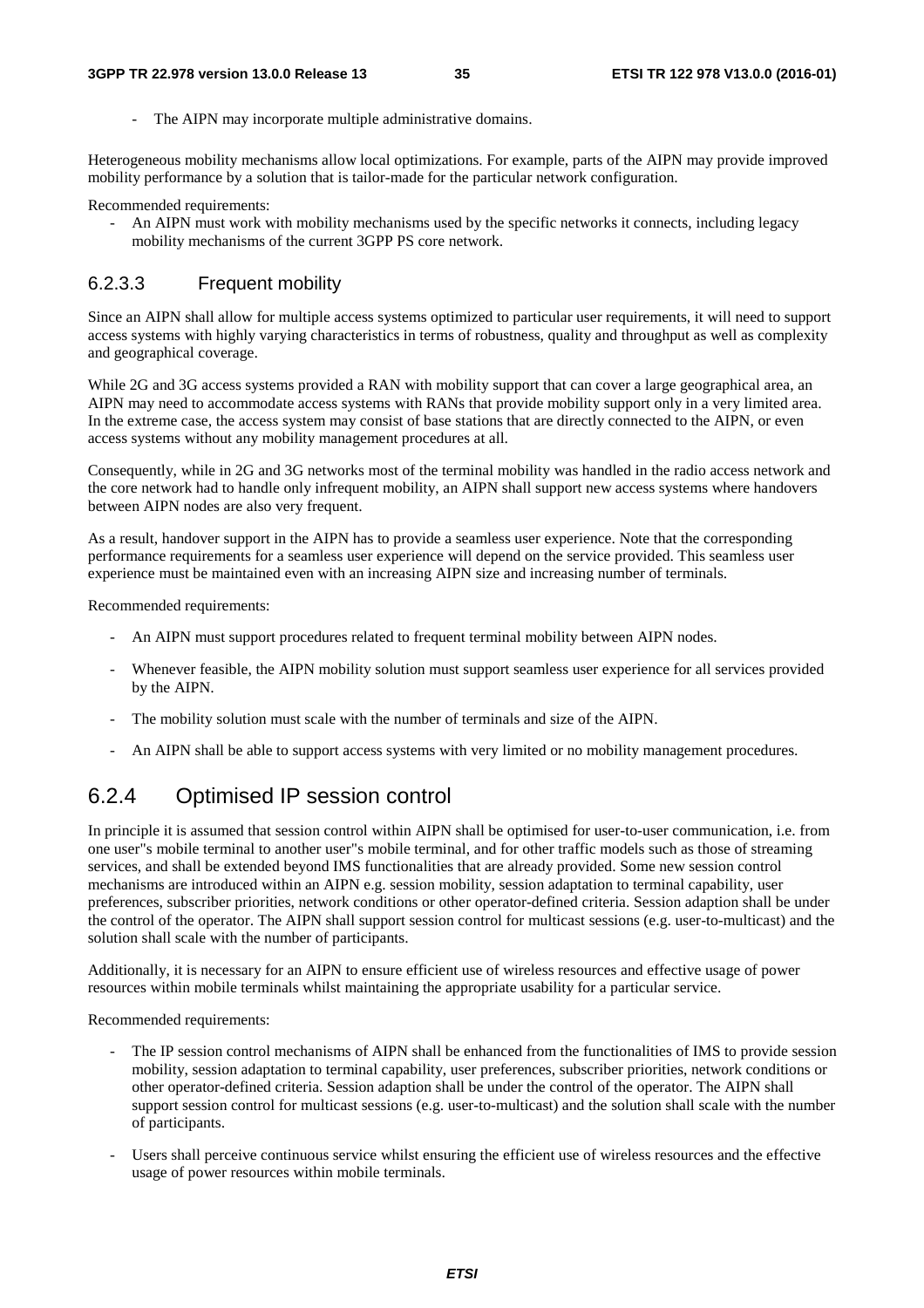## 6.2.5 Enhanced support of IP traffic

An AIPN will provide a variety of new mechanisms to support IP traffic.

### 6.2.5.1 Support of increased IP traffic demand

As the number of users accessing multimedia and data services from 3G networks will continue to accelerate, huge amounts of IP traffic are expected to be generated in the AIPN. Therefore, an AIPN must be able to accommodate a large increase of IP traffic whilst being able to guarantee QoS for different services, i.e. ensure that quality conditions for a particular communication are fulfilled without deterioration between the communication end-points, and ensure that network resources are used efficiently. This will enable the additional cost to AIPN operators to be minimised.

Advanced QoS control mechanism and traffic engineering techniques are possible methods to achieve better IP traffic performance and increase the efficiency of the AIPN resource usage.

Recommended requirements:

An AIPN shall be able to provide guaranteed OoS for services and use AIPN resources with high efficiency i.e. ensure that quality conditions for a particular communication are fulfilled without deterioration between the communication end-points.

Possible methods to achieve this within an AIPN include:

- a) The ability to control routing of IP traffic dynamically according to the actual resource usage condition from an end to end point of view which includes the end user devices, network entities and application servers. This could be achieved by using intelligent QoS routing algorithms taking into consideration of resource usage conditions.
- b) The ability to be able to monitor the AIPN entities statistics in real time, e.g. current reserved resources, unused resource in order to route IP traffic dynamically based on network conditions.

#### 6.2.5.2 Ability to effectively handle a variety of different types of IP traffic

An AIPN is expected to handle different types of IP traffic: real-time (e.g. VoIP), non-real time (e.g. Web browsing) and mission critical (e.g. M-Commerce). However it is not easy to predict the traffic model in an AIPN. Sometimes it will need to handle a large amount of IP traffic which requires higher QoS class traffic and less traffic for lower QoS class traffic and vice versa. This may result in a worst case scenario in which most of the AIPN resources are used to handle higher QoS class IP traffic (e.g. guaranteed services) and so lower QoS class IP traffic (e.g. best effort traffic) suffers congestion and long delays.

It is believed that even under such situations, AIPN should still be able to provide satisfactory QoS to lower QoS class traffic e.g. best effort traffic. A possible method to achieve this could be to use dynamical load balancing mechanisms in the AIPN to control the load in the AIPN entities in terms of handling different type of traffic class according to the actual traffic model in real time.

Recommended requirements:

- AIPN shall be able to support different levels of QoS according the type of the IP traffic.
- Mechanisms should be available to the AIPN operator to enable AIPN congestion for the lower QoS class IP traffic to be avoided when a large amount of AIPN resource is used to handle higher QoS class traffic. A possible method to achieve this could be by using dynamic load balancing among the AIPN entities.

### 6.2.6 Enhanced Quality of Service

Though existing 3GPP systems guarantee end-to-end QoS for a session between 3GPP systems, a similar function is also needed for AIPNs. However, within an AIPN, this functionality shall be enhanced to enable guarantee of end-toend QoS across a variety of different access systems. Also, it is required that the continuation of QoS provision be possible whilst moving within an AIPN including when moving across access systems during handover. It is also required to provide QoS control for multicast (e.g. user-to-multicast) traffic.

The QoS ensuring methods have to consider cost aspects. Therefore, it is very important to support a variety of QoS ensuring methods, cost effective and adapted to the operator needs. Different operators have different cost structures,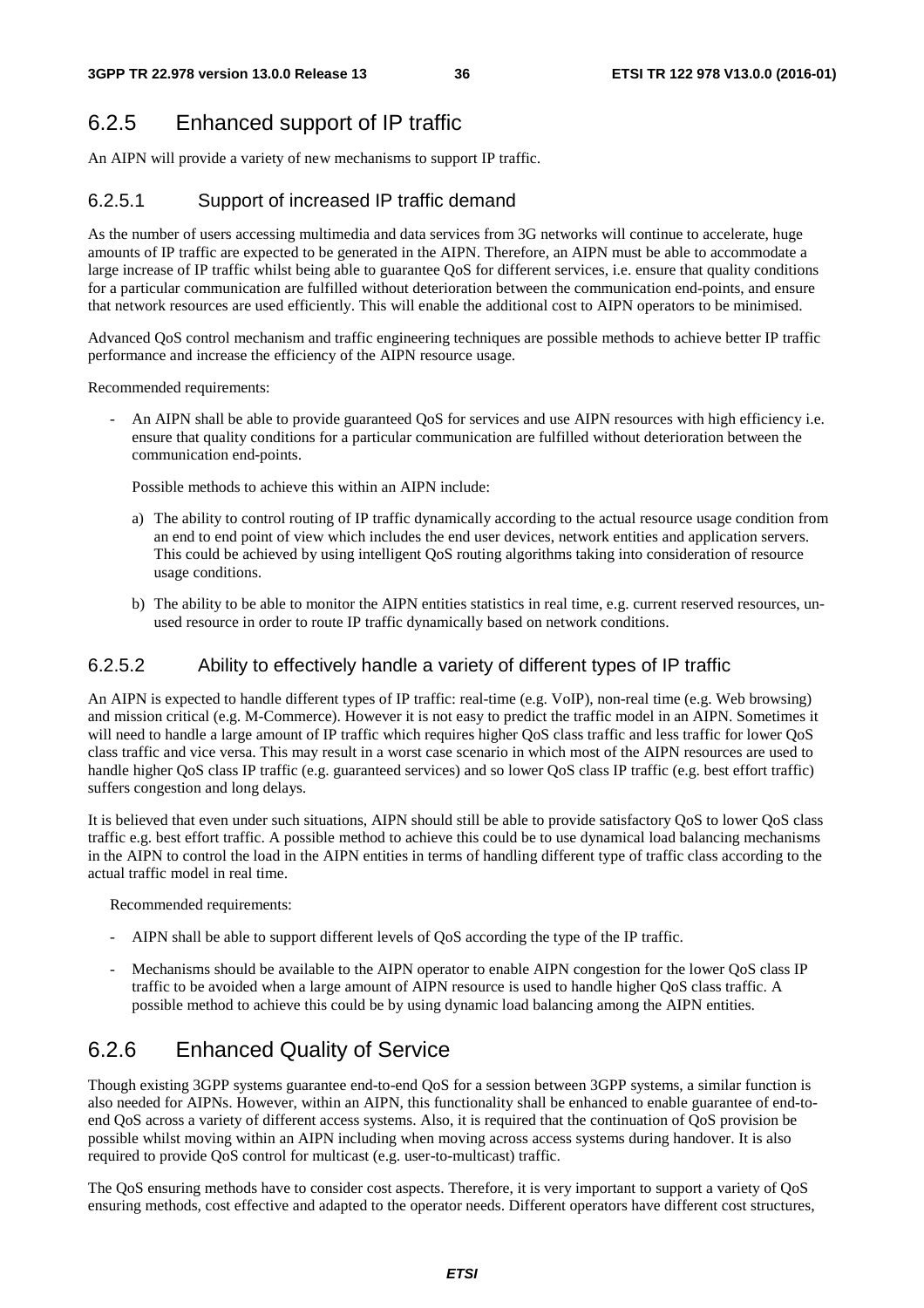i.e. multiple QoS ensuring methods may need to be supported in the end-to-end path. This may be also valid in a single operator case due to different cost structures of the different network parts.

Recommended requirements:

- It shall be possible to guarantee end-to-end QoS for a user-to-user or multicast (e.g. user-to-multicast) session between AIPNs. This includes the case where more than one network administration is involved in the provision of the end-to-end service.
- It shall be possible to support different QoS ensuring methods within the same AIPN and between different AIPNs.
- Interworking between different QoS ensuring methods in the end-to-end path has to be supported.
- QoS considerations need to be taken into account in handover decisions:
	- It shall be possible for AIPN to guarantee end-to-end QoS without modification when the terminal or session moves from one access system to another, if the target access system supports the required QoS.
	- It shall be possible for AIPN to guarantee end-to-end QoS, with QoS modification, when the terminal or session moves from one access system to another, if the target access system has a QoS mechanism but can not be guaranteed to support the required QoS.
	- It should be possible for AIPN to provide mobility for a terminal or session between an access system that provides QoS and one that does not. However, in this case, seamless experience is not guaranteed, the terminal/application/user may need to be notified via some means and the network may need to adjust service setting for the session(s) accordingly to the change (e.g. charging adjustments, etc).
- It shall be possible for an AIPN to guarantee QoS of a multicast session without modification to QoS of other terminals when one of the terminals moves from one access system to another (e.g. for multimedia streaming with adaptation to the conditions of each recipient).
	- It shall be possible for an AIPN to guarantee QoS of a multicast session without modification to QoS of other terminals when one of the terminals moves from one access system to another, when the target access system for this terminal does not support the required QoS.
	- It shall be possible for an AIPN to guarantee OoS of a multicast session with OoS modification to one of the terminals, when this terminal moves from one access system to another, if the target access system has a QoS mechanism but can not be guaranteed to support the required QoS. The QoS of the other terminals of the multicast session are unaffected by the modification of QoS of the terminal moving from one access system to another.
- It shall be possible for an AIPN to control guarantee of QoS of a multicast session with QoS modification to all of the terminals, when one of the terminals moves from one access system to another, if the target access system for this terminal has a QoS mechanism but can not be guaranteed to support the required QoS (e.g. for a gaming application where the conditions are to be equal for each of the players).

### 6.2.7 Personal Network, Personal Area Network (PAN), Ad-hoc Network and Moving Network Support

An AIPN will offer users the services through Personal Networks, PANs, Ad-hoc Networks and Moving Networks (see Annex E), which will encourage users to utilize the 3GPP services. Therefore, it is required that AIPN shall support Personal Networks, Personal Area Networks (PAN), Ad-hoc Networks and Moving Networks.

Recommended requirements:

#### **Personal Networks:**

- AIPN shall support a wide variety of service capabilities with the different (U)SIMs from the same AIPN operator (e.g. twin (U)SIMs) associated with a single user.
- AIPN shall provide a connection between the terminal devices of a Personal Network that is reliable and provides adequate protection to the user"s data to give confidence that his data is adequately protected.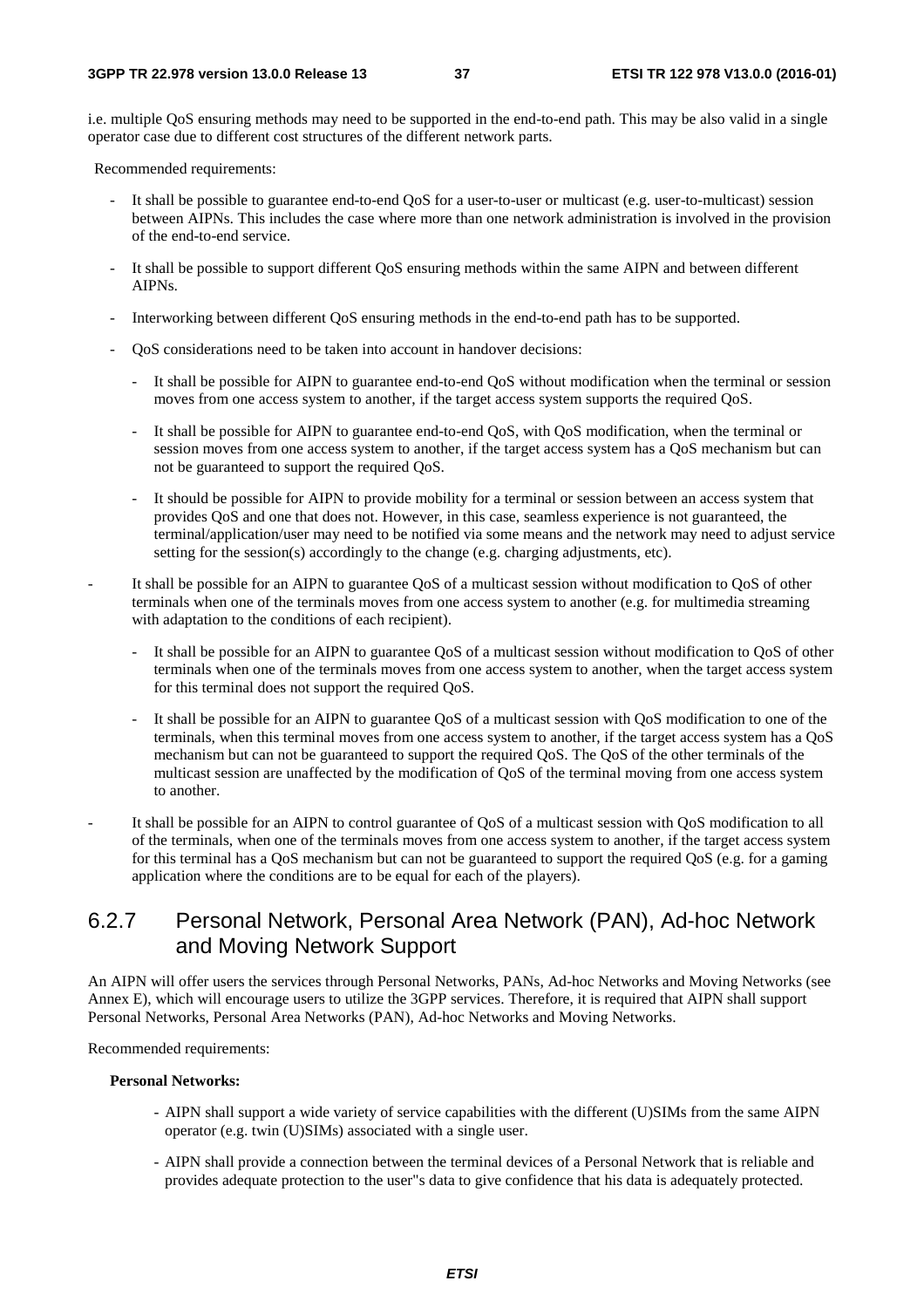#### **Personal Area Networks:**

- The AIPN shall support multiple simultaneous sessions originated from one or several devices using the same (U)SIM authority.

#### **Ad-hoc Networks:**

- The AIPN shall accept consolidated and distributed traffic from a group of users arriving through various access routes.
- The AIPN shall be able to re-route traffic to Ad-hoc Network devices via another gateway.
- The AIPN shall support changes in the access route for the consolidated traffic from an Ad-hoc Network. These changes may take place with no warning to the AIPN.
- Elements of the consolidated traffic from an Ad-hoc Network may originate from a PAN.
- Accurate charging records shall be created and maintained for the originating terminal when the traffic is routed through a terminal belonging to another subscriber.

Requirements for devices (terminals):

- A gateway device (terminal) must be able to route and forward packets to other devices in the Ad-hoc Network
- Ad-hoc Network UEs must be able to discover 'near by' gateway devices
- Note: Some type of incentives will need to be created for devices to act as gateways (e.g. a reward scheme whereby a gateway can "earn" something)

#### **Moving Networks:**

Use Case 1:

The AIPN shall support a point of access to the access system that has full mobility throughout the geographic region that uses the 3GPP access system for backhaul.

#### Use Case 2

- The AIPN shall accept consolidated traffic from a 3GPP terminal mounted in a vehicle with a router.
- The AIPN shall support changes in the alternate access route as the wireless access router moves throughout the service region.
- Accurate charging records shall be created and maintained for the originating terminal when the traffic created is routed through a Wireless Access Router.

Use Case 3:

- The AIPN shall support a mobile router connected directly to the AIPN using an alternate access route, e.g. via satellite.
- The AIPN shall support handovers of whole Moving Networks; i.e. it must be able to continuously route traffic for AIPN nodes of a Moving Network to a mobile router travelling as part of the Moving Network
- Accurate charging records shall be created and maintained for the originating terminal when the traffic routed through a Mobile Router.

## 7 Conclusions

This clause describes the conclusions of this Technical Report.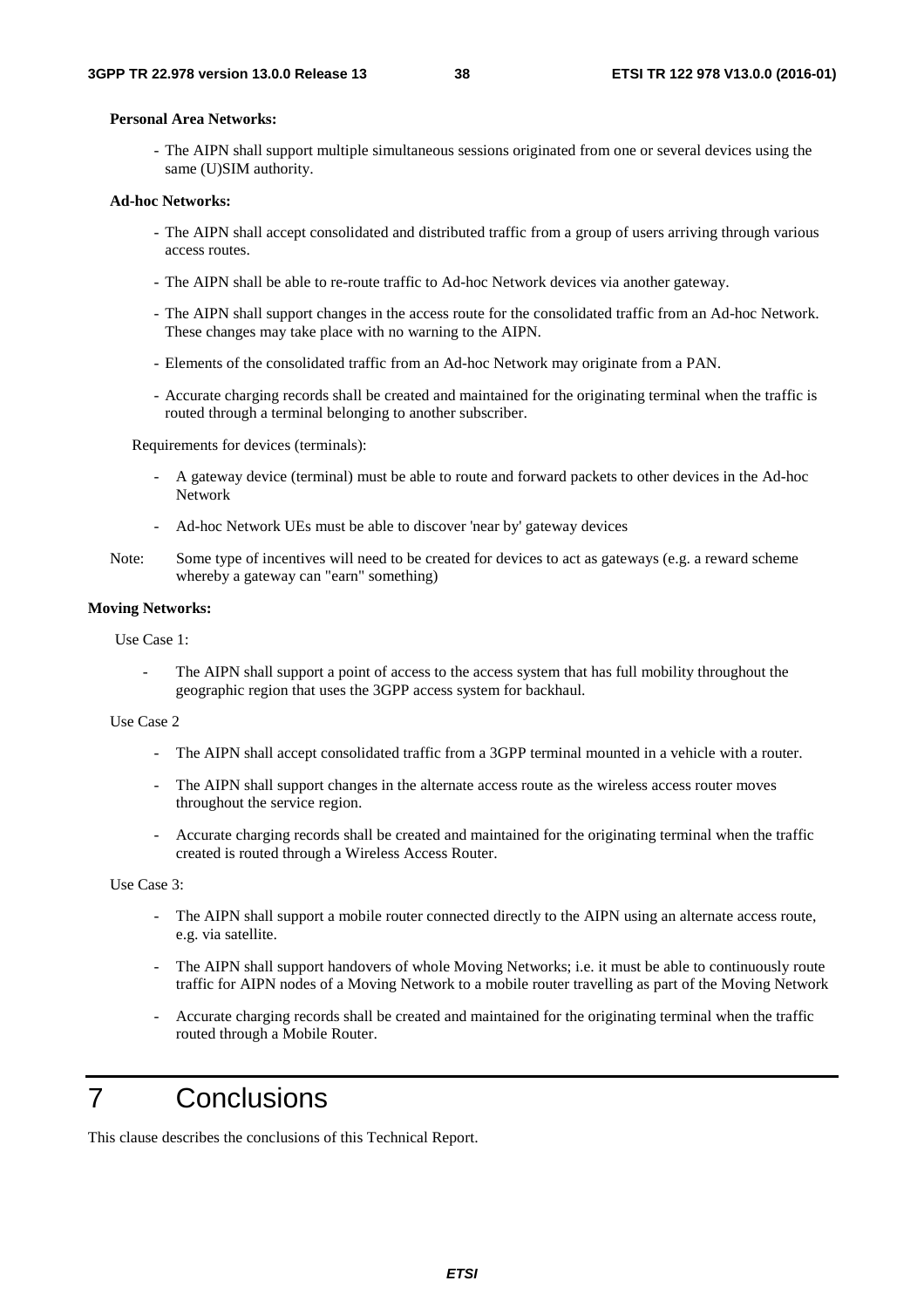## 7.1 Roadmap for work within Rel-7

### 7.1.1 New requirements for introduction to the 3GPP specifications in Rel-7

New requirements for the 3GPP system that should be specified to enable introduction of an AIPN have been identified in Clause 6.2 of this Technical Report. It is therefore recommended that the content of this clause be used as a basis for introducing AIPN service requirements in to the 3GPP Technical Specifications in Rel-7. Additionally, the content of other clauses may be considered within specification work for an AIPN as appropriate.

The introduction of new functionalities and the enhancement of existing functionalities are necessary to achieve multiple access system accommodation and the mobility across multiple different access systems which are the fundamental key aspects of an AIPN. For this reason it is recommended that these functionalities are captured by new service requirements for the 3GPP system with the highest priority.

## 7.1.2 Impact on specifications in Rel-7

The following table lists the recommended requirements described within this Technical Report and indicates the relevant existing SA1 Technical Specifications. These requirements should be analysed and captured within SA1 Technical Specifications as appropriate.

| <b>Clause</b> | <b>Recommended requirement</b>                                                                                                                                                                                                                                                                                                                                                                                                                                                                                                                                                                | <b>Relevant</b><br><b>Existing SA1</b><br><b>Technical</b><br><b>Specification</b> |
|---------------|-----------------------------------------------------------------------------------------------------------------------------------------------------------------------------------------------------------------------------------------------------------------------------------------------------------------------------------------------------------------------------------------------------------------------------------------------------------------------------------------------------------------------------------------------------------------------------------------------|------------------------------------------------------------------------------------|
| 5.1.1.4       | - An AIPN shall incorporate naming and addressing schemes that address a given<br>user or session.<br>- The AIPN shall support end-user mobility.<br>- The AIPN shall support terminal mobility.<br>- The AIPN shall support session mobility.                                                                                                                                                                                                                                                                                                                                                | TS 22.101<br>TS 22.129<br>TS 22.228                                                |
| 5.1.1.15      | - An AIPN should support Identity Federation and Single Sign On for the end user.<br>This would allow automatic authentication of the user to a multitude of service<br>providers once the user has been authenticated by the AIPN.                                                                                                                                                                                                                                                                                                                                                           | TS 22.101<br>(possibly)<br>Note 4                                                  |
| 5.2.1.4       | - An AIPN mobility solution must support UTRAN and GERAN based systems as<br>possible access systems besides supporting alternative existing accesses such as<br>WLAN and other emerging new technologies.<br>- An AIPN mobility solution must be able to co-exist with the current 3GPP PS core<br>network in a cost-efficient way.<br>- An AIPN mobility solution should support seamless terminal mobility across<br>various access systems.<br>- AIPN should support services handover between 3GPP CS services (e.g. CS<br>telephony) and AIPN equivalent services (e.g. Voice over IP). | TS 22.101<br>TS 22.129                                                             |
| 6.2.1         | An AIPN shall provide the following features:<br>- Ability to efficiently handle a variety of different types of IP traffic including user-<br>to-user and user-to-multicast traffic models<br>- Optimized routing of IP traffic, in particular for user-to-user traffic.<br>- Efficient usage of radio resources (e.g. signalling optimization, compression),                                                                                                                                                                                                                                | TS 22.101<br>TS 22.105                                                             |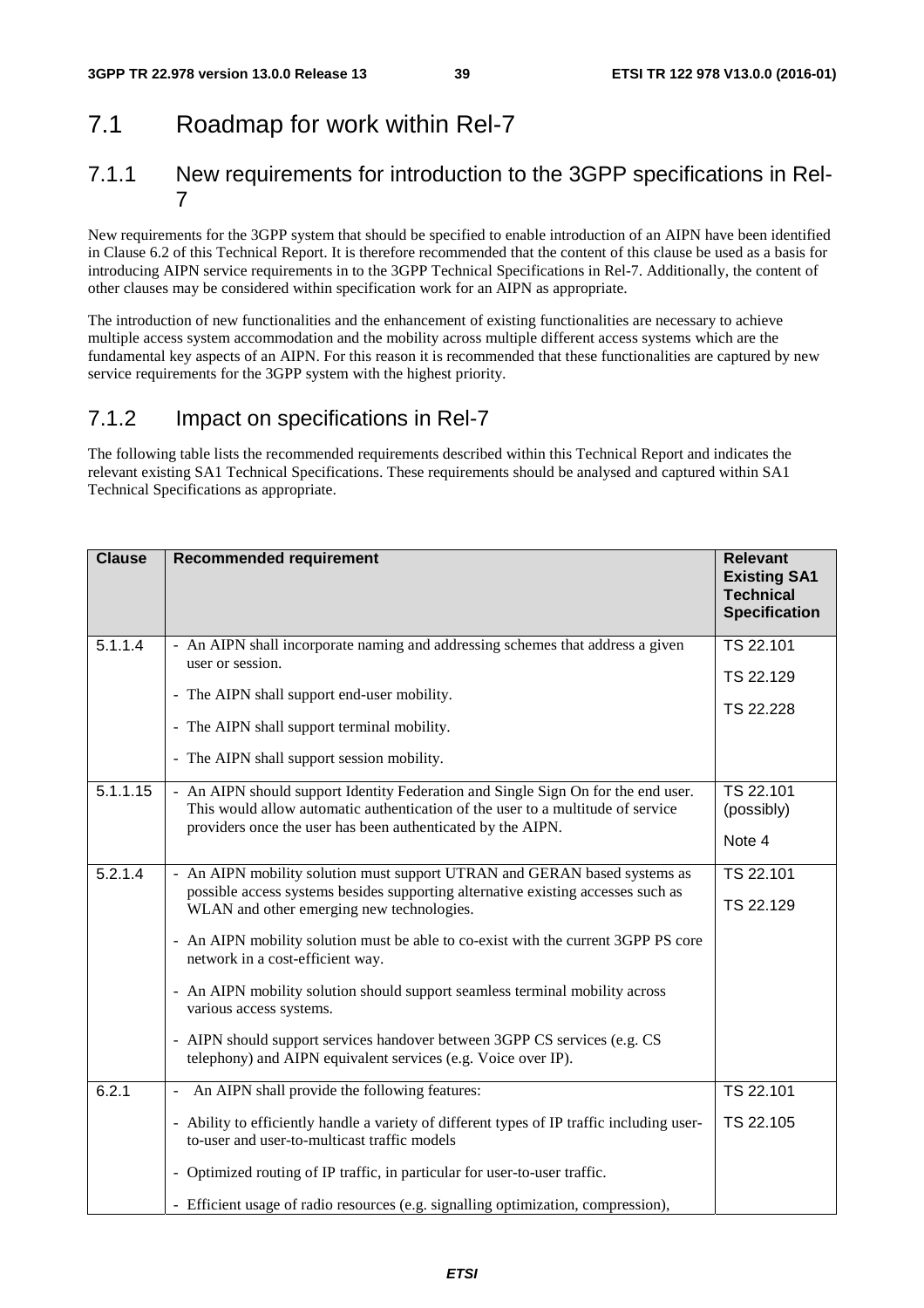| <b>Clause</b> | <b>Recommended requirement</b>                                                                                                                                                                                                                                                                                                                                                                                                | <b>Relevant</b><br><b>Existing SA1</b><br><b>Technical</b><br><b>Specification</b> |
|---------------|-------------------------------------------------------------------------------------------------------------------------------------------------------------------------------------------------------------------------------------------------------------------------------------------------------------------------------------------------------------------------------------------------------------------------------|------------------------------------------------------------------------------------|
|               | including selection of access system, based on the provided service.                                                                                                                                                                                                                                                                                                                                                          |                                                                                    |
| 6.2.1.1       | - An AIPN shall enable the accommodation of a vast number of users and terminals.                                                                                                                                                                                                                                                                                                                                             | TS 22.101                                                                          |
|               | - Based upon industry trends IP technology shall be applied to the addressing<br>and routing technology within an AIPN to enable accommodation of a vast<br>number of users and terminals.                                                                                                                                                                                                                                    | TS 22.105                                                                          |
| 6.2.2         | - An AIPN shall support accommodation of several access systems (existing and                                                                                                                                                                                                                                                                                                                                                 | TS 22.101                                                                          |
|               | future).                                                                                                                                                                                                                                                                                                                                                                                                                      | TS 22.105                                                                          |
|               | - An AIPN shall support service provision across different access systems.                                                                                                                                                                                                                                                                                                                                                    | TS 22.011                                                                          |
|               | - An AIPN shall support adaptation of service provision across different access<br>systems.                                                                                                                                                                                                                                                                                                                                   |                                                                                    |
| 6.2.2.1       | - An AIPN shall enable use of the multiple access systems                                                                                                                                                                                                                                                                                                                                                                     | TS 22.101                                                                          |
|               | - It should be possible to reach a user over multiple access systems simultaneously.                                                                                                                                                                                                                                                                                                                                          | TS 22.105                                                                          |
|               | - It should be possible to provide access system-aware services.                                                                                                                                                                                                                                                                                                                                                              | TS 22.011                                                                          |
|               | - An AIPN shall provide support for access system selection based on<br>combinations of AIPN operator policies, user preferences, service<br>requirements of applications access system conditions, and/or other AIPN<br>operator-defined criteria.                                                                                                                                                                           |                                                                                    |
| 6.2.3.1       | - An AIPN should provide open interfaces to AIPN services such as mobility                                                                                                                                                                                                                                                                                                                                                    | TS 22.101                                                                          |
|               | management in order to ease the terminal mobility across different access<br>systems.                                                                                                                                                                                                                                                                                                                                         | TS 22.129                                                                          |
|               |                                                                                                                                                                                                                                                                                                                                                                                                                               | TS 22.234                                                                          |
| 6.2.3.2       | - An AIPN must work with mobility mechanisms used by the specific networks it                                                                                                                                                                                                                                                                                                                                                 | TS 22.101                                                                          |
|               | connects, including legacy mobility mechanisms of the current 3GPP PS core<br>network.                                                                                                                                                                                                                                                                                                                                        | TS 22.129                                                                          |
|               |                                                                                                                                                                                                                                                                                                                                                                                                                               | TS 22.234                                                                          |
| 6.2.3.3       | - An AIPN must support procedures related to frequent terminal mobility between                                                                                                                                                                                                                                                                                                                                               | TS 22.101                                                                          |
|               | AIPN nodes.                                                                                                                                                                                                                                                                                                                                                                                                                   | TS 22.129                                                                          |
|               | - Whenever feasible, the AIPN mobility solution must support seamless user<br>experience for all services provided by the AIPN.                                                                                                                                                                                                                                                                                               | TS 22.234                                                                          |
|               | - The mobility solution must scale with the number of terminals and size of the<br>AIPN.                                                                                                                                                                                                                                                                                                                                      |                                                                                    |
|               | - An AIPN shall be able to support access systems with very limited or no mobility<br>management procedures.                                                                                                                                                                                                                                                                                                                  |                                                                                    |
| 6.2.4         | The IP session control mechanisms of AIPN shall be enhanced from the<br>$\overline{\phantom{a}}$                                                                                                                                                                                                                                                                                                                              | TS 22.101                                                                          |
|               | functionalities of IMS to provide session mobility, session adaptation to terminal<br>capability, user preferences, subscriber priorities, network conditions or other<br>operator-defined criteria. Session adaption shall be under the control of the<br>operator. The AIPN shall support session control for multicast sessions (e.g. user-<br>to-multicast) and the solution shall scale with the number of participants. | TS 22.228                                                                          |
|               | - Users shall perceive continuous service whilst ensuring the efficient use of<br>wireless resources and the effective usage of power resources within mobile<br>terminals.                                                                                                                                                                                                                                                   |                                                                                    |
| 6.2.5.1       | - An AIPN shall be able to provide guaranteed QoS for services and use AIPN                                                                                                                                                                                                                                                                                                                                                   | TS 22.105                                                                          |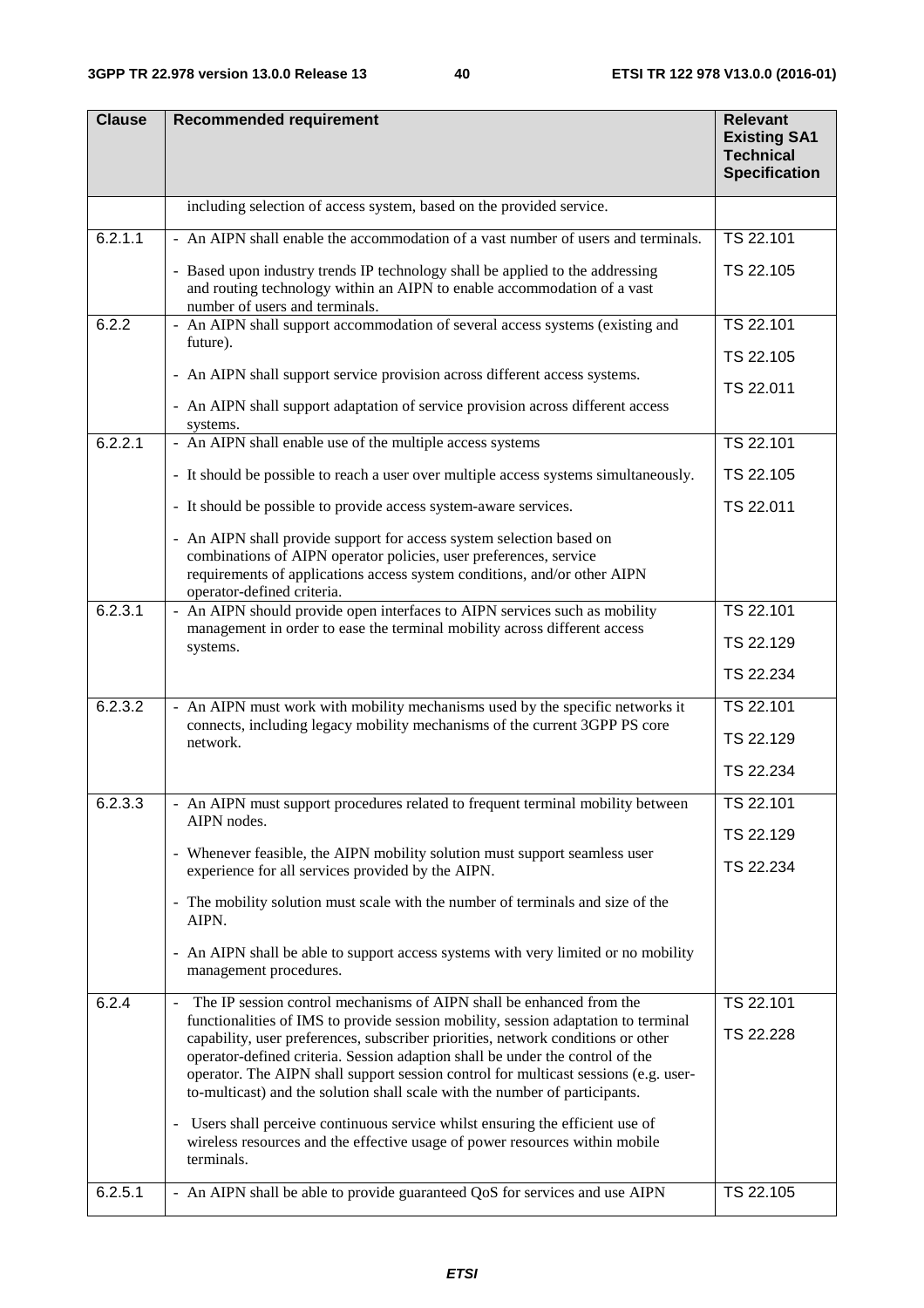| <b>Clause</b> | <b>Recommended requirement</b>                                                                                                                                                                                                                                                                                                                                                                                                                                                                           | <b>Relevant</b><br><b>Existing SA1</b><br><b>Technical</b><br><b>Specification</b> |
|---------------|----------------------------------------------------------------------------------------------------------------------------------------------------------------------------------------------------------------------------------------------------------------------------------------------------------------------------------------------------------------------------------------------------------------------------------------------------------------------------------------------------------|------------------------------------------------------------------------------------|
|               | resources with high efficiency i.e. ensure that quality conditions for a particular<br>communication are fulfilled without deterioration between the communication end-<br>points.                                                                                                                                                                                                                                                                                                                       |                                                                                    |
| 6.2.5.2       | - AIPN shall be able to support different levels of QoS according the type of the IP<br>traffic.                                                                                                                                                                                                                                                                                                                                                                                                         | TS 22.105                                                                          |
|               | - Mechanisms should be available to the AIPN operator to enable AIPN congestion<br>for the lower QoS class IP traffic to be avoided when a large amount of AIPN<br>resource is used to handle higher QoS class traffic. A possible method to achieve<br>this could be by using dynamic load balancing among the AIPN entities.                                                                                                                                                                           |                                                                                    |
| 6.2.6         | - It shall be possible to guarantee end-to-end QoS for a user-to-user or multicast (e.g.<br>user-to-multicast) session between AIPNs. This includes the case where more than<br>one network administration is involved in the provision of the end-to-end service.                                                                                                                                                                                                                                       | TS 22.105                                                                          |
|               | - It shall be possible to support different QoS ensuring methods within the same<br>AIPN and between different AIPNs.                                                                                                                                                                                                                                                                                                                                                                                    |                                                                                    |
|               | - Interworking between different QoS ensuring methods in the end-to-end path has<br>to be supported.                                                                                                                                                                                                                                                                                                                                                                                                     |                                                                                    |
|               | QoS considerations need to be taken into account in handover decisions:                                                                                                                                                                                                                                                                                                                                                                                                                                  |                                                                                    |
|               | It shall be possible for AIPN to guarantee end-to-end QoS without<br>$\blacksquare$<br>modification when the terminal or session moves from one access system<br>to another, if the target access system supports the required QoS.                                                                                                                                                                                                                                                                      |                                                                                    |
|               | It shall be possible for AIPN to guarantee end-to-end QoS, with QoS<br>$\qquad \qquad \blacksquare$<br>modification, when the terminal or session moves from one access system<br>to another, if the target access system has a QoS mechanism but can not be<br>guaranteed to support the required QoS.                                                                                                                                                                                                  |                                                                                    |
|               | It should be possible for AIPN to provide mobility for a terminal or<br>$\overline{\phantom{a}}$<br>session between an access system that provides QoS and one that does not.<br>However, in this case, seamless experience is not guaranteed, the<br>terminal/application/user may need to be notified via some means and the<br>network may need to adjust service setting for the session(s) accordingly<br>to the change (e.g. charging adjustments, etc).                                           |                                                                                    |
|               | It shall be possible for an AIPN to guarantee QoS of a multicast session<br>without modification to QoS of other terminals when one of the terminals<br>moves from one access system to another (e.g. for multimedia streaming with<br>adaptation to the conditions of each recipient).                                                                                                                                                                                                                  |                                                                                    |
|               | It shall be possible for an AIPN to guarantee QoS of a multicast session<br>without modification to QoS of other terminals when one of the terminals<br>moves from one access system to another, when the target access system<br>for this terminal does not support the required QoS.                                                                                                                                                                                                                   |                                                                                    |
|               | It shall be possible for an AIPN to guarantee QoS of a multicast session<br>$\qquad \qquad \blacksquare$<br>with QoS modification to one of the terminals, when this terminal moves<br>from one access system to another, if the target access system has a QoS<br>mechanism but can not be guaranteed to support the required QoS. The<br>QoS of the other terminals of the multicast session are unaffected by the<br>modification of QoS of the terminal moving from one access system to<br>another. |                                                                                    |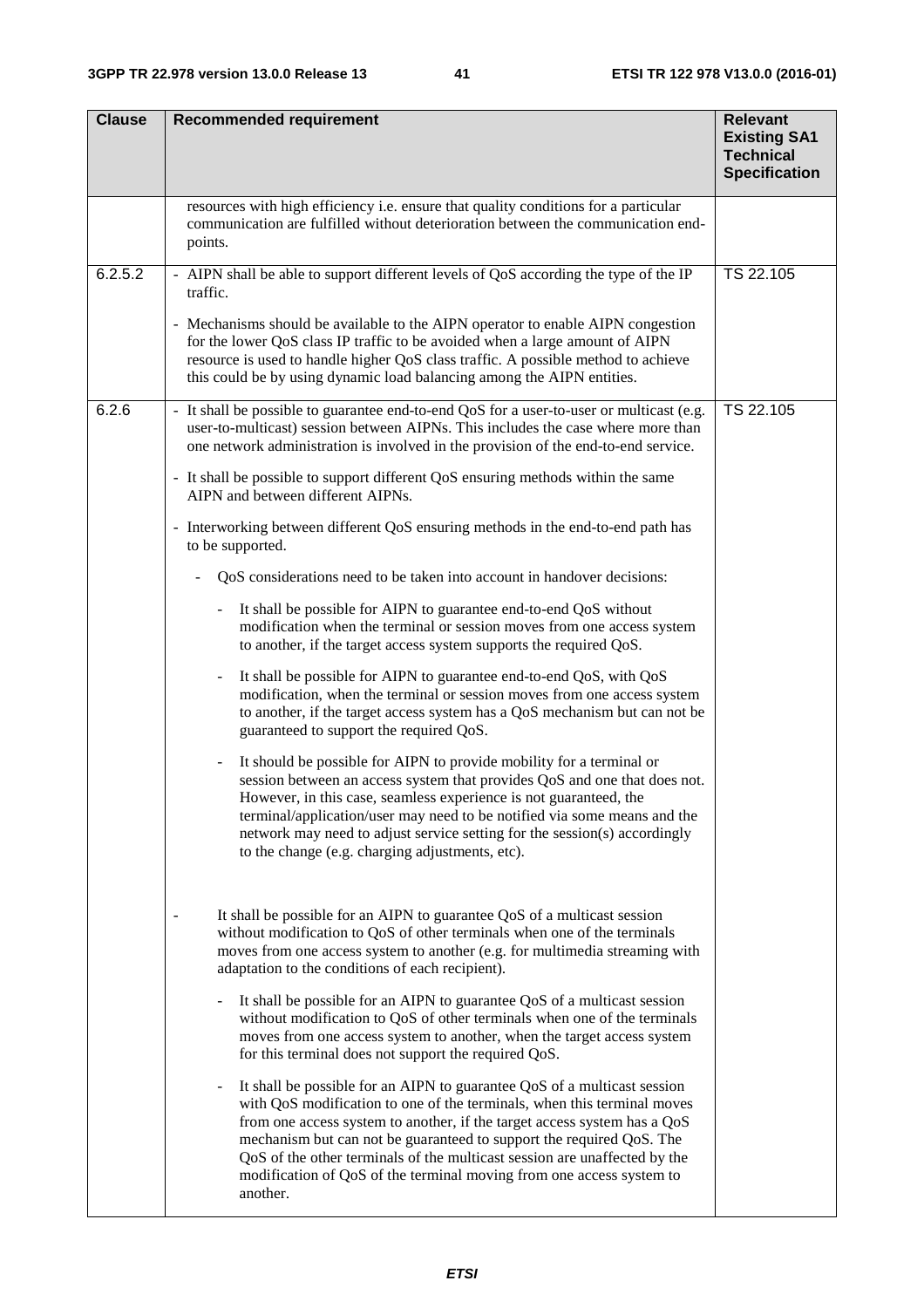| <b>Clause</b> | <b>Recommended requirement</b>                                                                                                                                                                                                                                                                                                                                                                                                            | <b>Relevant</b><br><b>Existing SA1</b><br><b>Technical</b><br><b>Specification</b> |
|---------------|-------------------------------------------------------------------------------------------------------------------------------------------------------------------------------------------------------------------------------------------------------------------------------------------------------------------------------------------------------------------------------------------------------------------------------------------|------------------------------------------------------------------------------------|
|               | - It shall be possible for an AIPN to control guarantee of QoS of a multicast session<br>with QoS modification to all of the terminals, when one of the terminals moves<br>from one access system to another, if the target access system for this terminal has<br>a QoS mechanism but can not be guaranteed to support the required QoS (e.g. for a<br>gaming application where the conditions are to be equal for each of the players). |                                                                                    |
| 6.2.7         | Personal Networks:                                                                                                                                                                                                                                                                                                                                                                                                                        | TS 22.011                                                                          |
|               | - AIPN shall support a wide variety of service capabilities with the different USIMs<br>from the same AIPN operator (e.g. twin USIMs) associated with a single user.                                                                                                                                                                                                                                                                      | Note <sub>3</sub>                                                                  |
|               | - AIPN shall provide a connection between the terminal devices of a Personal<br>Network that is reliable and provides adequate protection to the user"s data to give<br>confidence that his data is adequately protected.                                                                                                                                                                                                                 |                                                                                    |
|               | Personal Area Networks:<br>- The AIPN shall support multiple simultaneous sessions originated from one<br>or several devices using the same (U)SIM authority.                                                                                                                                                                                                                                                                             |                                                                                    |
|               | Ad-hoc Networks:<br>- The AIPN shall accept consolidated and distributed traffic from a group of<br>users arriving through various access routes.<br>- The AIPN shall be able to re-route traffic to Ad-hoc Network devices via<br>another gateway.                                                                                                                                                                                       |                                                                                    |
|               | - The AIPN shall support changes in the access route for the consolidated<br>traffic from an Ad-hoc Network. These changes may take place with no<br>warning to the AIPN.<br>- Elements of the consolidated traffic from an Ad-hoc Network may originate                                                                                                                                                                                  |                                                                                    |
|               | from a PAN.<br>- Accurate charging records shall be created and maintained for the originating<br>terminal when the traffic is routed through a terminal belonging to another                                                                                                                                                                                                                                                             |                                                                                    |
|               | subscriber.<br>Requirements for devices (terminals):<br>A gateway device (terminal) must be able to route and forward packets to<br>other devices in the Ad-hoc Network<br>Ad-hoc Network UEs must be able to discover 'near by' gateway devices                                                                                                                                                                                          |                                                                                    |
|               | Moving Networks:<br>Use Case 1:                                                                                                                                                                                                                                                                                                                                                                                                           |                                                                                    |
|               | - The AIPN shall support a point of access to the access system that has full<br>mobility throughout the geographic region that uses the 3GPP access system<br>for backhaul.                                                                                                                                                                                                                                                              |                                                                                    |
|               | Use Case 2<br>- The AIPN shall accept consolidated traffic from a 3GPP terminal mounted in<br>a vehicle with a router.                                                                                                                                                                                                                                                                                                                    |                                                                                    |
|               | - The AIPN shall support changes in the alternate access route as the wireless                                                                                                                                                                                                                                                                                                                                                            |                                                                                    |
|               | access router moves throughout the service region.<br>- Accurate charging records shall be created and maintained for the originating<br>terminal when the traffic created is routed through a Wireless Access Router.                                                                                                                                                                                                                    |                                                                                    |
|               | Use Case 3:<br>- The AIPN shall support a mobile router connected directly to the AIPN using<br>an alternate access route, e.g. via satellite.                                                                                                                                                                                                                                                                                            |                                                                                    |
|               | - The AIPN shall support handovers of whole Moving Networks; i.e. it must be                                                                                                                                                                                                                                                                                                                                                              |                                                                                    |
|               | able to continuously route traffic for AIPN nodes of a Moving Network to a<br>mobile router travelling as part of the Moving Network                                                                                                                                                                                                                                                                                                      |                                                                                    |
|               | - Accurate charging records shall be created and maintained for the originating                                                                                                                                                                                                                                                                                                                                                           |                                                                                    |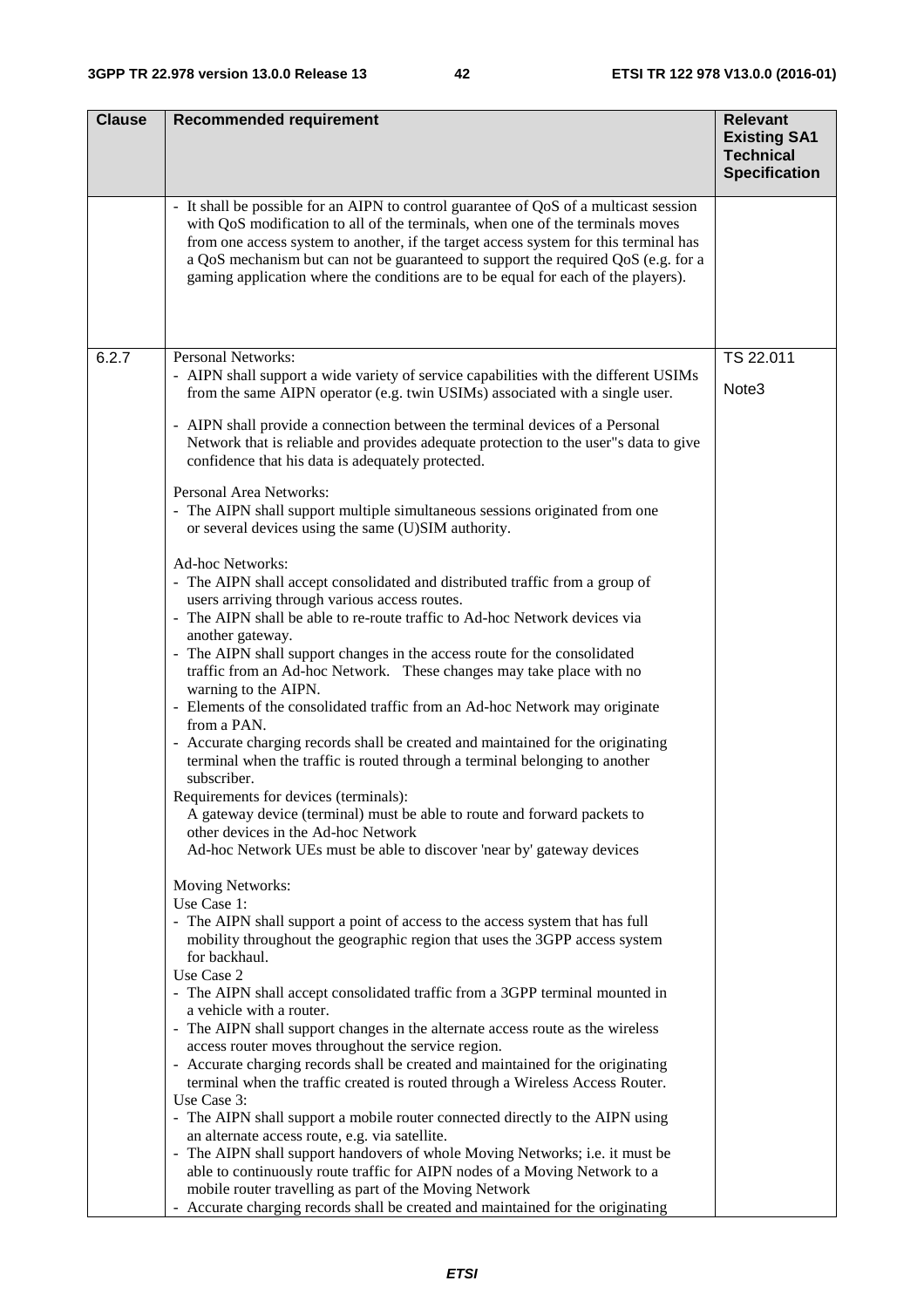| <b>Clause</b> | Recommended requirement                                                                                                                                                                                                                  | <b>Relevant</b><br><b>Existing SA1</b><br><b>Technical</b><br><b>Specification</b> |  |  |  |  |  |
|---------------|------------------------------------------------------------------------------------------------------------------------------------------------------------------------------------------------------------------------------------------|------------------------------------------------------------------------------------|--|--|--|--|--|
|               | terminal when the traffic is routed through a Mobile Router.                                                                                                                                                                             |                                                                                    |  |  |  |  |  |
| Note 1:       | The introduction of aspects relevant to Technical Specifications not under SA1 responsibility is to be<br>determined by the appropriate 3GPP TSG WG.                                                                                     |                                                                                    |  |  |  |  |  |
| Note 2:       | The content of the column entitled 'Relevant Technical Specification' is non-exhaustive, i.e. the introduction<br>of requirements for an AIPN into Technical Specifications other than those stated may be considered if<br>appropriate. |                                                                                    |  |  |  |  |  |
| Note 3:       | No SA1 Technical Specification appropriate to fully capture these requirements.                                                                                                                                                          |                                                                                    |  |  |  |  |  |
| Note 4:       | The relevant existing SA1 Technical Specification for this functionality is for further study.                                                                                                                                           |                                                                                    |  |  |  |  |  |

## 7.2 Overall conclusion

This Technical Report has analysed the vision and the key aspects of AIPN and identified new capabilities to be specified for the 3GPP system to enable evolution to an AIPN. It is concluded that the capabilities required for introduction of an AIPN into the 3GPP system require new specification work within 3GPP. The recommendation of this Technical Report is that the work be undertaken as a single Feature. A new Technical Specification may be produced to capture the service requirements for an AIPN. It is also recommended that new requirements identified within this Technical Report relevant to existing features of the 3GPP system, i.e. indicating that expansion of an existing capability (e.g. IMS), be added to existing specifications where appropriate.

Note 1: When undertaking specification work for an AIPN care should be taken to ensure that service requirements are not duplicated across multiple Technical Specifications. This could be achieved by e.g. adding the text for a new requirement to a single Technical Specification and referencing this requirement within other Technical Specifications as appropriate.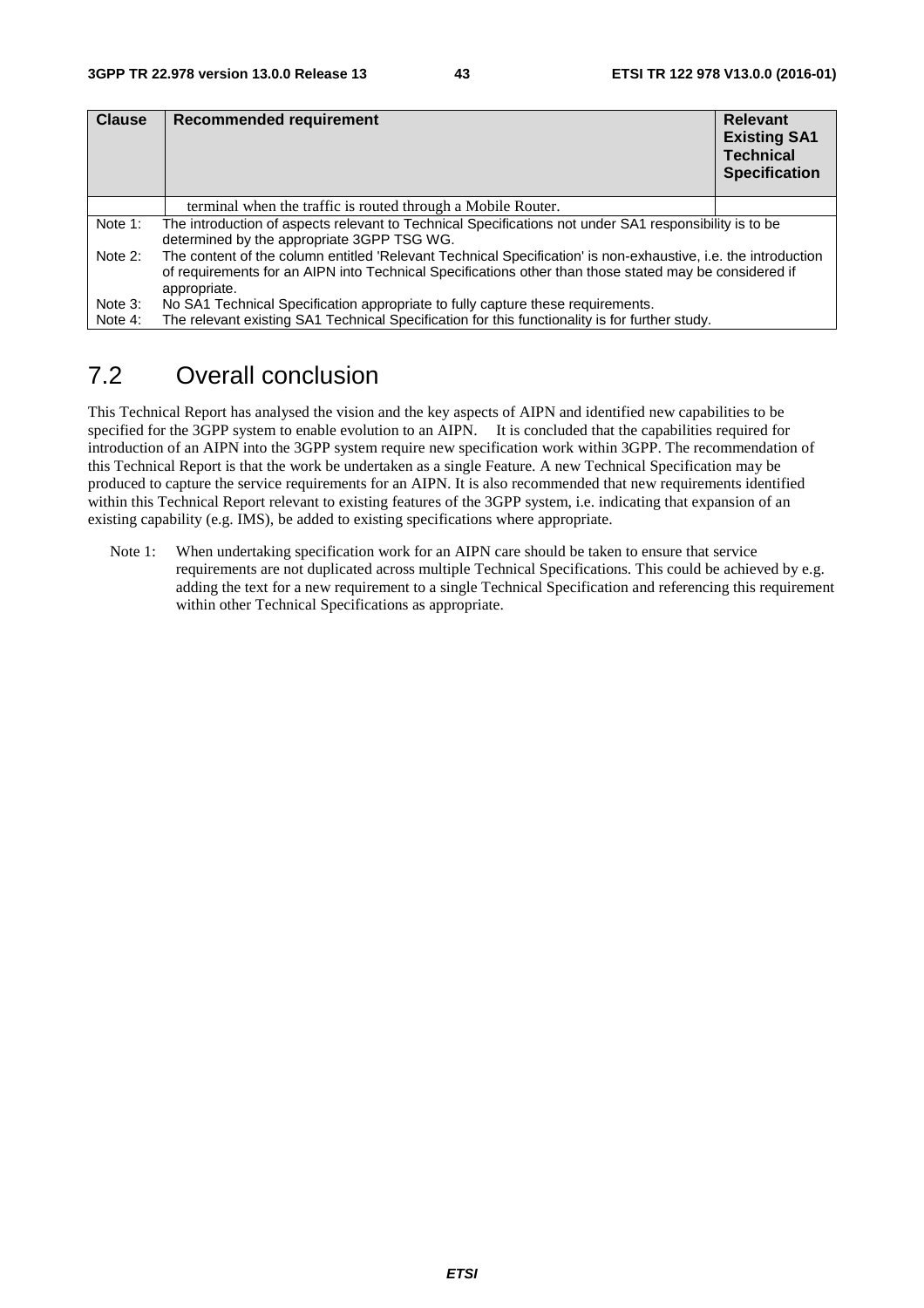## Annex A: Mapping of AIPN Motivations to Key Aspects of an AIPN

This annex contains a matrix mapping the AIPN Motivations and Drivers (Clause 4) to the Key Aspects of an AIPN (Clause 5).

|                                |                             |                                                                                                   |                            |                                                         |                                           |                                   |                       |                               |                           |                                 | Key Aspects of an AIPN                   |                         |                                             |                    |                                     |                                   |                         |
|--------------------------------|-----------------------------|---------------------------------------------------------------------------------------------------|----------------------------|---------------------------------------------------------|-------------------------------------------|-----------------------------------|-----------------------|-------------------------------|---------------------------|---------------------------------|------------------------------------------|-------------------------|---------------------------------------------|--------------------|-------------------------------------|-----------------------------------|-------------------------|
|                                |                             |                                                                                                   | Common IP-based<br>network | access<br>$\rm ^{6}$<br>different<br>Support<br>systems | ٩<br>Convergence<br>towards<br>technology | managemen<br>Advanced<br>mobility | management<br>Session | system<br>selection<br>Access | Enhanced services         | Enhanced network<br>performance | Network<br>extensibility/comp<br>osition | Network<br>management   | and<br>functionality<br>Security<br>privacy | Quality of Service | Terminal and User<br>identification | future<br>development<br>Flexible | Identity federation     |
|                                |                             | Consumer<br>demanding<br>trend<br>diversification of mobile services                              | $\boldsymbol{\mathsf{X}}$  | $\mathsf X$                                             | $\mathsf X$                               | $\overline{\mathsf{x}}$           | X                     | $\mathsf X$                   | X                         | $\overline{\mathsf{x}}$         |                                          |                         |                                             | X                  | X                                   |                                   | $\overline{\mathsf{x}}$ |
|                                | <b>Social Drivers</b>       | Human need to be able to interact with<br>his personal environment                                |                            |                                                         |                                           |                                   |                       |                               | X                         |                                 |                                          |                         |                                             |                    | X                                   | X                                 |                         |
|                                | md                          | Social behaviour and the<br>need to<br>understand one's environment                               |                            |                                                         |                                           | $\mathsf X$                       | X                     | $\mathsf X$                   | $\pmb{\times}$            | X                               |                                          |                         | X                                           | X                  |                                     |                                   |                         |
|                                | related                     | The social trend of increasing differences<br>in income within societies                          |                            |                                                         |                                           |                                   |                       |                               | $\boldsymbol{\mathsf{X}}$ |                                 |                                          |                         |                                             | X                  |                                     |                                   |                         |
|                                | User                        | The need to satisfy user experience of<br>"early-adopters"                                        |                            |                                                         |                                           | X                                 |                       |                               | X                         | $\pmb{\times}$                  |                                          |                         |                                             |                    |                                     |                                   |                         |
|                                |                             | Mobile industry anticipating PS traffic to<br>surpass CS                                          | X                          |                                                         | X                                         |                                   |                       |                               |                           | X                               |                                          |                         |                                             |                    |                                     |                                   |                         |
|                                | <b>Business Perspective</b> | Desire of AIPN operators to encompass<br>various access systems that are not<br>specified by 3GPP | $\overline{\mathsf{x}}$    | $\overline{\mathsf{x}}$                                 | $\overline{\mathsf{x}}$                   | X                                 |                       | X                             | $\mathsf{X}$              |                                 |                                          |                         |                                             |                    |                                     | X                                 | $\overline{X}$          |
|                                |                             | Marriage of IT- and telecom world                                                                 | $\overline{\mathsf{x}}$    |                                                         | $\overline{\mathsf{x}}$                   |                                   |                       |                               |                           |                                 | X                                        |                         |                                             |                    |                                     |                                   | $\overline{X}$          |
| $\mathbf{\sigma}$              |                             | Need for increased system efficiency<br>leading to substantial cost reduction                     | $\overline{\mathsf{x}}$    | $\overline{\mathsf{x}}$                                 | $\overline{X}$                            |                                   |                       |                               |                           | $\overline{\mathsf{x}}$         |                                          | $\overline{\mathsf{x}}$ |                                             |                    |                                     | X                                 |                         |
| <b>Motivations and Drivers</b> | from<br>vers                | Trend of the industry to align along the<br>structure: access / transport / control /<br>services |                            |                                                         |                                           |                                   |                       |                               |                           |                                 | $\boldsymbol{\mathsf{X}}$                |                         |                                             |                    |                                     | X                                 |                         |
|                                |                             | Fixed/Mobile network convergence                                                                  |                            | $\overline{\mathsf{x}}$                                 |                                           |                                   |                       |                               |                           |                                 | $\pmb{\times}$                           |                         |                                             |                    |                                     |                                   |                         |
|                                |                             | Evolution of next generation radio access<br>systems (3GPP specified)                             | $\boldsymbol{\mathsf{X}}$  | X                                                       |                                           | $\mathsf X$                       |                       | $\mathsf X$                   | $\boldsymbol{\mathsf{X}}$ | $\boldsymbol{\mathsf{X}}$       |                                          |                         |                                             |                    |                                     |                                   |                         |
|                                |                             | Progress of broadband wireless IP-based<br>networks (non-3GPP specified)                          | X                          | $\pmb{\times}$                                          |                                           | $\pmb{\times}$                    |                       | X                             | $\pmb{\times}$            | $\pmb{\times}$                  |                                          |                         |                                             |                    |                                     |                                   |                         |
|                                | gy Perspective              | Progress in ad-hoc networking for user<br>defined services.                                       |                            |                                                         |                                           |                                   |                       |                               |                           | $\pmb{\times}$                  | $\pmb{\times}$                           |                         | X                                           |                    |                                     |                                   |                         |
|                                | Technol                     | Dawning of new, radio based services                                                              |                            |                                                         |                                           |                                   |                       |                               | X                         | X                               | X                                        |                         |                                             |                    | X                                   |                                   |                         |
|                                |                             | Reconfigurable Radio                                                                              |                            | $\pmb{\mathsf{X}}$                                      |                                           | $\mathsf{X}$                      |                       | $\mathsf{X}$                  |                           | $\mathsf{X}$                    |                                          |                         |                                             |                    |                                     |                                   |                         |
|                                | from                        | Web services                                                                                      |                            |                                                         |                                           |                                   |                       |                               | $\boldsymbol{\mathsf{X}}$ |                                 |                                          |                         |                                             |                    |                                     |                                   | X                       |
|                                | Drivers                     | Multi-access                                                                                      |                            | $\overline{X}$                                          |                                           | $\overline{\mathsf{x}}$           |                       | $\pmb{\times}$                | $\mathsf{X}$              |                                 |                                          |                         |                                             |                    |                                     |                                   |                         |
|                                |                             | Progress<br>of<br>advanced<br>Traffic<br><b>Engineering Technologies</b>                          |                            |                                                         |                                           |                                   |                       |                               |                           | X                               |                                          |                         |                                             | $\mathsf{X}$       |                                     |                                   |                         |

**Note1:** This matrix maps the sub-clauses of clauses 4.2 and 5.1.1 of this Technical Report. In some cases the subclause headings have been abbreviated to improve readability.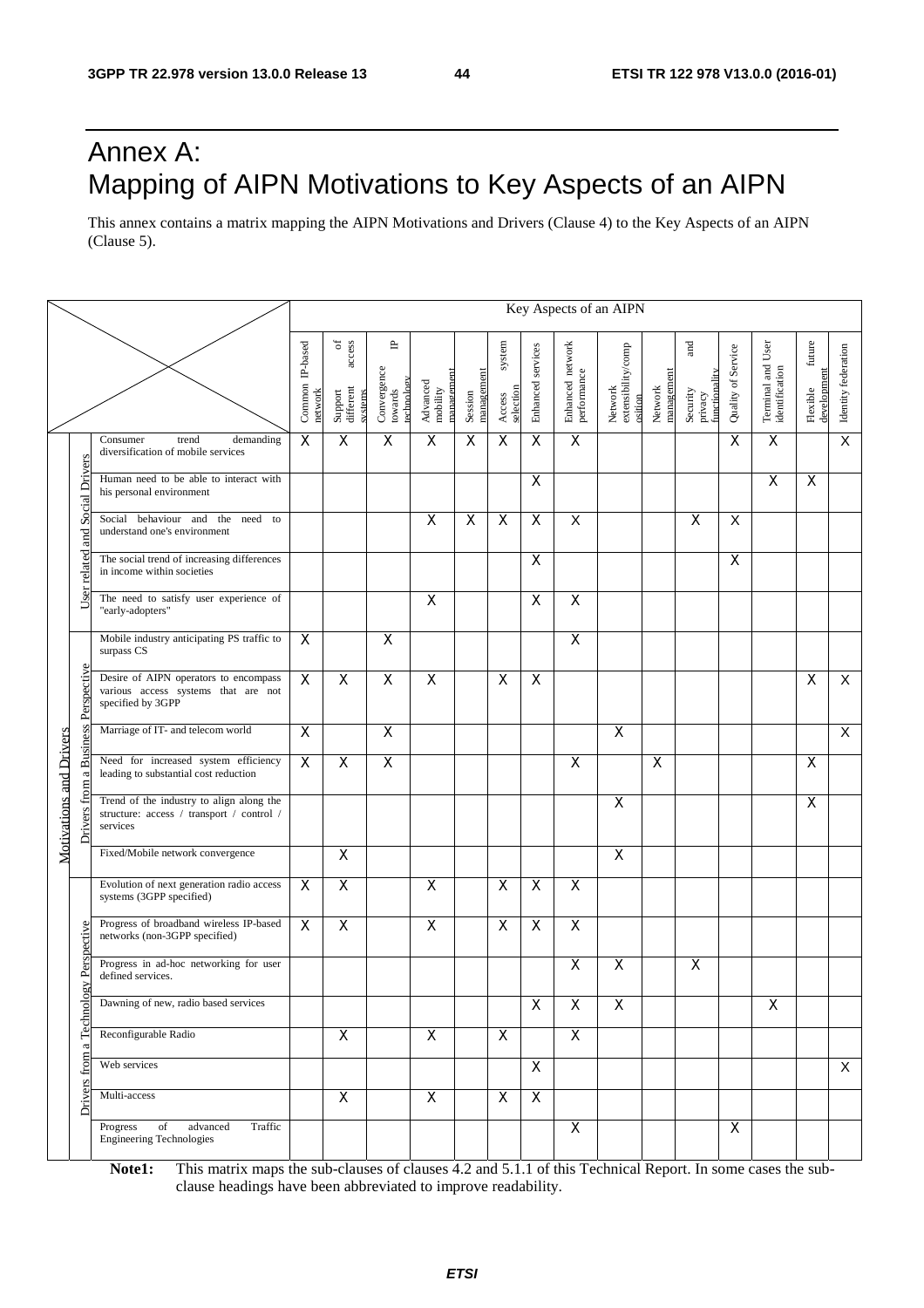## Annex B: Use cases for AIPN key aspects

## B.1 Resilience in the presence of network disruptions and intermittent connectivity

#### **Use case:**

This use case is illustrated in the figure below.



The user is driving a car. While being under good radio coverage, he starts an IMS session with several media. The car goes through a tunnel where there is no radio coverage, and comes out of the tunnel into good radio coverage a minute later. Connections using disruption resilient transport protocols are automatically re-established and these protocols restore the communication to the point they were before the interruption.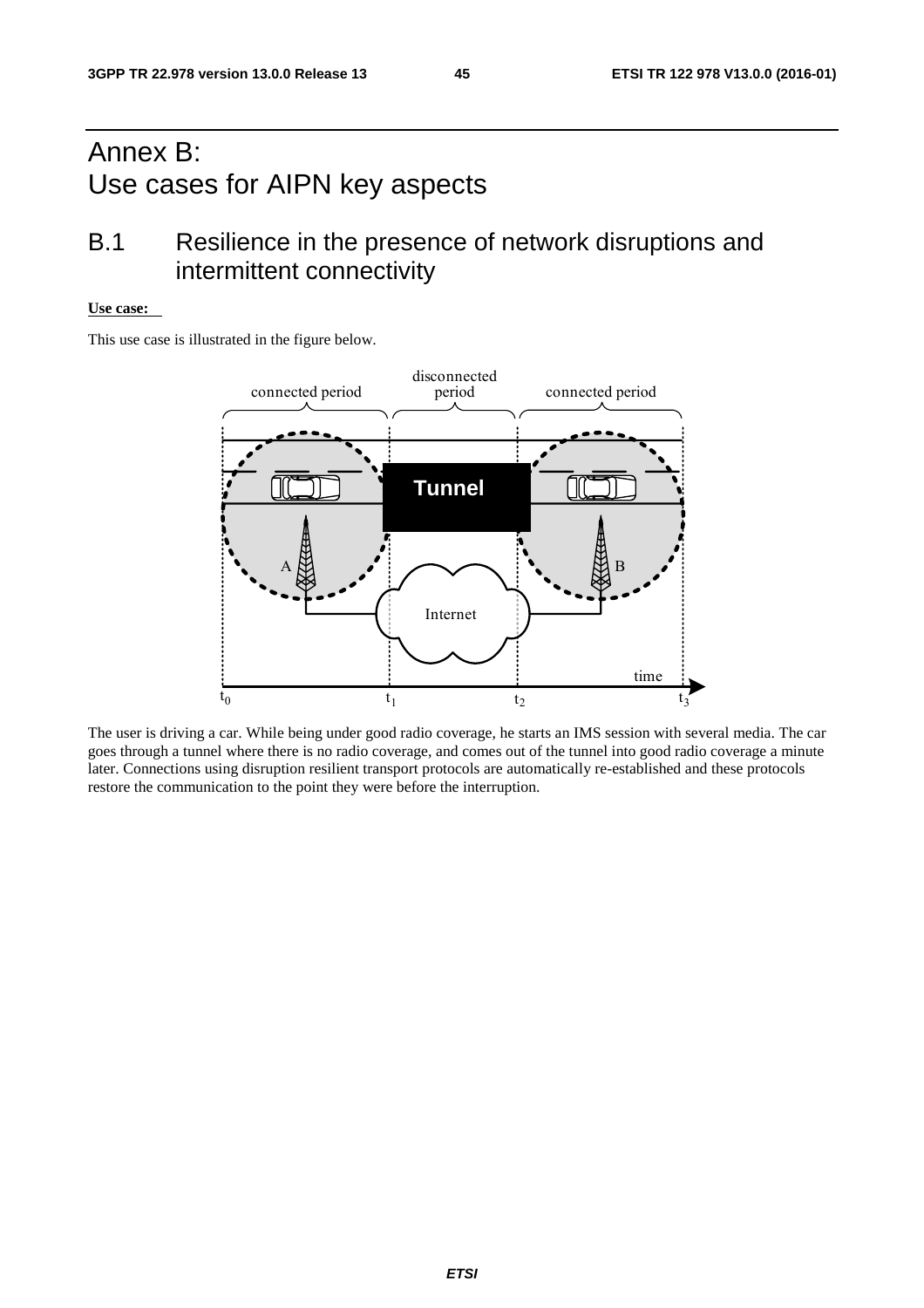## B.2 Service adaptation to terminal capabilities

#### **Use case:**

This use case is illustrated in the figure below.



Alice has a mobile device and Bob has a fixed one. Both devices have equal audio but different video capabilities in terms of screen size, number of colors and video codecs supported. Alice establishes a multimedia connection with audio and video components to Bob. The terminal capabilities are discovered and it is realized that Bob's terminal has better video capabilities than Alice. The terminal informs the network that it is unable to support new the new video codec and the AIPN then introduces a video transcoder in the path of the video media to adapt the video signal (stream, codec, format, etc) to the video capabilities and bit rates available on each side of the transcoder.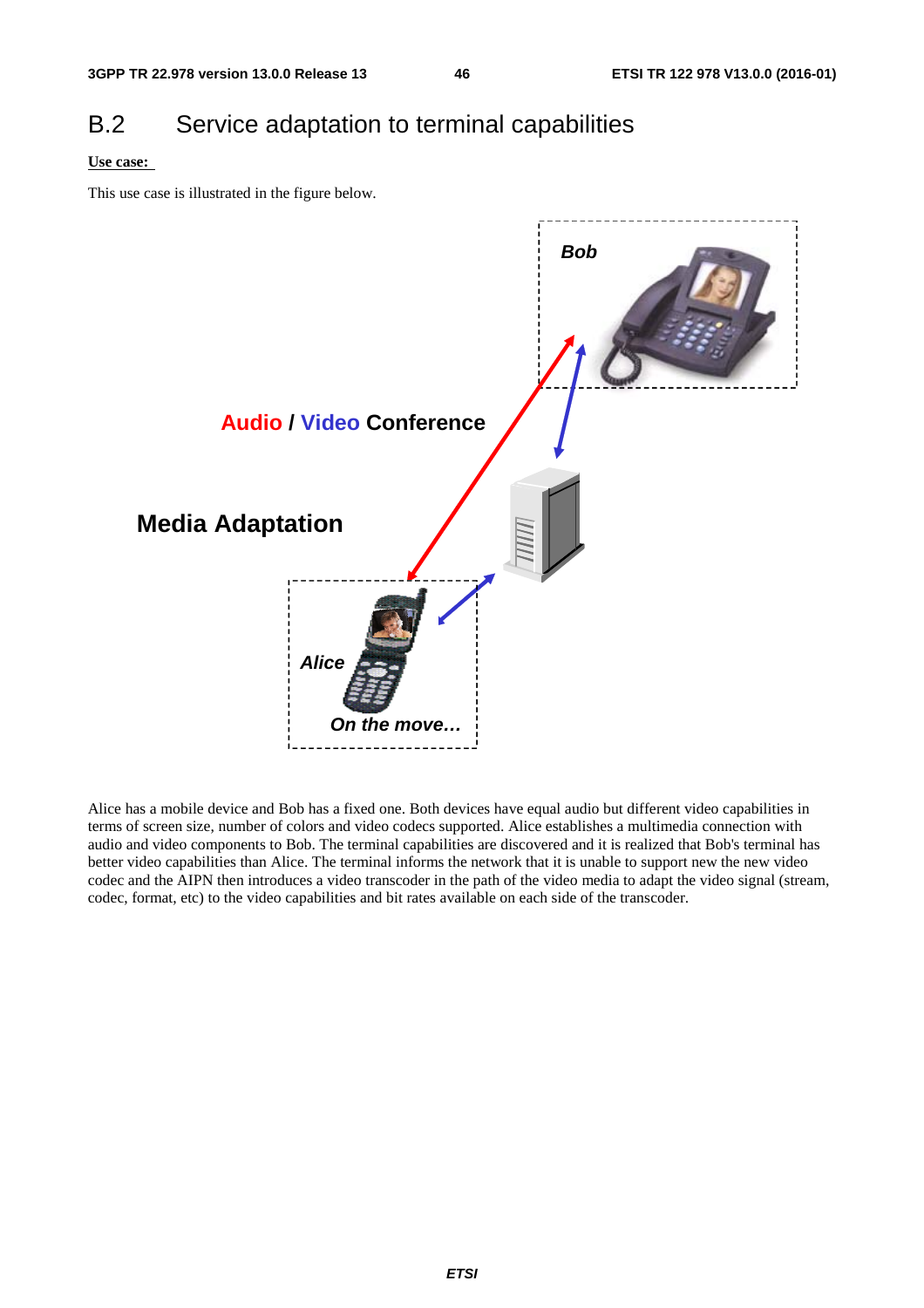## B.3 Facilitate integration of networks with different administrative domains (e.g. handle negotiation of administrative issues, security, trust, etc)

#### **Use case:**

The following picture illustrates this use case.



Bob has his own Personal Area Network (PAN). While at home, this network is composed with the Home Area Network using WLAN, which in turn connects externally with a local hotspot service, which in turn connects to a cellular network. Bob's PAN, Bob"s Home-WLAN, the local hotspot service and the AIPN cellular access system are under different administrative domains. Still, if Bob moves outside coverage of his Home-WLAN, his PAN will communicate with the outside world via the local hotspot service. If he moves outside coverage from the hotspot service, his PAN will communicate with the outside world via the AIPN cellular access system.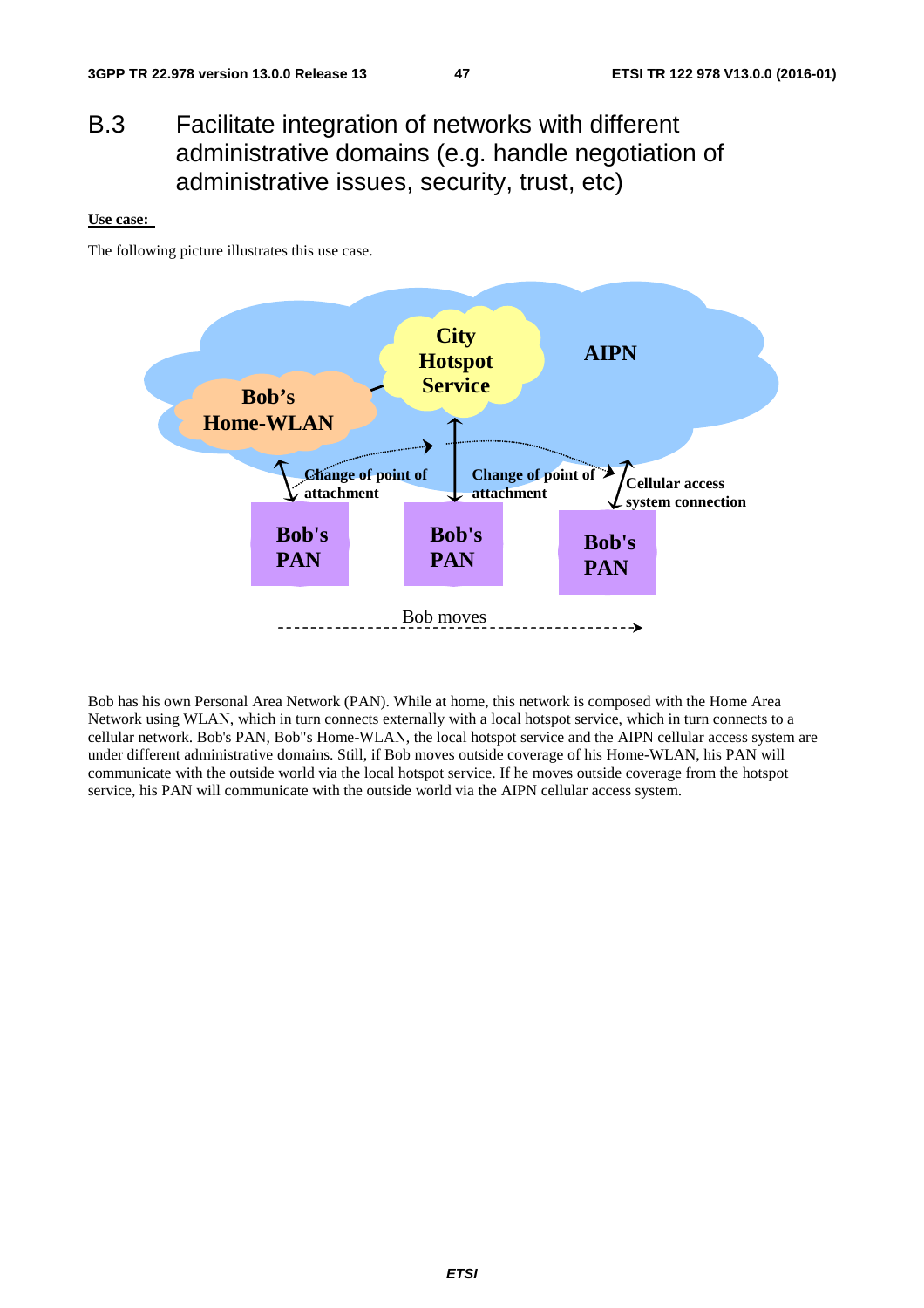## Annex C: Use cases for Security

- C.1 User issues
- C.1.1 Ensure privacy and authenticity so that the user can trust the information he is receiving. This should cover private user to private user communications as well as private user to service provider communications

#### **Use case:**

Using the AIPN operator as a certificate checking authority.

The figure below illustrates this case:



A user wants to access his medical records, stored in the hospital server, with his mobile terminal. The user connects with the hospital and authenticates itself. The hospital authenticates to the user by sending a certificate CH signed by certification authority CA. The user, however, does not recognize CA and asks the AIPN operator to check the validity of CH. The AIPN operator checks the validity of CH and informs the user about the positive result. At that point the user is sure that the information is really coming from the hospital.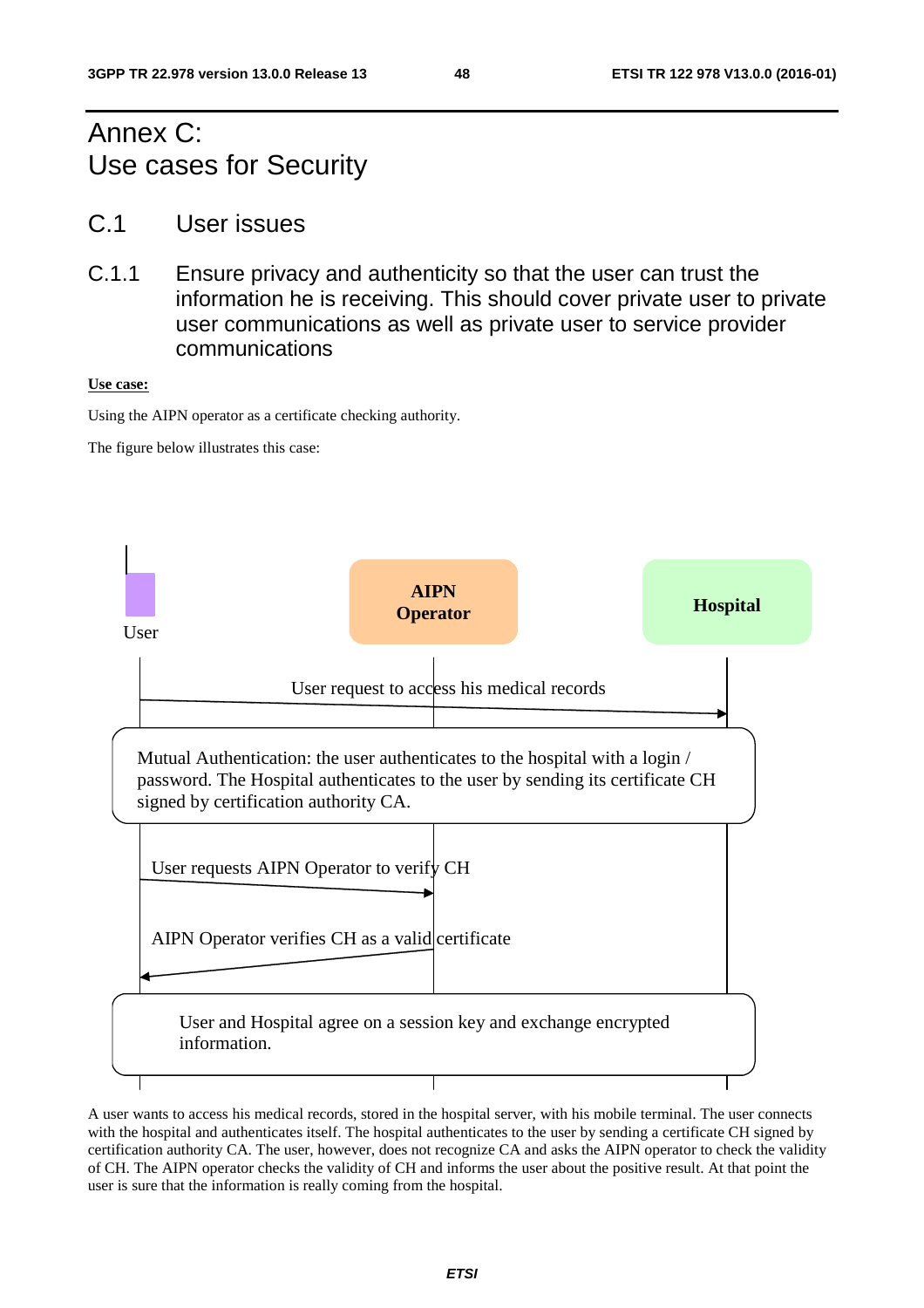### C.1.2 Multiple user identities: Users should be able to have multiple identities from different providers, with the relationship between identities hidden to particular providers (thus supporting privacy)

#### **Use case:**

The AIPN operator generates temporary identities for the user to be used towards different providers.

The figure below illustrates this case:



The user wants to connect to two providers but keeping full privacy. The AIPN operator enables this possibility by acting as a mediator. The AIPN operator allows the user to gain access to the two providers with completely different identities. Both identities are temporary ones and can not be correlated in any sense by just looking at log records in Provider A and Provider B.

In order to enable this type of service, the providers have to establish a "trust relationship" with the AIPN operator, so that he can perform accounting towards that AIPN operator for the services provided to the AIPN operator's subscribers.

The user already has a long term relationship with the AIPN operator, and will be billed by the AIPN operator for services he accesses via external providers.

The AIPN operator does know the user's real identity and the temporary pseudonyms that he has given to the user to access services from external providers. The AIPN operator can then correlate the real and temporary identities for billing purposes.

#### **Use case:**

The AIPN operator generates temporary identities for the user to be used towards different providers. An identity broker, e.g. Liberty Alliance, acts as the long term trust relation centre.

This use case is similar to the previous one, but in this case the AIPN operator does not have a long term trust relationship with the providers, instead the AIPN operator has a long term relationship with an identity broker, e.g.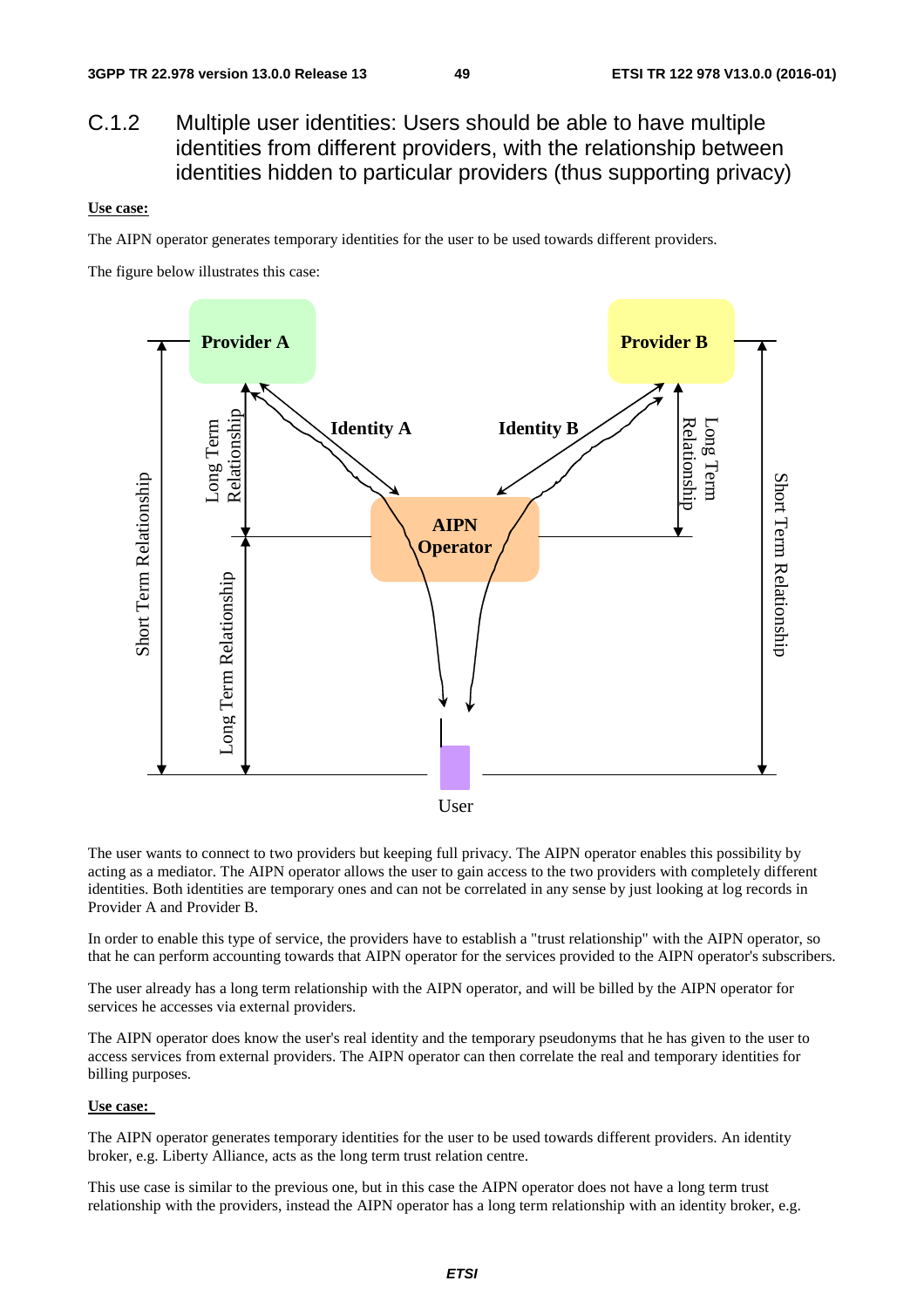Liberty Alliance, and the identity broker has a long term trust relationship with the external providers. This case is illustrated in the figure below:



The user wants to connect to two providers but keep full privacy. The AIPN operator enables this possibility by acting as a mediator. The AIPN operator allows the user to gain access to the two providers with completely different identities. Both identities are temporary ones and can not be correlated in any sense by just looking at log records in Provider A and Provider B.

The AIPN operator however, does not have a trust relationship with the providers but has one with an identity broker e.g. Liberty Alliance. The providers also have a trust relationship with the identity broker. So the identity broker is used as the common trust point to for the providers to offer services to the AIPN operator's subscribers. The AIPN operator can offer these services fully protecting the privacy of its subscribers.

## C.2 Network issues

### C.2.1 Fast re-authentication shall be possible

#### **Use case:**

Fast re-authentication in handovers between access systems.

The figure below illustrates this case: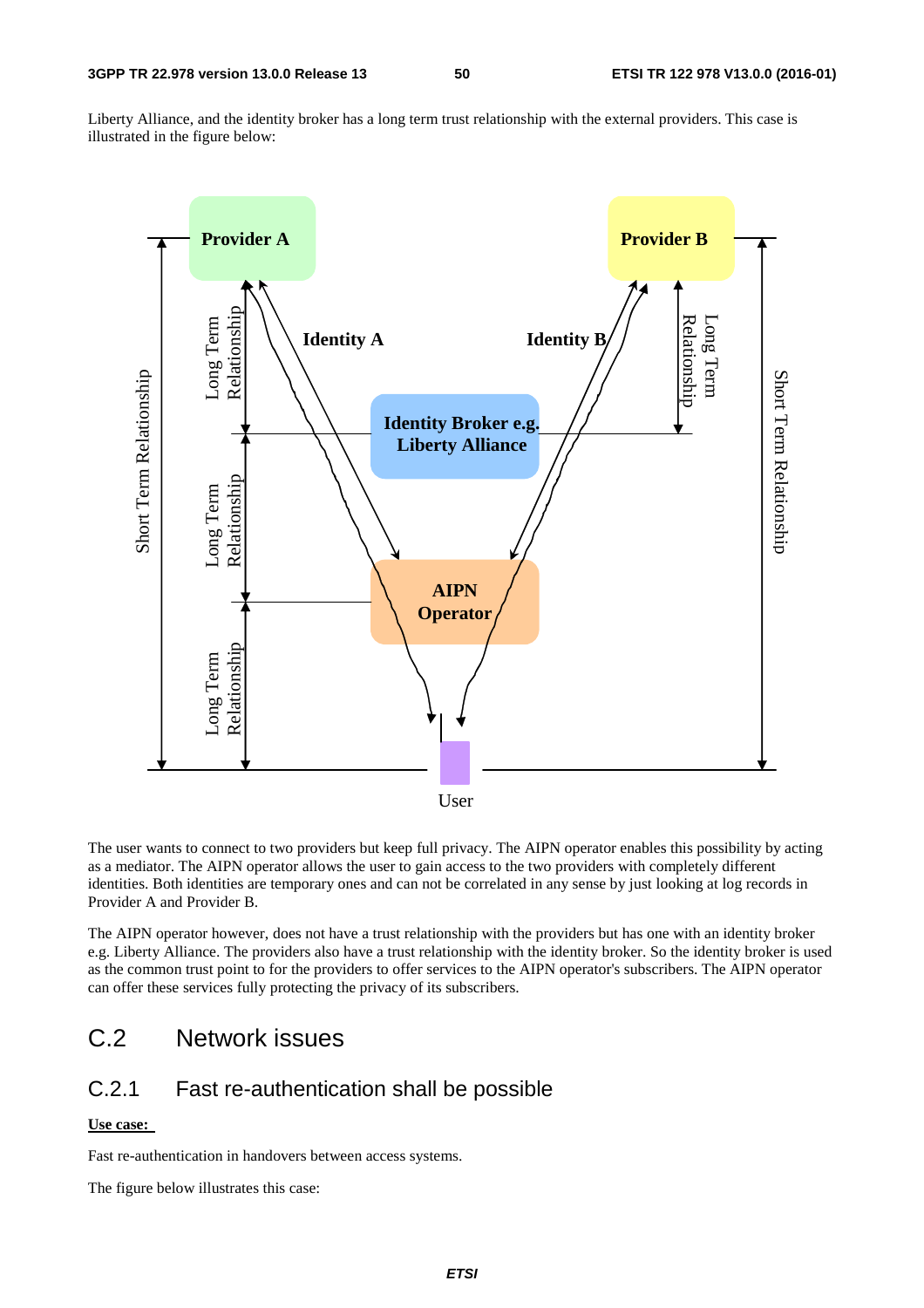

The user is initially connected to Access System-A and has a session with several media established. He moves towards Access System-B, which may be under a different administrative domain than Access System-A. In this case there are mechanisms for fast authentication to continue communication across Access System-A and Access System-B.

Note: In this case the user"s terminal needs to support each of the access systems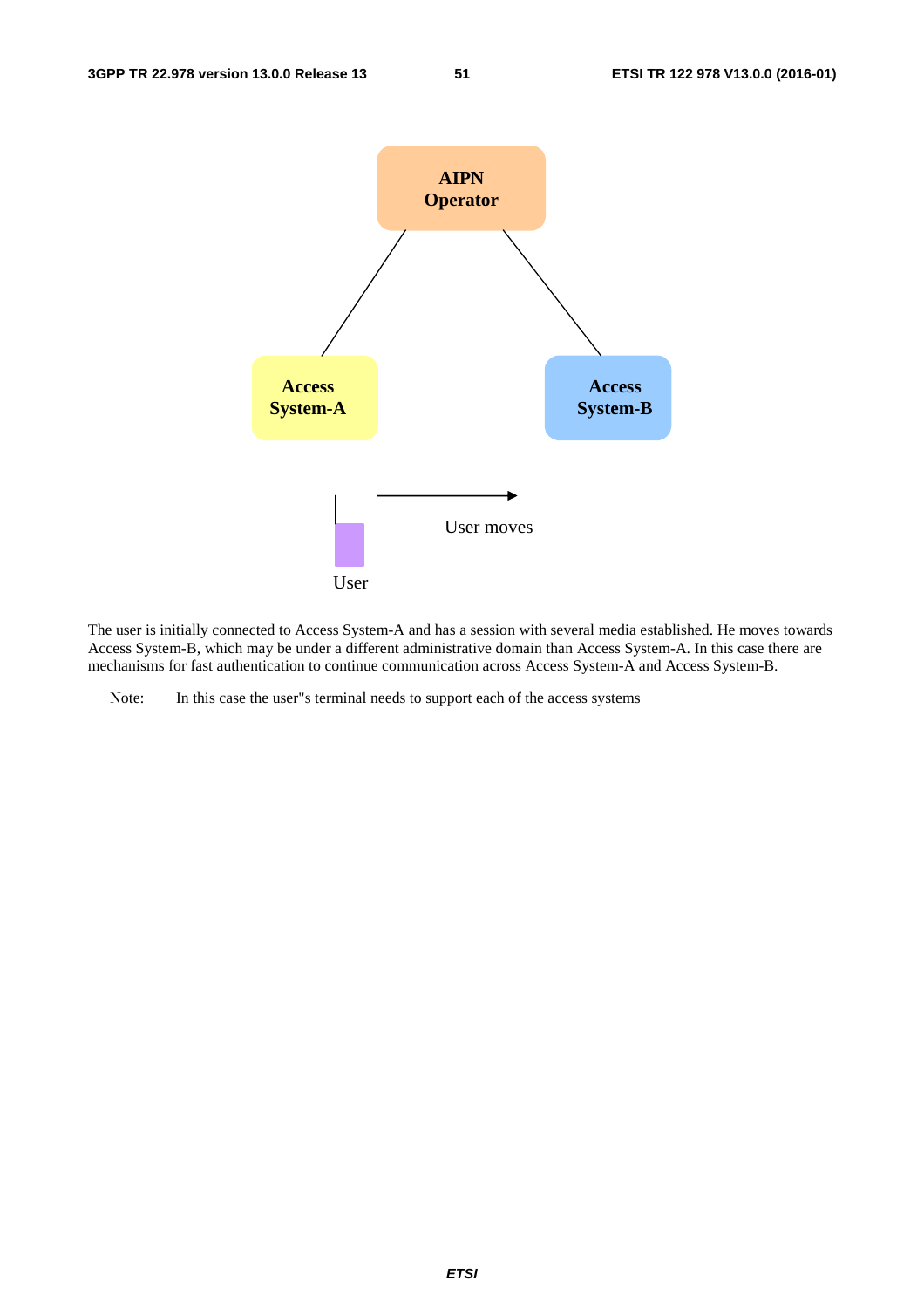## Annex D: Security Issues

These issues are very high level and many aspects need to be investigated further to be able to specify them more clearly. This could e.g., include:

- Investigating how and where to realize policy enforcement functionality to get the most general, efficient and secure solution to protect the end-users and the AIPN operators' networks.
- Reviewing architectural and protocol features to get a better understanding of how to protect the network against attacks such as denial-of-service.
- Investigate how to develop a homogenous SSO concept taking privacy and anonymity requirements into account.
- Investigating the need for end-to-end security solutions.

In summary, the challenges will be in understanding the new risks to identify any new or lacking security requirements, and of course finally ensuring that the right mechanisms are in place.

To mitigate the problems and protect users and systems and to deter from attacks different types of policy enforcement functions are needed to build trusted domains. Policy enforcement should cover

- Available network services. General purpose IP access may be restricted or tunneled securely through the network.
- Traffic/content inspection in the AIPN to stop download of malware and intrusive content.
- Spam control
- Blocking of non-trusted services and service providers
- Traffic separation
- Traffic origin (e.g. prohibit source IP address spoofing).

There will be a need for policy enforcement controlled by end-users and by AIPN operators and a need to investigate how and where to realize policy enforcement functionality to get the most general, efficient and secure solution.

End-user policy enforcement will become a very important function, which AIPNs will have to provide. One particularly important area is to control distribution of location information. However, presence information in general could be just as sensitive.

For protection against denial-of-service attacks, architectural and protocol features have to be reviewed**.** 

### D.1 Trust domains

Often, the only means to deter attackers and mitigate threats are to build logging and detection systems to make the risk of getting caught sufficiently high. Thus, it will be critical to define trust domains, means to establish trust, authenticate and authorize users and systems, and put requirements on trusted hardware (especially end-user equipment). A key issue is if monolithic mobile phones can become the trusted devices in which AIPN operators can enforce different policies.

A specific issue is how to design the trust model when ad-hoc extensions of access systems are offered by ordinary enduser equipment. Should all such traffic just be tunneled through the ad-hoc extension or should there be some policy enforcement performed. There is also the question of who is responsible for the traffic from the Ad-hoc Network. Either the originating device of the traffic or the relaying device (or both) has to be responsible. Since they belong to different end-users, maybe having different AIPN operators, this may pose a problem.

Another issue is how to enforce policies in multi-access system environments. One threat scenario is that a user connects his device to two different domains with different 'trust levels'.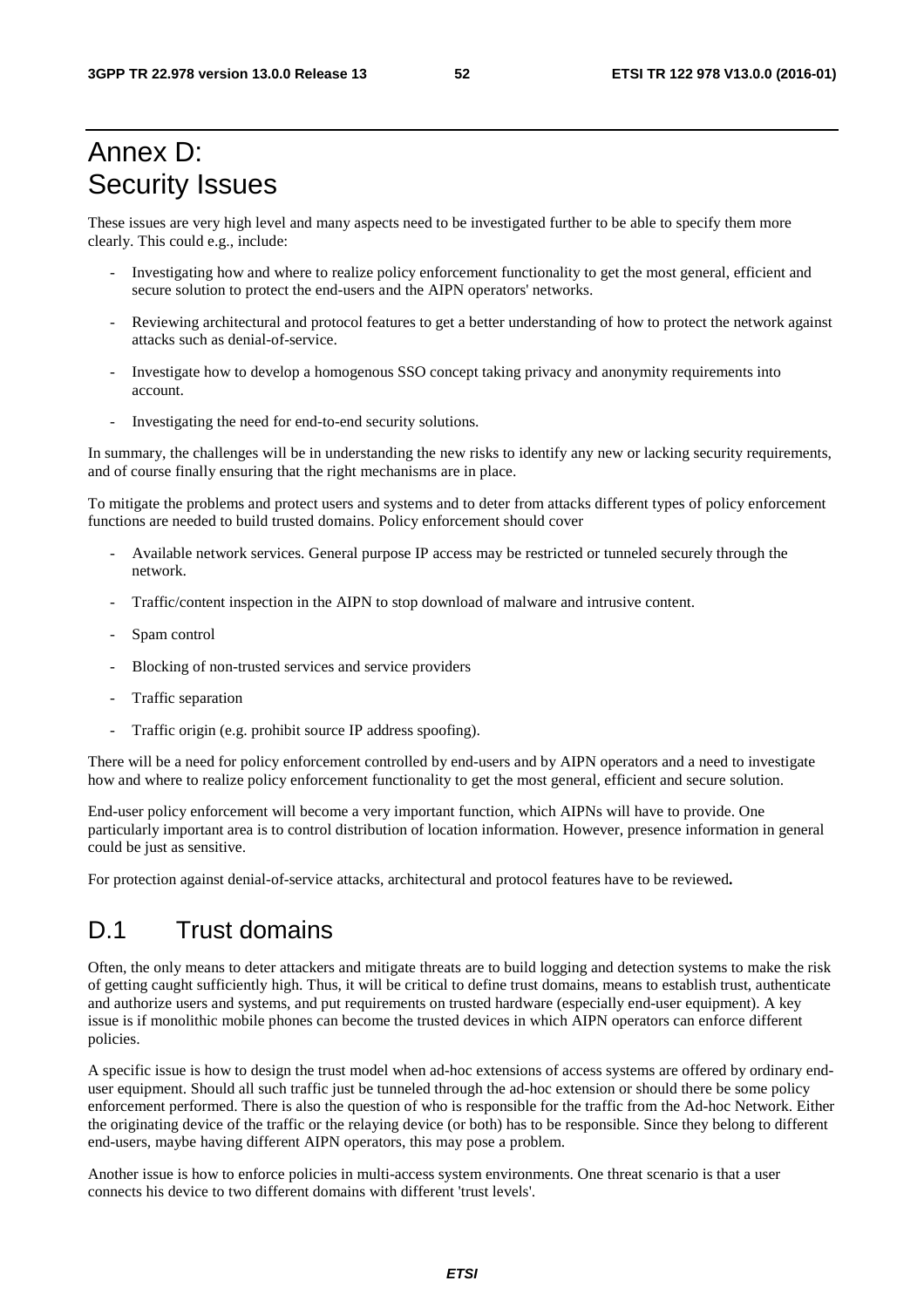## D.2 Trust establishment

There is a need for different trust establishment mechanisms e.g. for end-users towards AIPN operators, end-users towards service providers, between end-user and between service providers. These mechanisms may be identical but could also be based on different principles if that would make them more efficient.

The natural choice for authentication of end-users towards AIPN operators is of course (X)SIM based. However, public key based systems may have advantages for other situations. The DRM solutions also show the need for secure authentication of trusted hardware.

A basic end-user requirement is that security mechanisms should be automatic and invisible to the end-user. User authentication and authorization should be able to be performed with a minimum of user interaction. At the same time, legitimate requirements on user privacy and even anonymity should be able to be catered for. Current work in SA3 (GAA/GBA) and Liberty show that there is a need for simple and uniform trust establishment mechanisms for service provisioning at different levels.

To increase user convenience, make systems less complex, simplify application development a common, standardized, homogenous SSO system taking privacy and anonymity requirements into account is needed. Today, we are moving towards a situation in which we have a set of diverse user authentication and authorization mechanisms tailored for different services.

## D.3 Network heterogeneity and traffic protection

Specific issues that need to be reviewed are

- Location of the network point of trust. Network point of trust means the first network point at which user payload traffic is available in plaintext format. Simultaneous multi-access should be taken into account.
- Should user authentication and key agreement be performed on layer 3 (IP-layer) to enhance 'portability'.
- Layer 2 protection is needed to protect system signaling and protect against Denial of service attacks. How to establish keys?
- How to handle the situation that in the future user payload traffic and end-user equipment control signaling traffic may have different endpoints in the AIPN
- New means to derive and distribute keys based on an initial user authentication.

## D.4 End-to-end protection

With the introduction of IP based conversational multi-media over an AIPN, many users could feel a need for better end-to-end protection of their communication. A natural first step would be to introduce end-to-end integrity protection to guarantee the authenticity of data. Confidentiality of data may also be required (e.g. government agencies). Thus, the AIPN should be designed to allow efficient end-to-end protection of multimedia sessions. Here it might be beneficial to deploy (new) generic protocols for key management and data protection to limit signaling and computational load in the terminals. Lawful intercept requirements have also to be considered.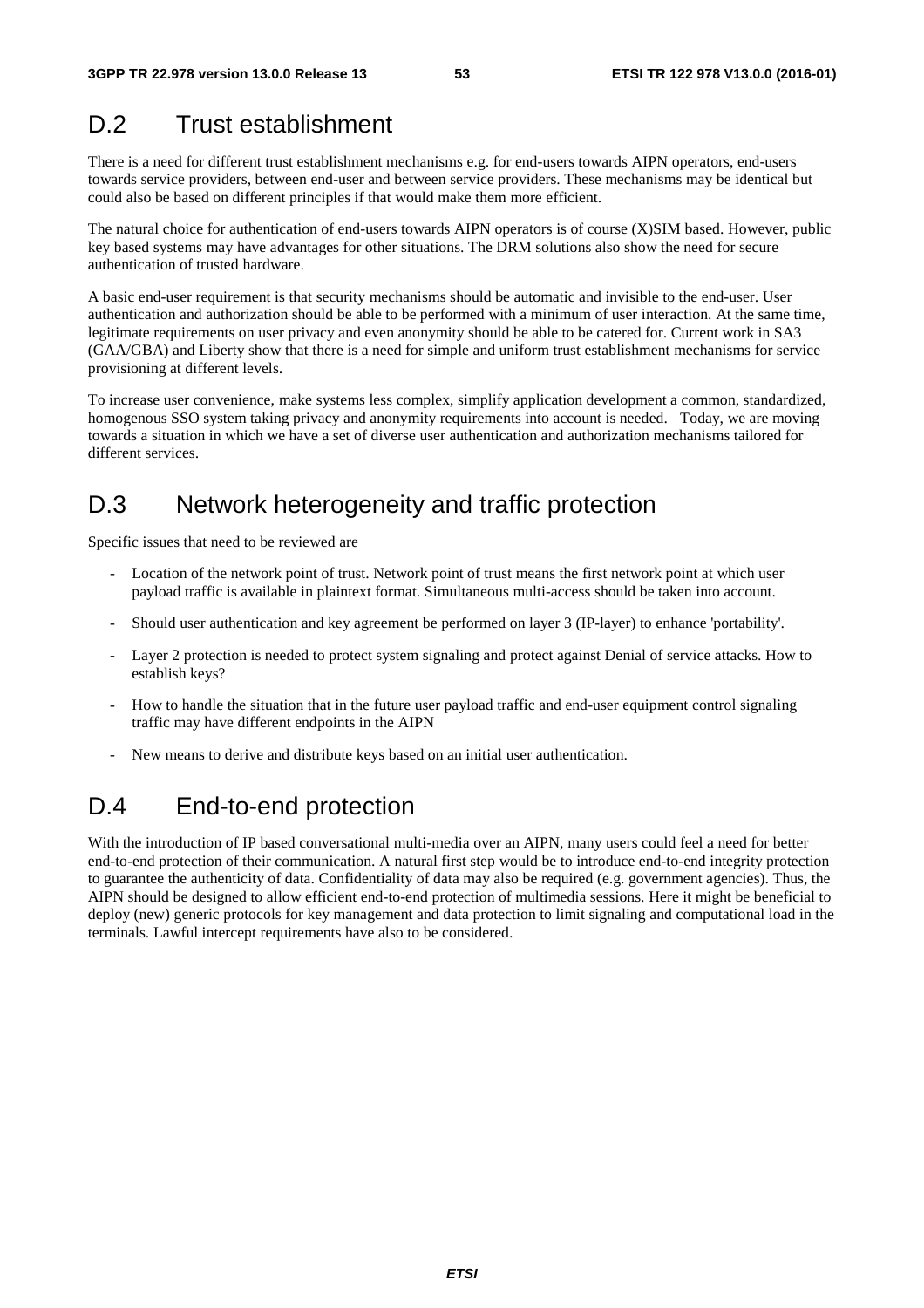## Annex E: Use cases for Personal Network (PN), Personal Area Network (PAN), Ad-hoc Network and Moving Network Support

The following use cases are intended to provide some examples of how the AIPN is impacted by major categories of user networks. This should not be considered an exhaustive list of possible use cases. Detailed consideration of the networking of user terminals is for further study.

E.1 Personal Network (PN)

### E.1.1 Use case 1: PN with the terminal away from the user

The AIPN provides a connection between the user"s personal terminal and a terminal connected to the PC in his home such that the user is provided with a virtual secure Personal Network. Through this secure link, a user is able to synchronise his 3GPP terminal with data contained on his PC at home or monitor his heating or burgular alarm system while away from his home. Additional devices would enable connection to the user"s car or holiday home.



Use case 1: PN with the terminal away from the user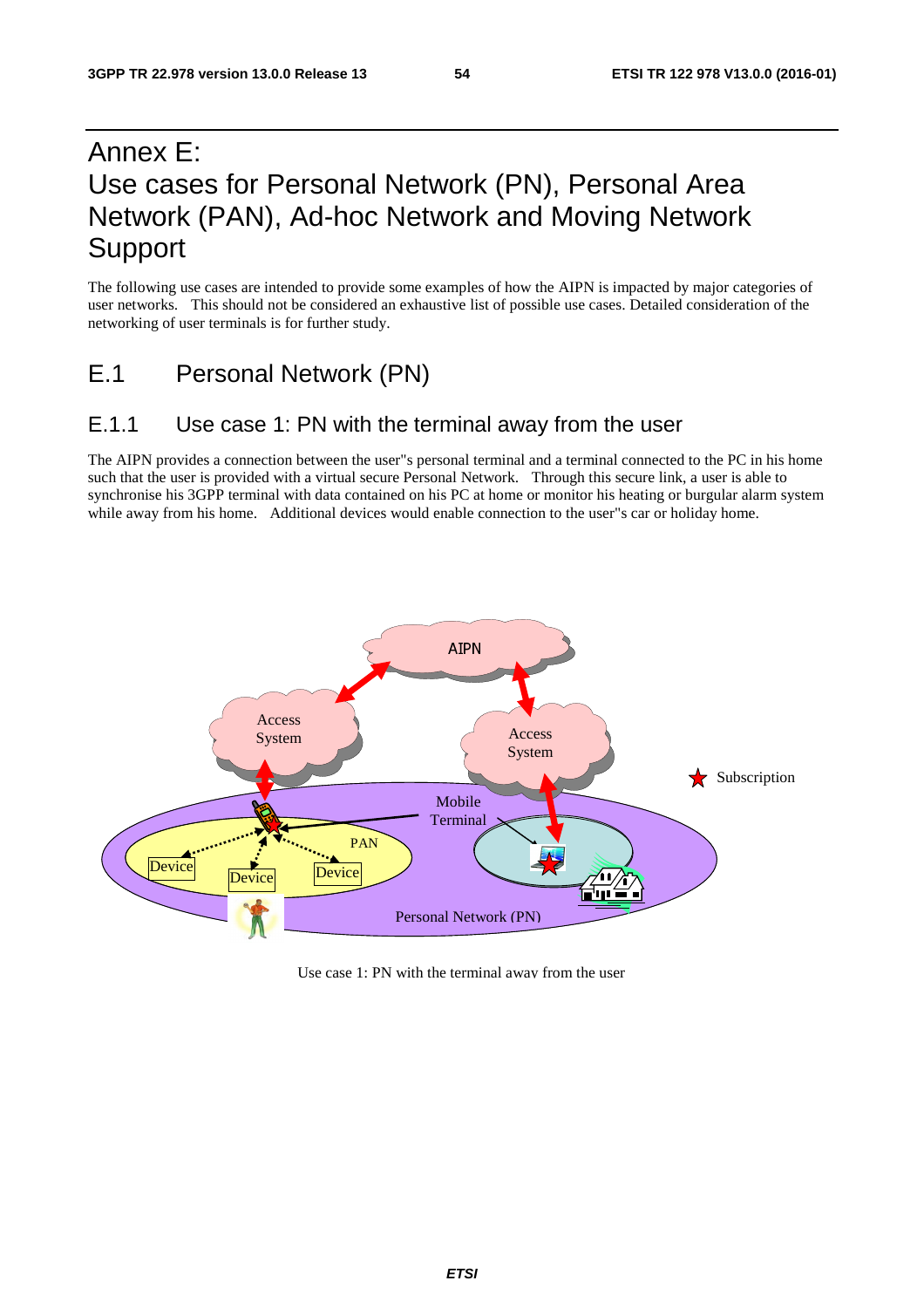## E.2 Personal Area Network (PAN)



### E.2.1 Use case 2: Multiple devices held by the same user

A user will carry a plurality of devices (PDA, music player, laptop, camera, headset, etc.) as well as mobile terminals with him/her. Each of them has a demand to access services provided by the AIPN or to communicate with another entity through the AIPN, but they might lack a USIM and/or a means to directly access to the AIPN.

A mobile terminal, containing a USIM, with short-range wireless connectivity (e.g. IEEE 802.15) can connect to other devices with wireless access when they are close to each other to form a small network called a *Personal Area Network (PAN),* which is controlled by the user of the mobile terminal.

A calling party may request a call indicating the particular terminal/device within the PAN subject to service attributes and terminal/device capability.

#### E.2.1.1 Use case 2a: Subscription data within one device only

When only one device (mobile terminal 1) holds a USIM and another device (mobile terminal 2) does not hold a USIM but has a means to access the AIPN, mobile terminal 2 will be authorized to access the AIPN using the USIM in mobile terminal 1. The data transfer channel (i.e. transport and session) can be established and maintained through the access means of mobile terminal 2 as long as mobile terminal 2 can access the USIM through the PAN. If the mobile containing the USIM is removed from the PAN all service sessions, other than those on the mobile containing the USIM, will be terminated immediately.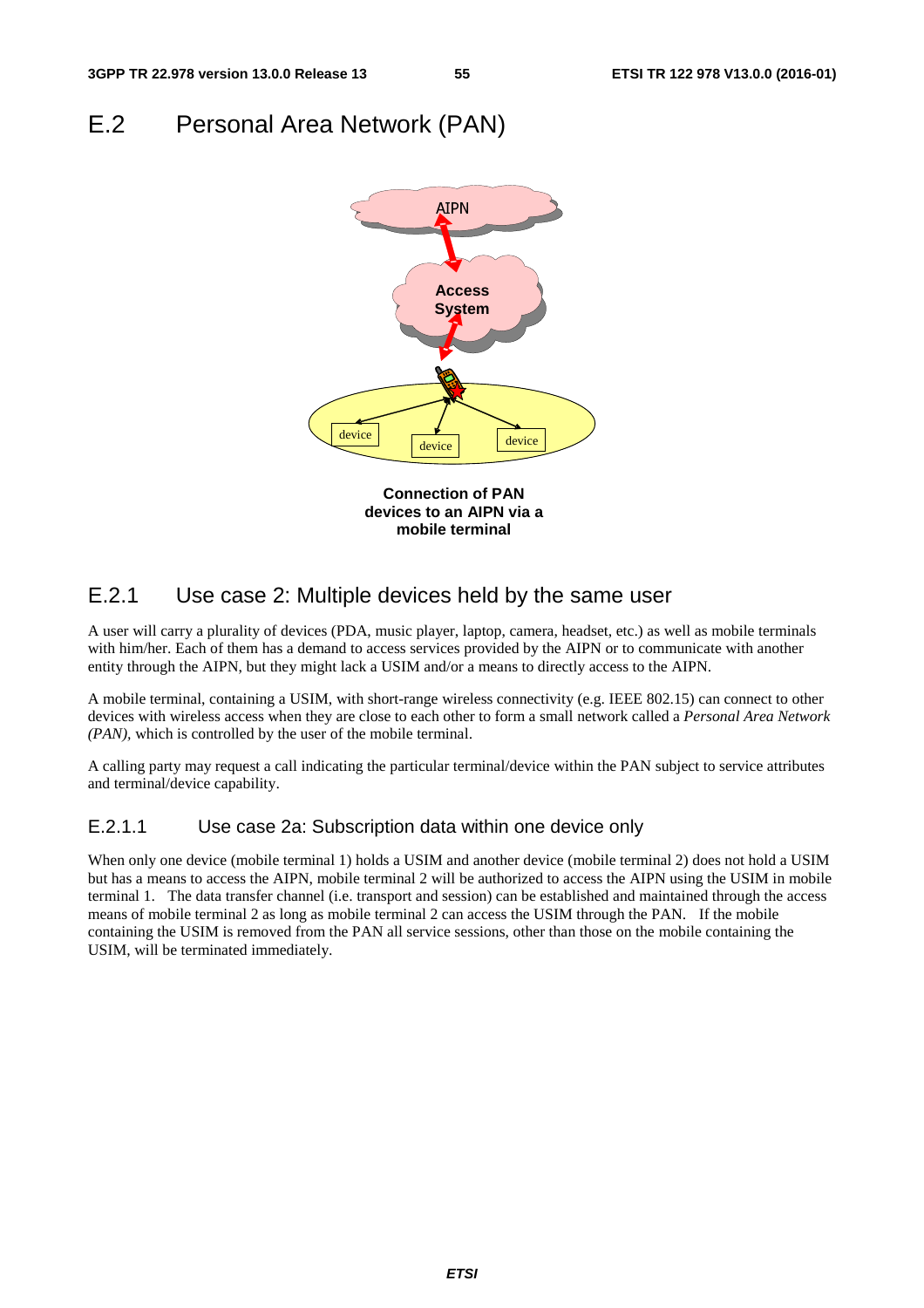

Use Case 2a: Subscription data within one device only

#### E.2.1.2 Use case 2b: Relationship between Personal Network and Personal Area **Network**

Devices close to the user are connected using internal PAN means and share a USIM authority for the devices so connected. A device containing an independent USIM may be removed from the PAN yet still remains connected to the user"s Personal Network through the AIPN.



Use case 2: Relationship between PAN and PN

A user has a PAN consisting of a number of devices, including a personal device, mobile terminal A, and a device that remains in the user"s vehicle, mobile terminal B. Mobile terminal A and mobile terminal B each contain a USIM. While close to the user, and connected using the internal PAN means, communication between mobile terminal A and B (e.g. synchronisation of a database) is achieved directly via the PAN. When the user leaves his vehicle, the PAN connection is lost and mobile terminal B continues to connect to the Personal Area Network (e.g. to continue the synchronisation process) through the users Personal Network by connecting through the AIPN using the USIM contained in Terminal B.

### E.2.3 Impact on an AIPN:

For reliable billing information in all the PAN use cases it is essential that the appropriate USIM is correctly associated with every request for services from the AIPN. Possible causes of double counting, attributing a service request to the wrong user, or other causes of incorrect billing, must be eliminated.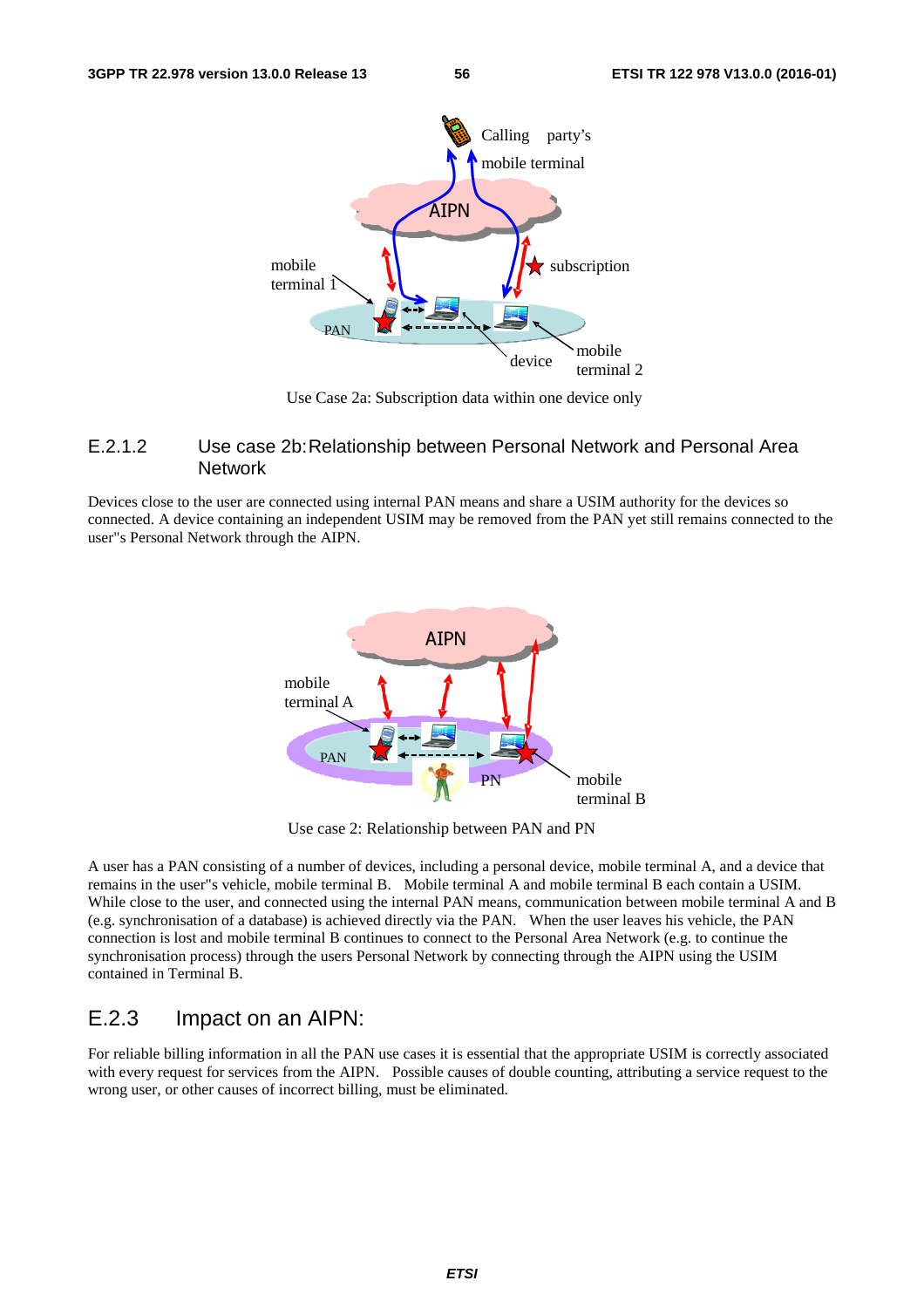## E.3 Ad-hoc Network

## E.3.1 Use Case 1: Formation of an Ad-hoc Network

In this use case, a number of users interconnect their terminal devices to form an Ad-hoc Network. These terminal devices may be capable of connecting to different access systems. The Ad-hoc Network enables its members to access the AIPN through any of the terminal devices that are able to connect to a suitable access system. Each member of the Ad-hoc Network uses their own USIM to obtain whatever services they are individually entitled to use.

## E.3.2 Use Case 2: Movement of an Ad-hoc Network

The Ad-hoc Network may change the terminal device used to forward the consolidated traffic to the AIPN as required. Reasons for change could be;

- 1) Movement of the connected terminal device within the Ad-hoc Network causing it to loose service while another terminal device gains service (not necessarily using the same access system).
- 2) It may be financially advantageous to the group of users for their consolidated traffic to be routed through one particular access system depending on their location or time of day. The users of the Ad-hoc Network may cause their Ad-hoc Network to change access system simply to maintain their fiscal advantage rather than for reasons of access system coverage etc…

## E.3.3 Use case 3: Multiple users within the home



It is possible for a home network to have multiple users. For example, a family may consist of a group of users who share the various devices on a home network through the mechanisms described in Use Case  $1 \& 2$ . From an AIPN perspective they should be seen as independent users, each with capabilities as defined in the use cases above. The AIPN need not be aware that they share the same home network.

Note: The demands of this use case on the individual terminal devices is considered beyond the scope of this document.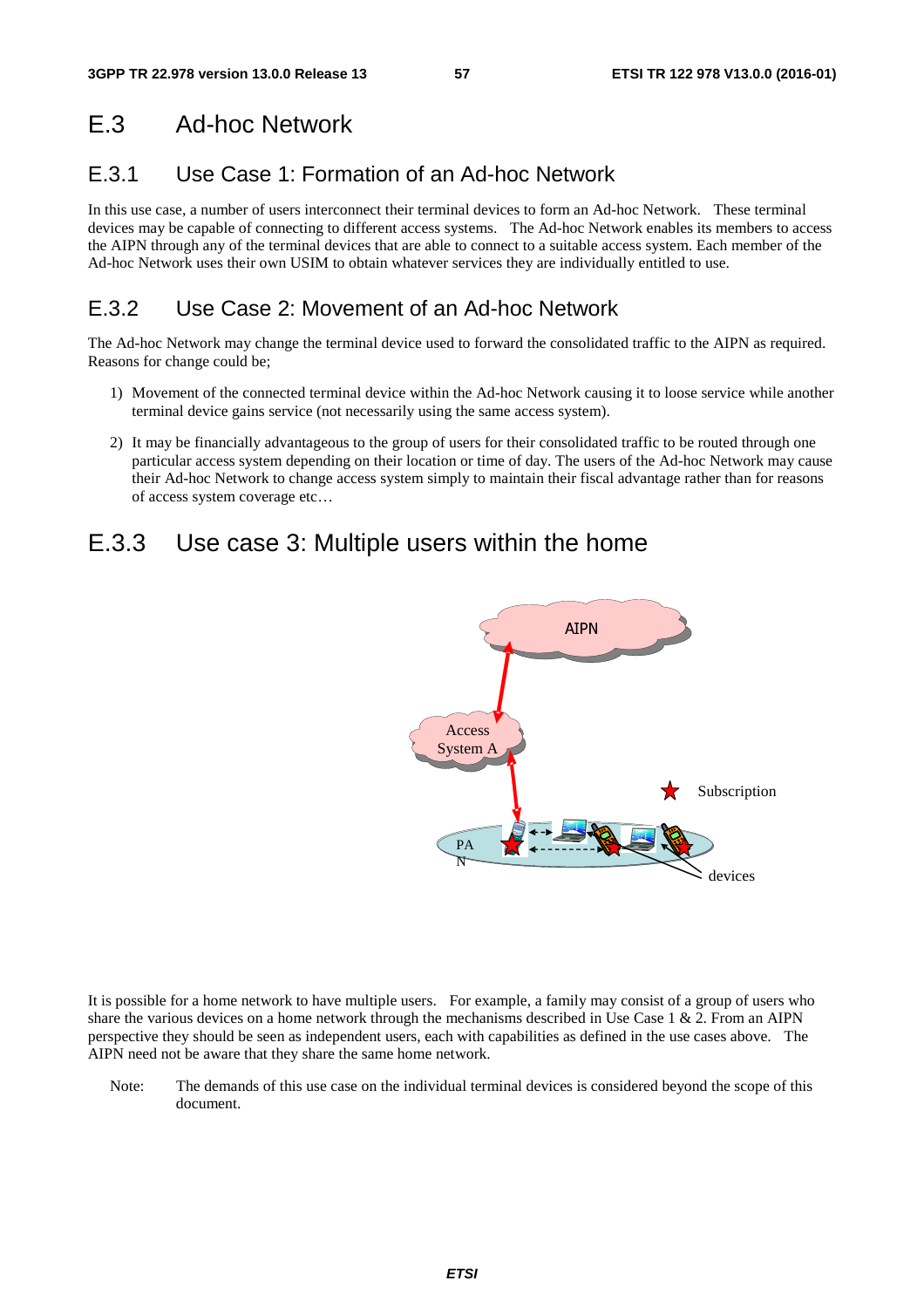### E.3..4 Impact to an AIPN

The AIPN will see consolidated traffic from a group of separate users arriving through an access system. The access system bearing the consolidated traffic may change at any time with no warning to the AIPN. Elements of the consolidated traffic could originate from a PAN.



## E.4 Moving Network

A Moving Network provides access to AIPN for a group of users that move together (e.g. as part of a vehicular network). The devices (terminals) of a Moving Network are connected to a well-defined system (gateway) through which the user devices (terminals) in the Moving Network gain access to the AIPN.

Note: This is a key difference to Ad-hoc Networks, where access to the AIPN can be gained through any device (terminal) that has access.

### E.4.1 Use case 1: Moving Base Station

A moving base station (e.g. a pico cell) is responsible to provide radio access to user terminals in a Moving Network. The moving base station is part of an access system and is owned by the AIPN operator providing the access network. As the access system fully accommodates the Moving Network, it dominates the wireless technology that can be used to connect the user terminal to the AIPN.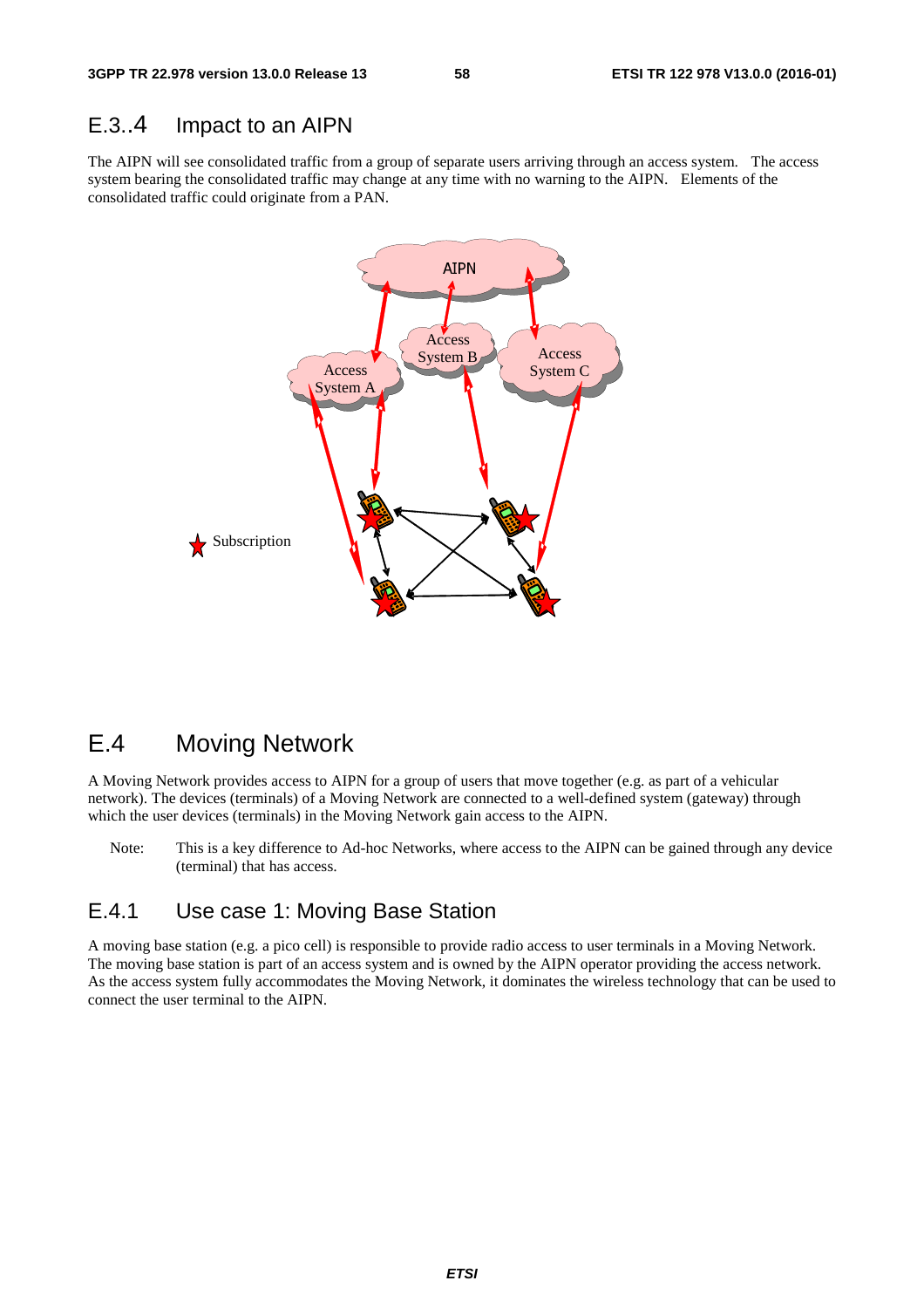

In this use case, mobility for the Moving Network is provided by the access system only.

Note: The AIPN may not see any impact resulting from a handoff of a Moving Network in this use case. The particular impacts of this use case upon the AIPN are for further study.

Advantages of this approach:

- Low or potentially zero impact on the AIPN as mobility is completely handled by the access system (which accommodates the Moving Network)

### E.4.2 Use case 2: Wireless Access Router

A wireless access router (e.g. a WLAN router), owned by a 3rd party network provider (e.g. the train company), is equipped with a means to connect to an AIPN. This connection can be established via any access system that is supported by the wireless access router and for which the wireless access router has a subscription. The wireless access router consolidates traffic from users of the Moving Network towards the AIPN. A variety of wireless or wired access technologies can be used to connect user terminals to the wireless access router.



In this use case, mobility management is split between the AIPN and the access systems. While the AIPN takes care of the handover when the Moving Network changes the access system, the access system provides mobility for handoffs between different cells of the access system.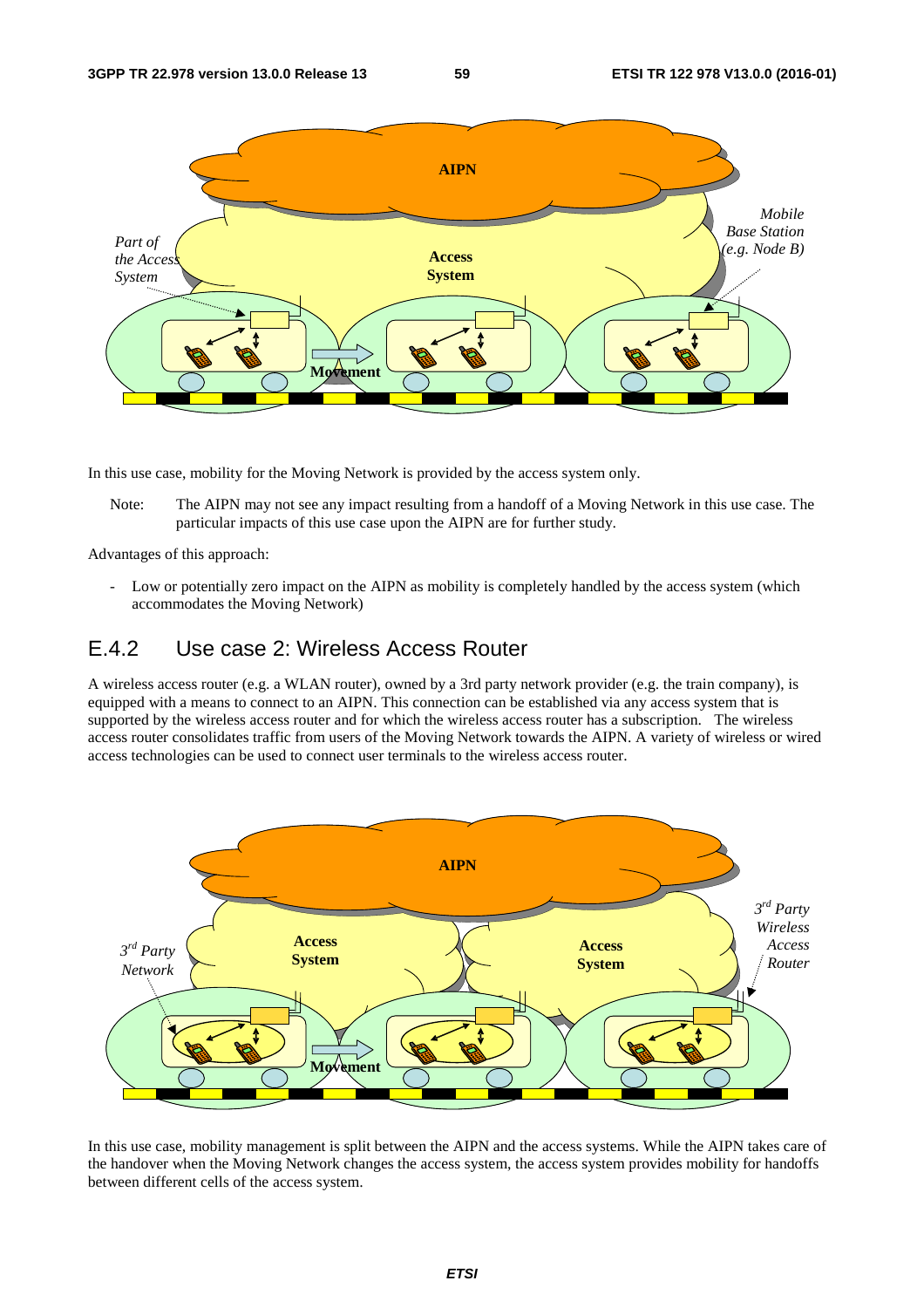Advantages of this approach:

- The Moving Network is not tied to a single access system; i.e. this approach provides more flexibilty, as it allows the Moving Network to choose the best (e.g. most reliable, fastest, cheapest) access system at any time.
- It enables  $3<sup>rd</sup>$  parties to offer access to an AIPN.

### E.4.3 Use Case 3: Mobile Router

A mobile router, which travels together with a Moving Network, is equipped with some wireless technology that connects itself with the rest of the AIPN. In contrast to the above use cases, the mobile router is considered a component of the AIPN itself. The purpose of the mobile router is to provide the user terminals access to the AIPN. As such it serves as gateway between the Moving Network and the AIPN. A variety of wireless or wired access technologies can be used to connect the user terminals to the mobile router.



In contrast to the above use cases, here mobility of the mobile router is handled solely by the AIPN. The access system does not require any mobility functions.

Advantages of this approach:

- It allows simplification of the access system (i.e. single cell access network)
- Only a single mobility management component is required (i.e. mobility is only handled by the AIPN not the access system)
- The access system does not require support for Moving Networks

### E.4.4 Impact to an AIPN

The access system for the consolidated traffic may change with time (e.g. as the train moves) in a manner that can reasonably be anticipated by the AIPN. Elements of the consolidated traffic from a Moving Network may originate from PANs or Ad-hoc Networks covered by the Moving Network.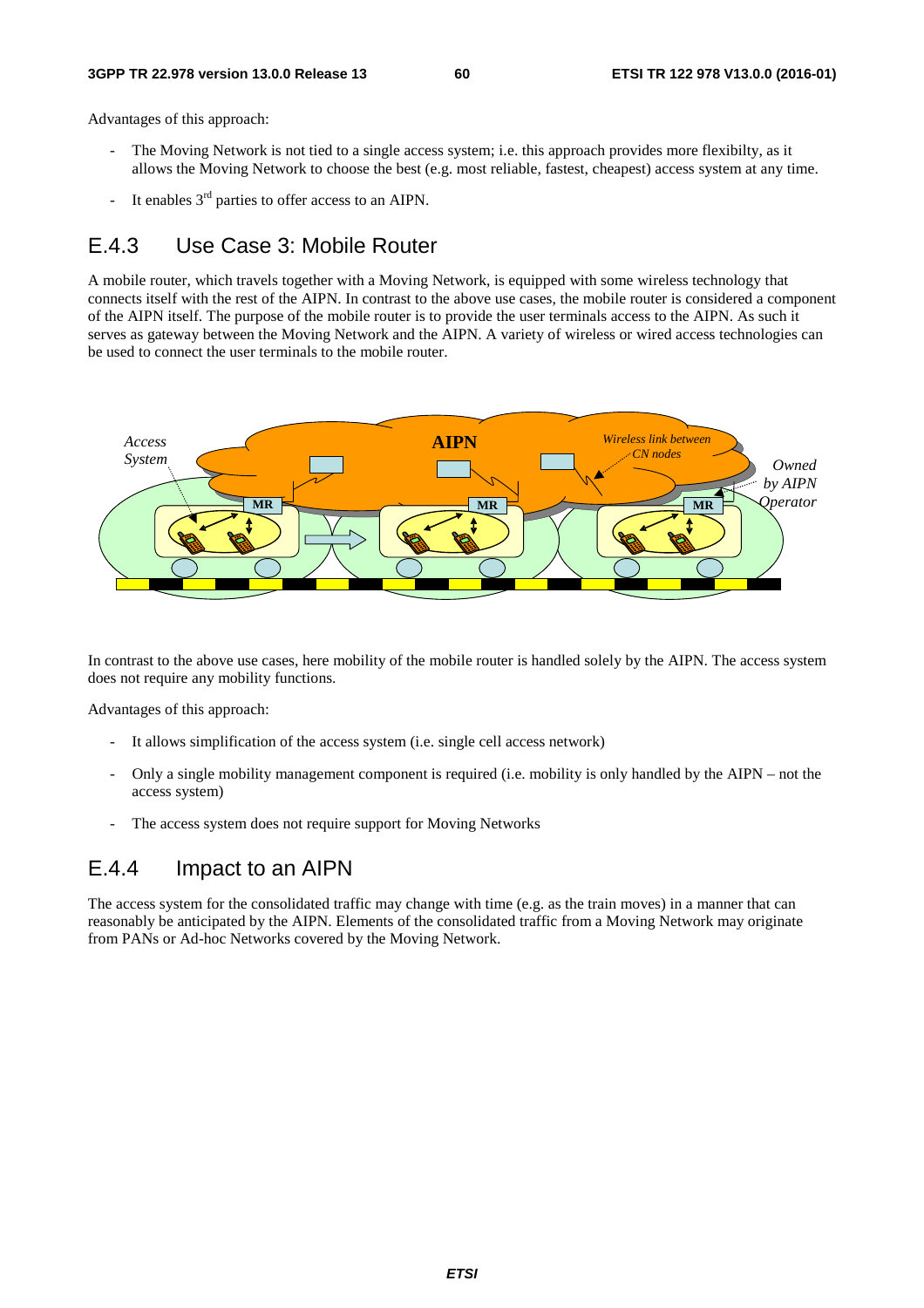## Annex F (Informative): Use Cases for Session Mobility

## F.1 Use Case 1: Redirection of a video stream to the terminal away from the user

A user has a PAN in close proximity and another terminal in his/her home some distance away. A user can use any of their devices (terminals). In this use case the AIPN manages multiple devices (terminals) in different locations as belonging to the same user, and can redirect a session to another terminal. Then, for example, when the user receives a video streaming session but does not have enough storage resource in her terminal, the user is able to redirect the session to the terminal in his/her home and store the video stream in her PC.



Use case: Redirection to a terminal some distance away from the user

## F.2 Use case 2: Seamless mobility of sessions between terminals

This use case is illustrated in the figure below.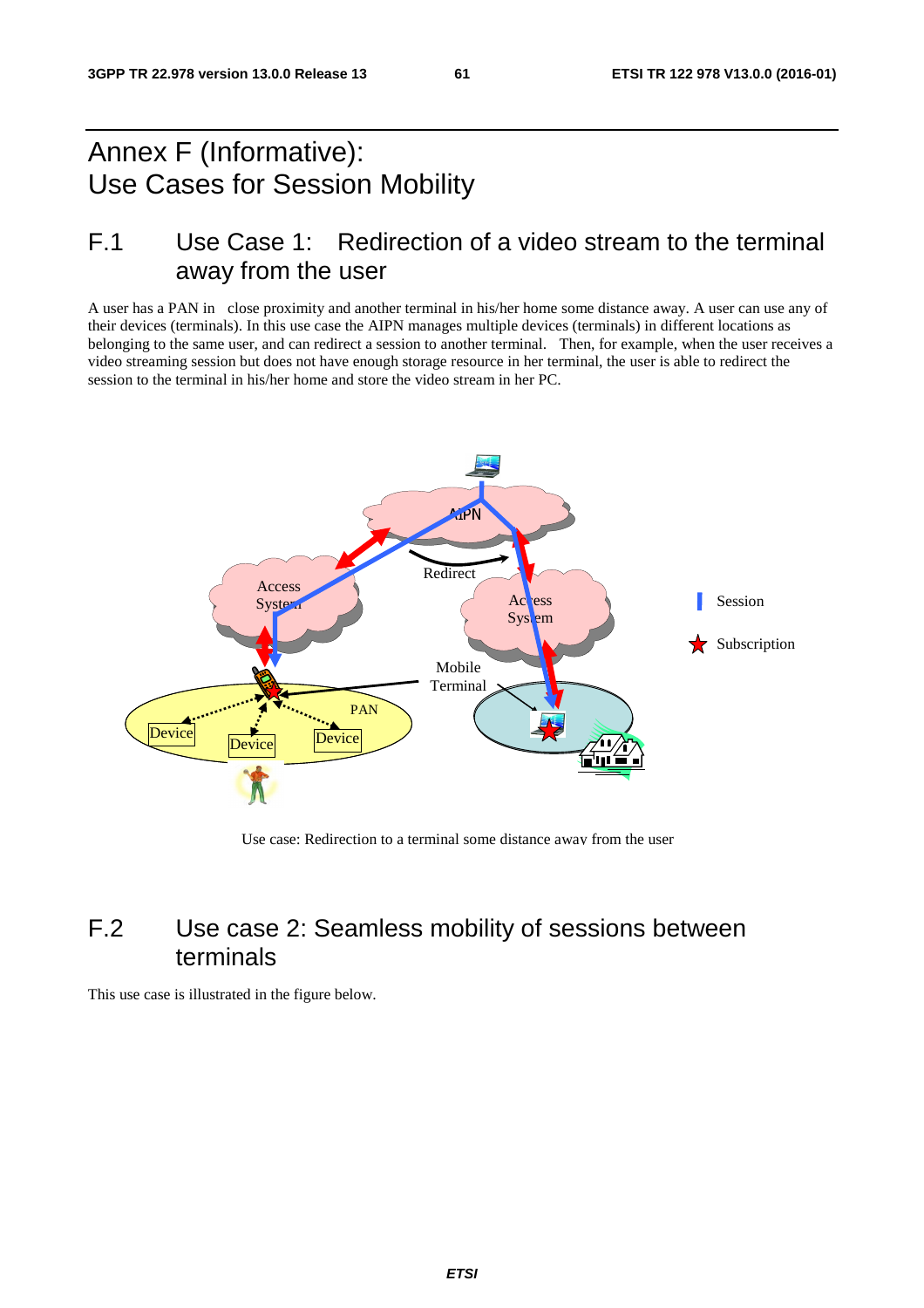

Alice and Bob are having a multimedia session with audio and video components using two high-end multimedia terminals in their offices. Alice needs to leave the office to take the car to visit a customer. She requests a session transfer. AIPN then transfers the session to her mobile phone.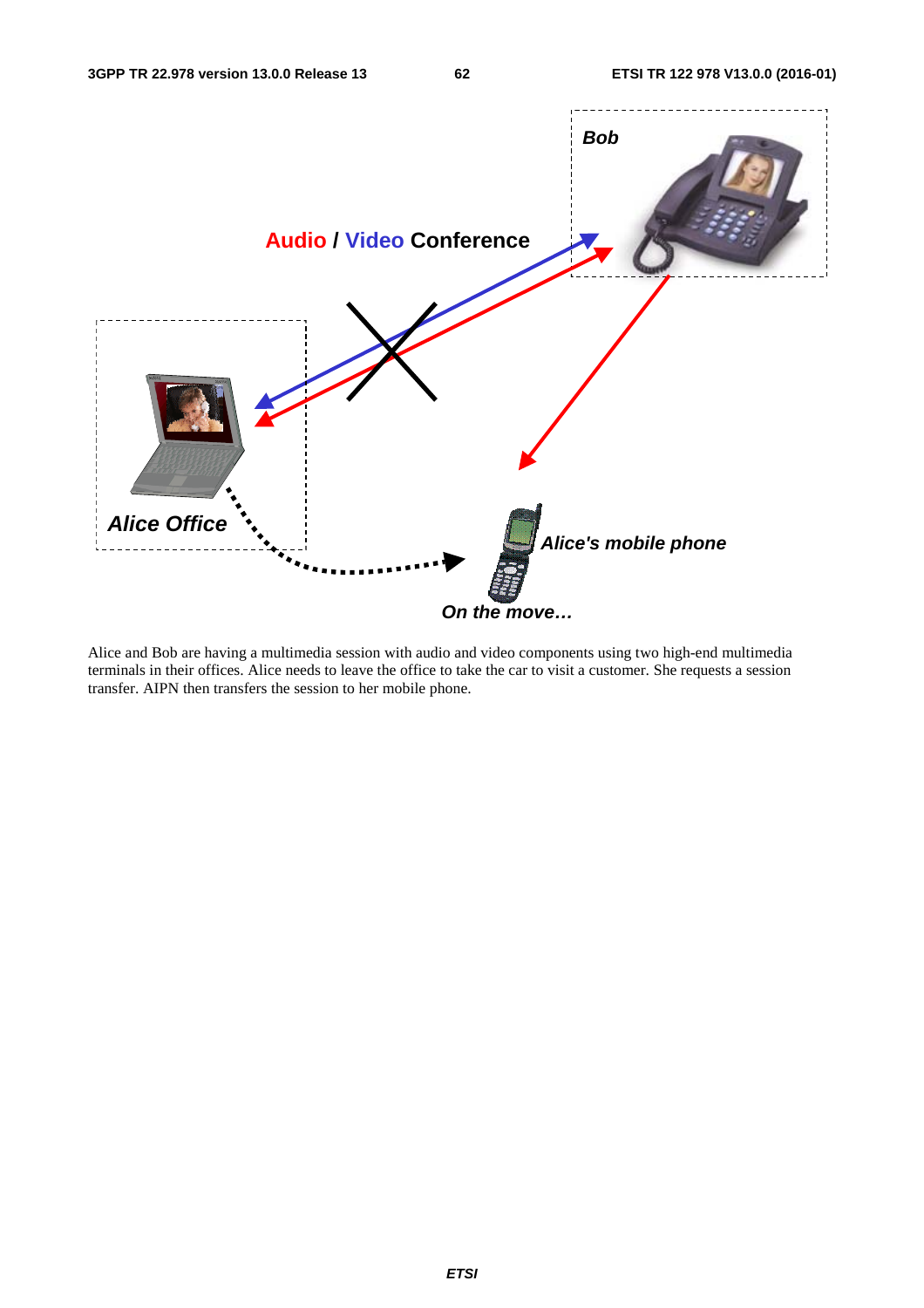## Annex G: Change history

| <b>Change history</b> |                |                         |             |           |            |            |                |                                                                                                                                             |       |               |              |
|-----------------------|----------------|-------------------------|-------------|-----------|------------|------------|----------------|---------------------------------------------------------------------------------------------------------------------------------------------|-------|---------------|--------------|
| <b>TSG SA#</b>        | <b>SA Doc.</b> | <b>SA1 Doc</b>          | <b>Spec</b> | <b>CR</b> | <b>Rev</b> | <b>Rel</b> |                | <b>Cat Subject/Comment</b>                                                                                                                  | Old   | <b>New</b>    | WI           |
| 10/6/04               |                |                         | 22.978      |           |            |            |                | Initial TR skeleton provided to<br>SA1 mailing list by rapporteur for<br>comment.                                                           |       | 0.0.0         | <b>AIPFS</b> |
| 18/6/04               |                |                         | 22.978      |           |            |            |                | Version updated based on<br>comments received on the SA1<br>mailing list.                                                                   | 0.1.0 | <b>AIPFS</b>  |              |
| 30/6/04               |                |                         | 22.978      |           |            |            |                | Version updated to include text<br>proposed within contributions to<br>AIPN SWG held during SA1#25.                                         | 0.1.0 | 0.2.0         | <b>AIPFS</b> |
| 1/7/04                |                |                         | 22.978      |           |            |            |                | Version updated based on end-<br>to-end review of version 0.2.0<br>created in the AIPN SWG held<br>during SA1#25.                           | 0.2.0 | 0.3.0         | <b>AIPFS</b> |
| 2/8/04                |                |                         | 22.978      |           |            |            |                | Editorial updates proposed by<br>the rapporteur and discussed on<br>the SA1 mailing list.                                                   | 0.3.0 | 0.4.0         | <b>AIPFS</b> |
| 28/8/04               |                |                         | 22.978      |           |            |            |                | Output of AIPN SWG in Vienna<br>August 2004                                                                                                 | 0.4.0 | 0.5.0         | <b>AIPFS</b> |
| 14/10/04              |                |                         | 22.978      |           |            |            |                | Output of AIPN SWG during<br>SA1#26, October 2004                                                                                           | 0.5.0 | 0.6.0         | <b>AIPFS</b> |
| 3/11/04               |                |                         | 22.978      |           |            |            |                | Raised to version 1.0.0 for<br>presentation to SA #26                                                                                       | 0.6.0 | 1.0.0         | <b>AIPFS</b> |
| 13/1/05               |                |                         | 22.978      |           |            |            |                | Updated based on the<br>discussion of the AIPN email<br>discussion (November 2004) at<br>the AIPN SWG, London, 13th -<br>14th January 2004. | 1.0.0 | 1.1.0         | <b>AIPFS</b> |
| 14/1/05               |                |                         | 22.978      |           |            |            |                | Output of AIPN SWG, London,<br>13th -14th January 2004.                                                                                     | 1.1.0 | 1.2.0         | <b>AIPFS</b> |
| 19/1/05               |                |                         | 22.978      |           |            |            |                | Output of AIPN SWG during<br>SA1#27, January 2005                                                                                           | 1.2.0 | 1.3.0         | <b>AIPFS</b> |
| 20/1/05               |                | S1-05213                | 22.978      |           |            |            |                | Upgraded to version 2.0.0 for<br>approval at SA #27                                                                                         | 1.3.0 | 2.0.0         | <b>AIPFS</b> |
| $SP-27$               | SP-050069      | S1-05213                | 22.978      |           |            |            |                | Approved at SA #27                                                                                                                          | 2.0.0 | 7.0.0         | <b>AIPFS</b> |
| $S P - 28$            | SP-050223      | S1-050496               | 22.978      | 001       |            | Rel-7      | F              | Corrections to TR 22.978                                                                                                                    | 7.0.0 | 7.1.0         | <b>AIPFS</b> |
| <b>SP-28</b>          | SP-050223      | S1-050497               | 22.978      | 002       |            | Rel-7      | $\overline{F}$ | Improvements to Key Aspects of<br>an AIPN                                                                                                   | 7.0.0 | 7.1.0         | <b>AIPFS</b> |
| $S P - 28$            | SP-050223      | S1-050498               | 22.978      | 003       |            | Rel-7      | F              | Improvement of TR 22.978<br>Annexes                                                                                                         | 7.0.0 | 7.1.0         | <b>AIPFS</b> |
| <b>SP-28</b>          | SP-050223      | S1-050499               | 22.978      | 004       |            | Rel-7      | F              | Alignment and improvement of<br>recommended requirements and<br>conclusions of TR 22.978                                                    | 7.0.0 | 7.1.0         | <b>AIPFS</b> |
| <b>SP-28</b>          | SP-050223      | S1-050502               | 22.978      | 005       |            | Rel-7      | F              | Content-based Charging<br>between Operators                                                                                                 | 7.0.0 | 7.1.0         | <b>AIPFS</b> |
| $SP-28$               | SP-050223      | S1-050503               | 22.978      | 006       |            | Rel-7      | $\mathsf{C}$   | Modification of AIPN session<br>adaptation                                                                                                  | 7.0.0 | 7.1.0         | <b>AIPN</b>  |
| <b>SP-28</b>          | SP-050223      | S1-050529               | 22.978      | 007       |            | Rel-7      | С              | Multiple Public Addresses for<br>Single User                                                                                                | 7.0.0 | 7.1.0         | <b>AIPFS</b> |
| $SP-28$               | SP-050223      | S1-050538               | 22.978      | 008       |            | Rel-7      | F              | Enabling integrated services in<br><b>AIPN</b>                                                                                              | 7.0.0 | 7.1.0         | <b>AIPFS</b> |
| SP-28                 | SP-050223      | $\overline{S1}$ -050539 | 22.978      | 009       |            | Rel-7      | B              | Introduce Group Communication<br>Services to AIPN                                                                                           | 7.0.0 | 7.1.0         | <b>AIPFS</b> |
| SP-42                 |                |                         |             |           |            | Rel-8      |                | Updated from Rel-7 to Rel-8                                                                                                                 | 7.0.0 | 8.0.0         |              |
| SP-46                 |                |                         |             |           |            |            |                | Updated to Rel-9 by MCC                                                                                                                     | 8.0.0 | 9.0.0         |              |
| 2011-03               |                |                         |             |           |            |            |                | Update to Rel-10 version (MCC)                                                                                                              | 9.0.0 | 10.0.0        |              |
| 2012-09               |                |                         |             |           |            |            |                | Updated to Rel-11 by MCC                                                                                                                    |       | 10.0.0 11.0.0 |              |
| 2014-10               |                |                         |             |           |            |            |                | Updated to Rel-12 by MCC                                                                                                                    |       | 11.0.0 12.0.0 |              |
| 2015-12               |                |                         |             |           |            |            |                | Updated to Rel-13 by MCC                                                                                                                    |       | 12.0.0 13.0.0 |              |